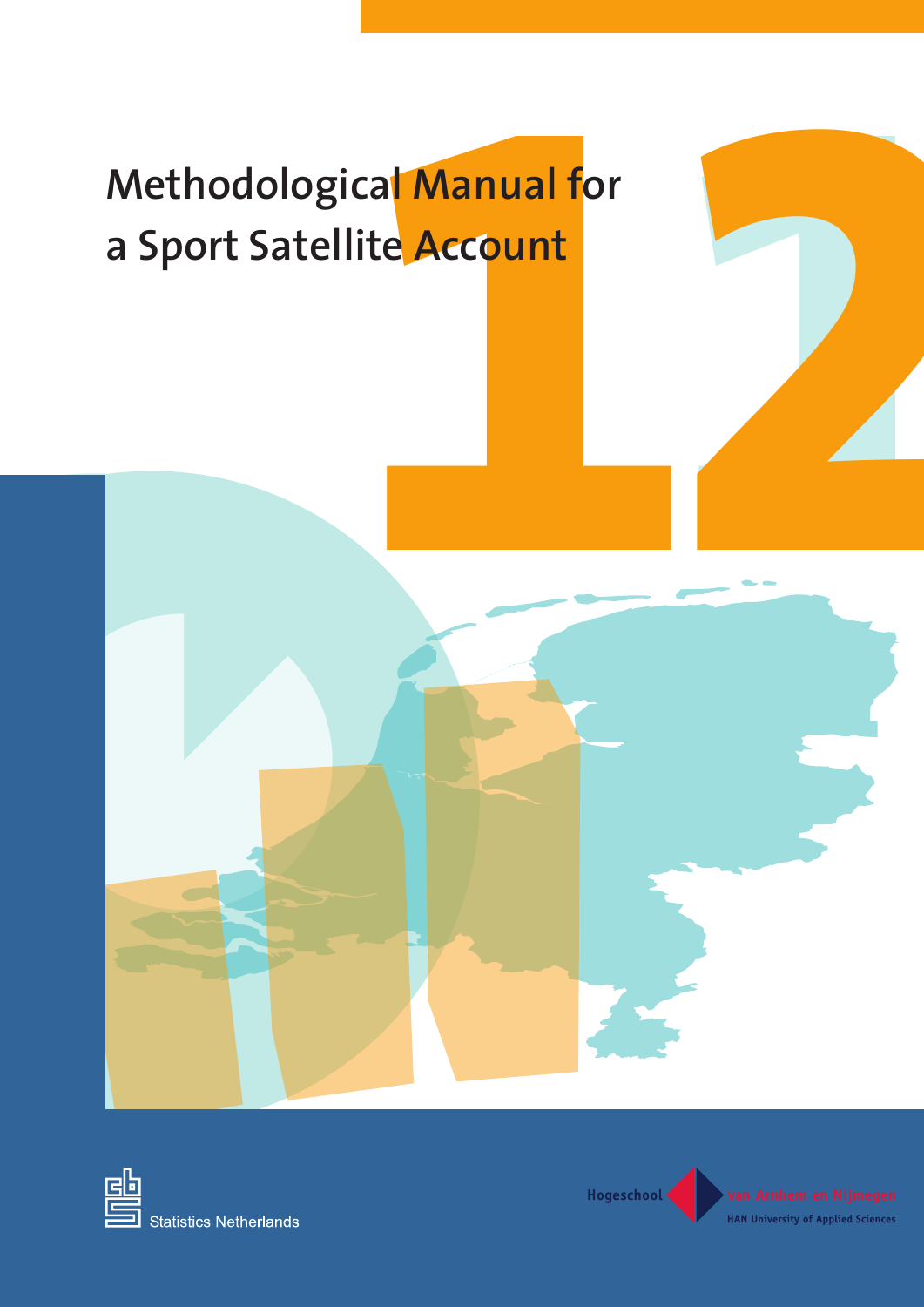## **Explanation of symbols**

| $\ddot{\phantom{0}}$   | data not available                                                                    |
|------------------------|---------------------------------------------------------------------------------------|
| $\ast$                 | provisional figure                                                                    |
| $***$                  | revised provisional figure (but not definite)                                         |
| $\mathbf x$            | publication prohibited (confidential figure)                                          |
|                        | nil                                                                                   |
|                        | (between two figures) inclusive                                                       |
| 0(0.0)                 | less than half of unit concerned                                                      |
| empty cell             | not applicable                                                                        |
| 2011-2012              | 2011 to 2012 inclusive                                                                |
| 2011/2012              | average for 2011 up to and including 2012                                             |
| 2011/'12               | crop year, financial year, school year etc. beginning in 2011 and ending in 2012      |
| $2009/10-$<br>2011/'12 | crop year, financial year, etc. 2009/'10 to 2011/'12 inclusive                        |
|                        | Due to rounding, some totals may not correspond with the sum of the separate figures. |

**Publisher** Statistics Netherlands Henri Faasdreef 312 2492 JP The Hague

**Prepress**  Statistics Netherlands Grafimedia

**Cover** Teldesign, Rotterdam

**Information** Telephone +31 88 570 70 70 Telefax +31 70 337 59 94 Via contact form: www.cbs.nl/information

60186201201 X-43

**Where to order** E-mail: verkoop@cbs.nl Telefax +31 45 570 62 68

**Internet** www.cbs.nl

ISSN: 1877-3036

© Statistics Netherlands, The Hague/Heerlen, 2012. Reproduction is permitted, provided Statistics Netherlands is quoted as source.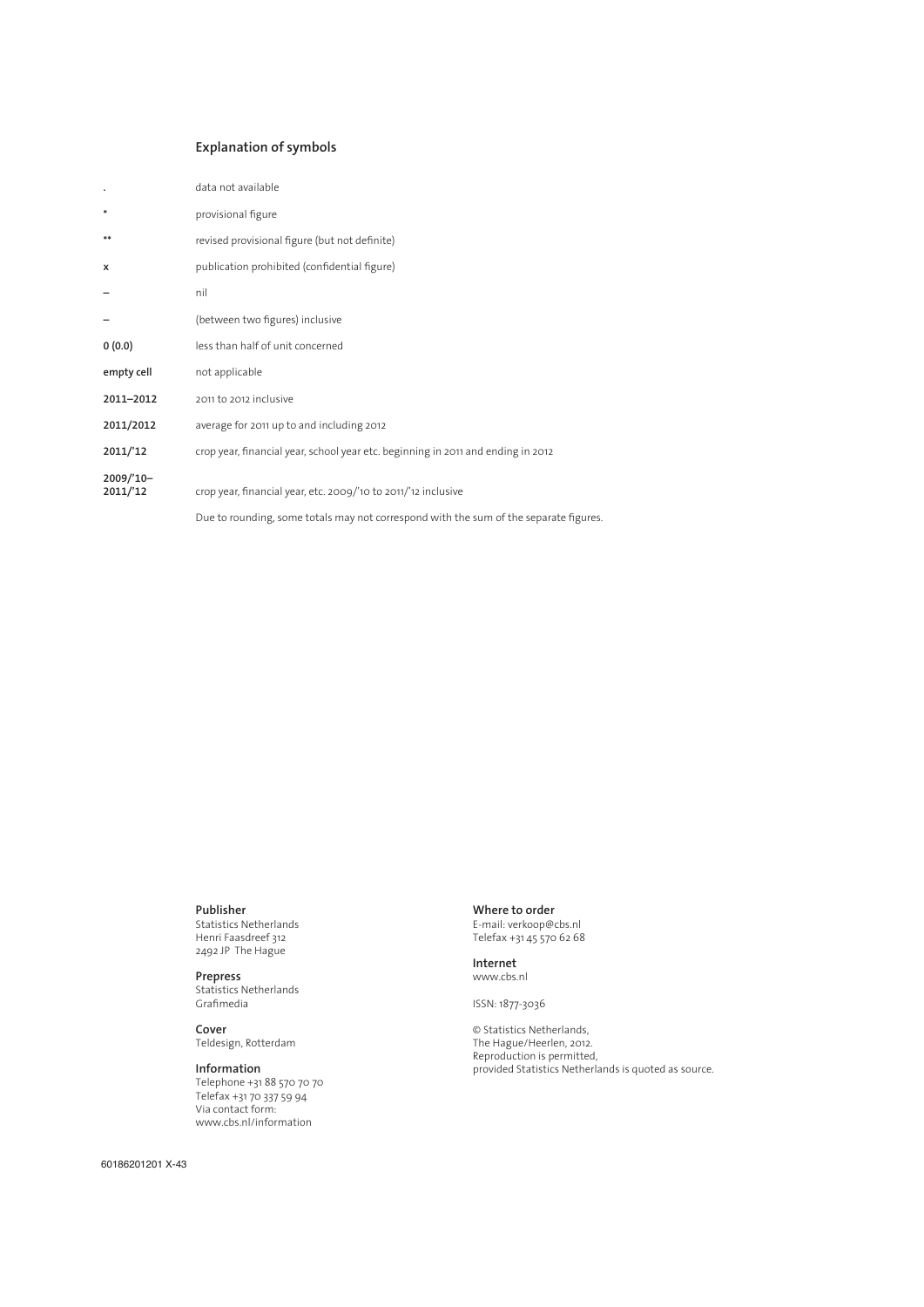# <span id="page-2-0"></span>**Summary**

Within the European Union (EU) there is a growing demand for sound and internationally comparable economic statistics on sport. The European Commission set up an EU Working Group on Sport and Economics (EU WG) in 2006 to develop a common European approach for measuring the economic importance of sport. An important step of the EU WG toward the development of a harmonised framework for sport satellite accounts (SSA) is the agreement on the 'Vilnius definition of sport'. Currently Austria, Cyprus, Poland and the United Kingdom have published national SSA's in accordance with the recommendations of the EU WG. The Netherlands is next to do so. This manual provides a detailed account of the steps taken and considerations made in the process of constructing the first Dutch SSA. It aims to contribute to the harmonisation and coordination of a European methodology for the construction of SSA.

This manual starts with a discussion of the conceptual framework behind SSA. The Vilnius definition is shown to be more or less a classification of sport-related industries and products rather than a true definition. Some general guidelines are proposed to demarcate the sport element for the relevant product groups for the Vilnius definition. The aim of constructing SSA's is to provide high-quality macro-economic statistics about the sport economy. In this manual the conceptual definitions of the most important macro-economic indicators are presented and an explanation of how these indicators can be derived from the SSA is given.

A further matter discussed in the manual concerns whether SSA should be built from a functional perspective of the sport economy – that is to say taking into account the use of goods and services that are relevant to sport, rather than the characteristics of the industries that provide these goods and services. Supply and use tables (SUT) are presented, thereby allowing the sport economy to be described coherently within the context of national accounts and at a sufficiently high level of detail. The necessary steps to determine the sport fractions of the relevant product groups, a crucial part in the construction of the sport-SUT, are explained. Ultimately all these steps led to the first statistical and economically consistent outcomes on the Dutch sport economy. A brief overview of the results of the most important macro-economic indicators is presented in this manual. An extensive account of the results is available in Dutch (De economische bijdrage van sport aan de Nederlandse economie, CBS/HAN 2012).

The constructing of the Dutch SSA, computing the outcomes and comparing them to other (international) studies resulted in a number of conclusions concerning several methodological issues (e.g. gaps in data collection and definition, classification and framework issues). The manual ends with a discussion of these issues and some recommendations on how these can be addressed in future research.

This manual is the result of research carried out between November 2010 and July 2012 by Statistics Netherlands and the HAN University of Applied Sciences, and was commissioned by the Dutch Ministry of Health, Welfare and Sport.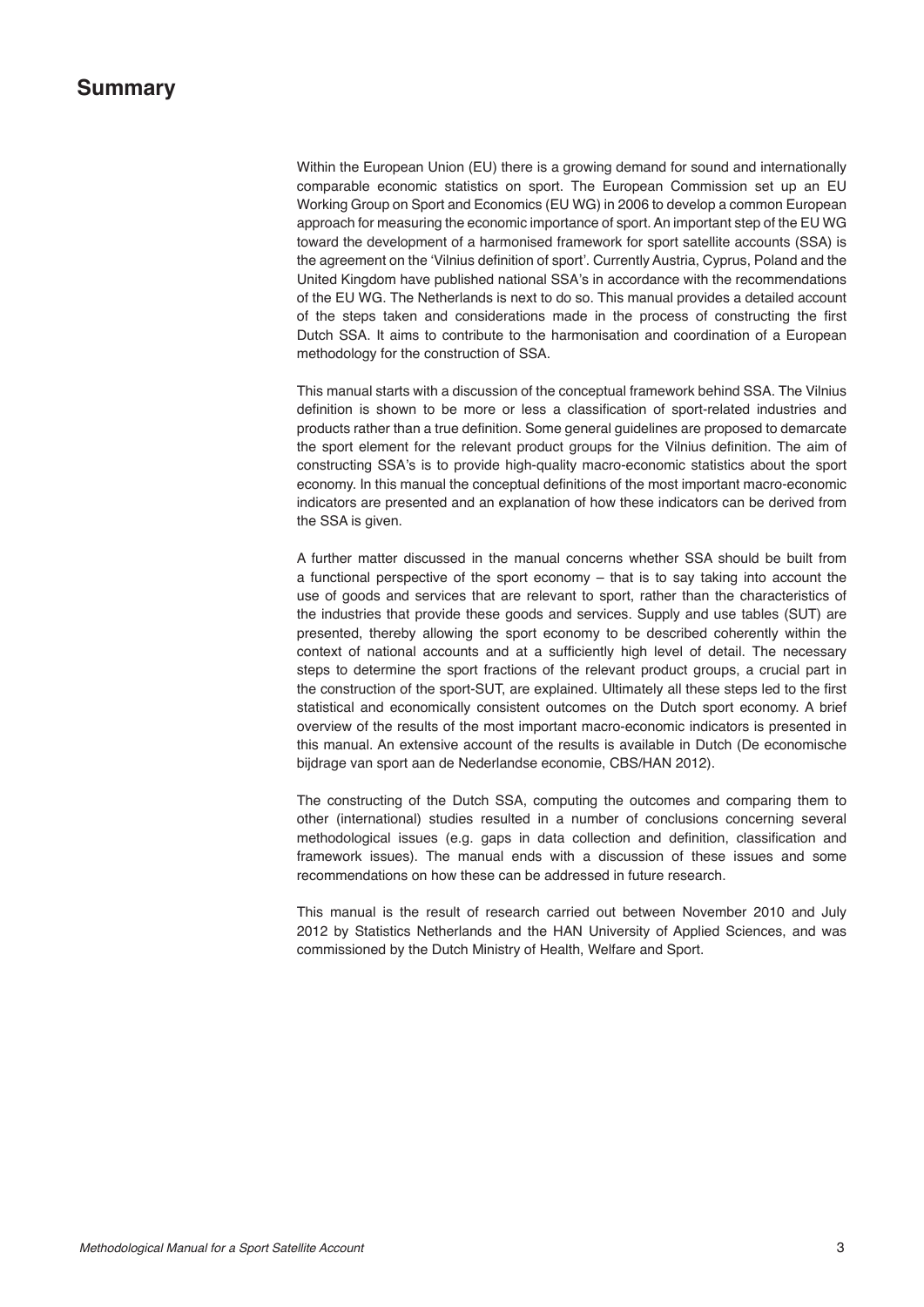# <span id="page-3-0"></span>**Introduction: Towards a Sport Satellite Account**

Within the European Union (EU) there is a growing demand for sound and internationally comparable economic statistics on sport. During the past decades several attempts were made to set up sport satellite accounts (SSA) on national as well as European levels. Andreff (2006) recalls that the first SSA was constructed in France for the year 1971 (see Melenfant-Dauriac, 1977). Another early example of a SSA was published in Germany (Weber et al., 1995). The first estimations of the economic importance of sport on a European level were carried out by the Council of Europe in 1989 (Jones 1989). However, the definition of sport and the methodology used in these studies to estimate its economic impact varied from country to country. This meant that the outcomes were not suitable for meaningful international comparison (SIRC, 2010)<sup>1</sup>.

In order to address this situation, the European Commission set up an EU Working Group on Sport and Economics (EU WG) in 2006. The general assignment of this EU WG is to develop a common European approach for measuring the economic importance of sport. In the future these efforts may mature into a European satellite account for sport (European Commission, 2007). Since 2006 the first steps toward development of a harmonised framework for the SSA were made. One of the EU WG's most important results so far is the agreement on the 'Vilnius definition of sport', which is currently used by all members of the EU WG. At the moment Austria (Helmenstein et al., 2009), Cyprus, Poland and the United Kingdom published their own national SSA's following the recommendations of the EU WG.

Within this context, the aim of constructing SSA's is to provide high-quality macroeconomic statistics about the sport economy, in accordance with the national accounts on the one hand, and in accordance with the recommendations of the EU WG on the other. Following this overall goal, a first objective is to harmonise the conceptual framework of the SSA with that of the national accounts. This ensures that sport economic indicators derived from the SSA, such as sport value added or sport expenditure, can be compared to their equivalents for the economy as a whole.

A second objective is to maximise statistical coordination with the recommendations and definitions used by the EU WG. Most importantly, the definition of sport should be coordinated with that of the EU WG.

A third objective is to construct the SSA in such a way that high-quality macro-economic statistics can be derived from it. Therefore it is advisable to construct the SSA from the most detailed level possible, using the most detailed data available. A strict condition is that the (sub-) totals of the SSA are consistent with those of the national accounts. Of course a SSA may use alternative classifications or go into a greater level of detail. After all, such a satellite is an extension of the data provided by national accounts.

The manual presented here aims to contribute to the harmonisation and coordination of a European methodology for the construction of a SSA. It provides a detailed account of the steps taken and considerations made in the process of constructing the first Dutch SSA. As such it aims to fuel the discussion internationally on the methodology behind SSA. The manual is the result of research carried out between November 2010 and July 2012 by Statistics Netherlands and the HAN University of Applied Sciences, and was commissioned by the Dutch Ministry of Health, Welfare and Sport.

<sup>1</sup> From 2011 onwards the Expert Group on Sport Statistics has taken over the coordinating role of the EU WG. In its work schedule for the forthcoming years the expert group has indicated to continue promoting data collection to measure the economic impact of the EU sport sector in accordance with the Vilnius definition. (See the minutes of the first meeting of the Expert Group on Sport Statistics: http://ec.europa.eu/sport/library/documents/b24/xg-stat-201110-final-rpt.pdf.)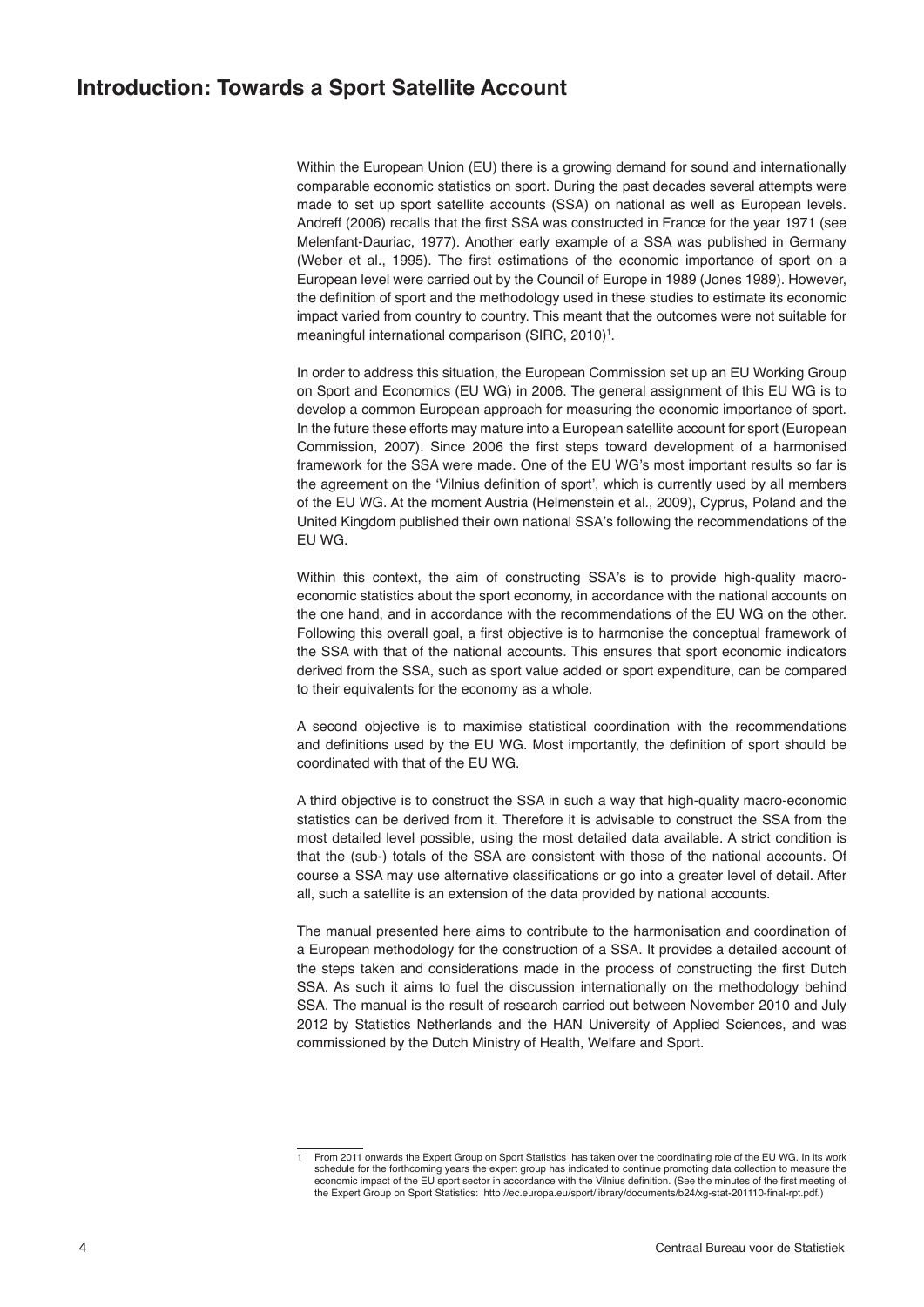## *Lay out of the manual*

This manual is divided in three parts. Part I presents the conceptual framework behind the SSA. Chapter 1 begins with a discussion of the Vilnius definition – one of the most important outcomes of the efforts of the EU WG. During this discussion the Vilnius definition is shown to be more or less a classification of sport related industries and products rather than a true definition. While the EU WG made clear decisions about which product categories are relevant to sport and which are not, no decisions were made about what constitutes the 'sport element' of such product categories. In section 1.2 some general guidelines are proposed to demarcate the sport element for the relevant product groups. Subsection 1.2.2 proposes a 'family resemblance test' that can help to determine whether an activity has any relationship to sport.

As stated above, the aim of constructing SSA's is to provide high-quality macro-economic statistics on the sport economy. In section 1.3 the conceptual definitions of the most important macro-economic indicators that can be derived from the SSA are presented.

In part II the methodological framework behind SSA's is discussed. Chapter 2 starts with a general introduction of satellite accounts and their relationship to national accounts. Following the guidelines and recommendations of the Vilnius definition, it is clear that a SSA should be built from a functional perspective – that is to say that the sport economy is defined by the use of goods and services that are relevant to sport, rather than by the characteristics of the industries that provide these goods and services. Supply and use tables (SUT) are presented, thereby allowing the sport economy to be described coherently within the context of national accounts and at a sufficiently high level of detail. An overview of the characteristics of the sport SUT is given in sections 2.2 and 2.3. In order to construct the sport SUT for each product group following the Vilnius definition, the relevant sport related share should be determined. How this was done is discussed in section 2.4. Since it is not always possible to find all necessary data to fill in each cell of the sport SUT a number of assumptions was made in order to fill-in the blanks of the sport SUT. This is explained in section 2.5.

In part III the data from the first Dutch SSA are used to indicate how the main important macro-economic indicators can be derived from the sport SUT, such as sport gross domestic product, sport value added, final sport expenditure and a number of labour statistics. We conclude this manual in part IV with some conclusions and recommendations for future research. The complete set of tables of the Dutch SSA for 2006 is included in appendix I. More information about the classifications, operationalisation, data sources, and abbreviations used for the Dutch SSA can be found in appendices II to VI.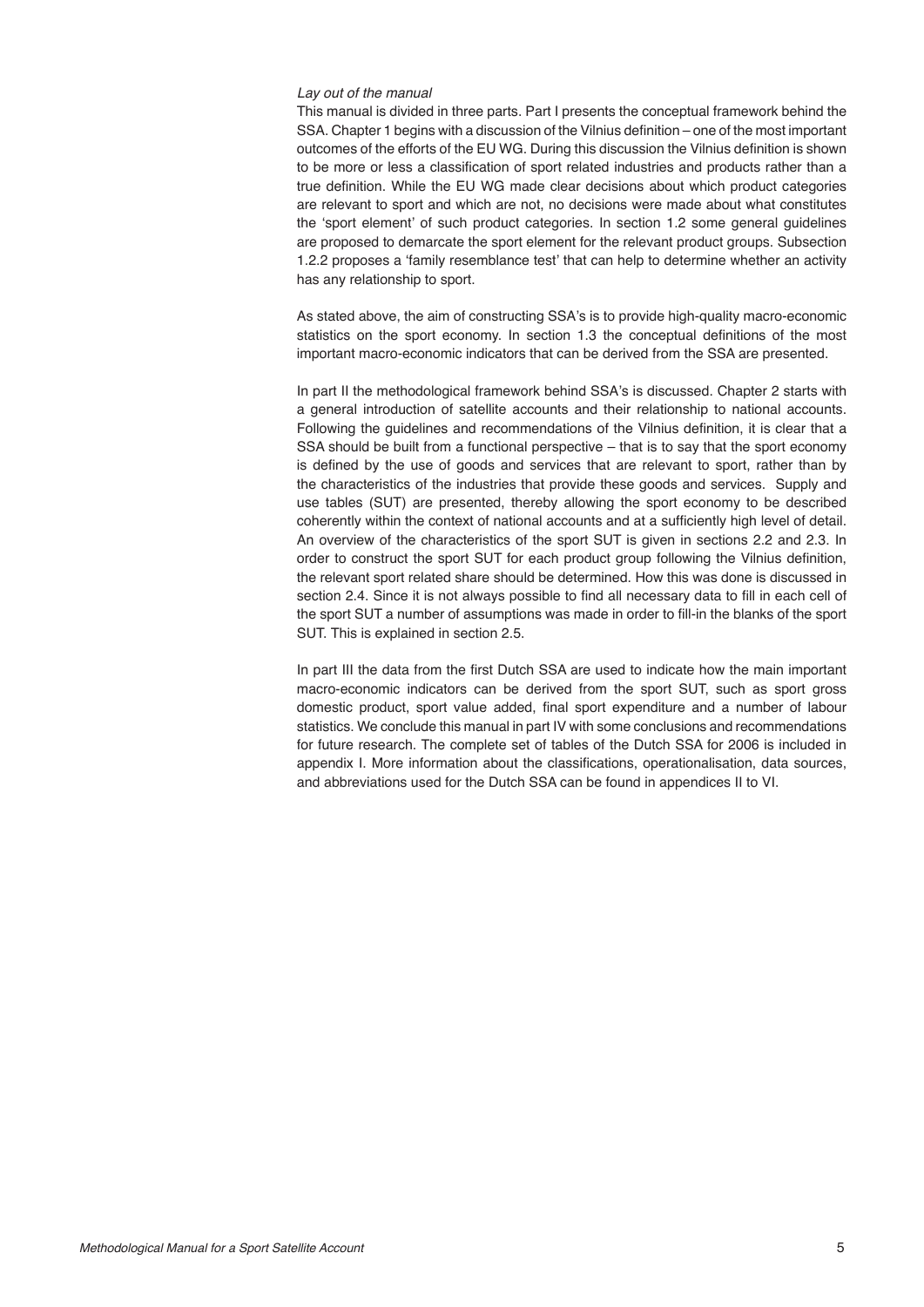| <b>PART I: CONCEPTUAL FRAMEWORK</b><br><b>Definition of sport</b><br>1.1<br>International starting point: The Vilnius definition of sport<br>1.2<br>Application of the Vilnius definition<br>1.2.1 Sport fractions<br>1.2.2 Definition of sport: a Dutch application<br>1.2.3 Defining sport - rules of thumb used for the Dutch SSA<br>Macro-economic indicators<br>1.3<br><b>PART II: METHODOLOGY</b><br>Methodology for compiling the Sport Satellite Account<br>Introduction<br>2.1<br>2.1.1 Functional approach<br>2.2<br>The sport SUT<br>2.2.1 The sport supply table<br>2.2.2 The sport use table<br>2.2.3 Labour sport statistics<br>Sport products and industries in the SUT<br>2.3<br>2.3.1 Sport products and industries<br>2.3.2 Specific national product groups<br>Determining sport fractions<br>$2.4\,$<br>2.5<br>Constructing the sport SUT: an example<br>2.5.1 Constructing the sport use table<br>2.5.2 Constructing the sport supply table<br>2.5.3 Derivation of the sport labour table<br><b>PART III: RESULTS</b><br>The Dutch SSA for 2006: Results<br>3.1<br>Sport final expenditure<br>3.2<br>Sport value added<br>Sport gross domestic product (GDP)<br>3.3<br>Labour statistics<br>3.4<br><b>PART IV: Conclusions</b><br><b>Conclusions and recommendations</b><br>Gaps in data collection<br>4.1<br>4.2<br>Definition, classification and framework issues<br>Insights for future research<br>4.3<br><b>References</b><br><b>Appendix I: Tables</b><br><b>Appendix II: Classifications</b> |    | <b>Introduction: Towards a Sport Satellite Account</b> |  |
|---------------------------------------------------------------------------------------------------------------------------------------------------------------------------------------------------------------------------------------------------------------------------------------------------------------------------------------------------------------------------------------------------------------------------------------------------------------------------------------------------------------------------------------------------------------------------------------------------------------------------------------------------------------------------------------------------------------------------------------------------------------------------------------------------------------------------------------------------------------------------------------------------------------------------------------------------------------------------------------------------------------------------------------------------------------------------------------------------------------------------------------------------------------------------------------------------------------------------------------------------------------------------------------------------------------------------------------------------------------------------------------------------------------------------------------------------------------------------------------------------------------------------|----|--------------------------------------------------------|--|
|                                                                                                                                                                                                                                                                                                                                                                                                                                                                                                                                                                                                                                                                                                                                                                                                                                                                                                                                                                                                                                                                                                                                                                                                                                                                                                                                                                                                                                                                                                                           |    |                                                        |  |
|                                                                                                                                                                                                                                                                                                                                                                                                                                                                                                                                                                                                                                                                                                                                                                                                                                                                                                                                                                                                                                                                                                                                                                                                                                                                                                                                                                                                                                                                                                                           | 1. |                                                        |  |
|                                                                                                                                                                                                                                                                                                                                                                                                                                                                                                                                                                                                                                                                                                                                                                                                                                                                                                                                                                                                                                                                                                                                                                                                                                                                                                                                                                                                                                                                                                                           |    |                                                        |  |
|                                                                                                                                                                                                                                                                                                                                                                                                                                                                                                                                                                                                                                                                                                                                                                                                                                                                                                                                                                                                                                                                                                                                                                                                                                                                                                                                                                                                                                                                                                                           |    |                                                        |  |
|                                                                                                                                                                                                                                                                                                                                                                                                                                                                                                                                                                                                                                                                                                                                                                                                                                                                                                                                                                                                                                                                                                                                                                                                                                                                                                                                                                                                                                                                                                                           |    |                                                        |  |
|                                                                                                                                                                                                                                                                                                                                                                                                                                                                                                                                                                                                                                                                                                                                                                                                                                                                                                                                                                                                                                                                                                                                                                                                                                                                                                                                                                                                                                                                                                                           |    |                                                        |  |
|                                                                                                                                                                                                                                                                                                                                                                                                                                                                                                                                                                                                                                                                                                                                                                                                                                                                                                                                                                                                                                                                                                                                                                                                                                                                                                                                                                                                                                                                                                                           |    |                                                        |  |
|                                                                                                                                                                                                                                                                                                                                                                                                                                                                                                                                                                                                                                                                                                                                                                                                                                                                                                                                                                                                                                                                                                                                                                                                                                                                                                                                                                                                                                                                                                                           |    |                                                        |  |
|                                                                                                                                                                                                                                                                                                                                                                                                                                                                                                                                                                                                                                                                                                                                                                                                                                                                                                                                                                                                                                                                                                                                                                                                                                                                                                                                                                                                                                                                                                                           |    |                                                        |  |
|                                                                                                                                                                                                                                                                                                                                                                                                                                                                                                                                                                                                                                                                                                                                                                                                                                                                                                                                                                                                                                                                                                                                                                                                                                                                                                                                                                                                                                                                                                                           | 2. |                                                        |  |
|                                                                                                                                                                                                                                                                                                                                                                                                                                                                                                                                                                                                                                                                                                                                                                                                                                                                                                                                                                                                                                                                                                                                                                                                                                                                                                                                                                                                                                                                                                                           |    |                                                        |  |
|                                                                                                                                                                                                                                                                                                                                                                                                                                                                                                                                                                                                                                                                                                                                                                                                                                                                                                                                                                                                                                                                                                                                                                                                                                                                                                                                                                                                                                                                                                                           |    |                                                        |  |
|                                                                                                                                                                                                                                                                                                                                                                                                                                                                                                                                                                                                                                                                                                                                                                                                                                                                                                                                                                                                                                                                                                                                                                                                                                                                                                                                                                                                                                                                                                                           |    |                                                        |  |
|                                                                                                                                                                                                                                                                                                                                                                                                                                                                                                                                                                                                                                                                                                                                                                                                                                                                                                                                                                                                                                                                                                                                                                                                                                                                                                                                                                                                                                                                                                                           |    |                                                        |  |
|                                                                                                                                                                                                                                                                                                                                                                                                                                                                                                                                                                                                                                                                                                                                                                                                                                                                                                                                                                                                                                                                                                                                                                                                                                                                                                                                                                                                                                                                                                                           |    |                                                        |  |
|                                                                                                                                                                                                                                                                                                                                                                                                                                                                                                                                                                                                                                                                                                                                                                                                                                                                                                                                                                                                                                                                                                                                                                                                                                                                                                                                                                                                                                                                                                                           |    |                                                        |  |
|                                                                                                                                                                                                                                                                                                                                                                                                                                                                                                                                                                                                                                                                                                                                                                                                                                                                                                                                                                                                                                                                                                                                                                                                                                                                                                                                                                                                                                                                                                                           |    |                                                        |  |
|                                                                                                                                                                                                                                                                                                                                                                                                                                                                                                                                                                                                                                                                                                                                                                                                                                                                                                                                                                                                                                                                                                                                                                                                                                                                                                                                                                                                                                                                                                                           |    |                                                        |  |
|                                                                                                                                                                                                                                                                                                                                                                                                                                                                                                                                                                                                                                                                                                                                                                                                                                                                                                                                                                                                                                                                                                                                                                                                                                                                                                                                                                                                                                                                                                                           |    |                                                        |  |
|                                                                                                                                                                                                                                                                                                                                                                                                                                                                                                                                                                                                                                                                                                                                                                                                                                                                                                                                                                                                                                                                                                                                                                                                                                                                                                                                                                                                                                                                                                                           |    |                                                        |  |
|                                                                                                                                                                                                                                                                                                                                                                                                                                                                                                                                                                                                                                                                                                                                                                                                                                                                                                                                                                                                                                                                                                                                                                                                                                                                                                                                                                                                                                                                                                                           |    |                                                        |  |
|                                                                                                                                                                                                                                                                                                                                                                                                                                                                                                                                                                                                                                                                                                                                                                                                                                                                                                                                                                                                                                                                                                                                                                                                                                                                                                                                                                                                                                                                                                                           |    |                                                        |  |
|                                                                                                                                                                                                                                                                                                                                                                                                                                                                                                                                                                                                                                                                                                                                                                                                                                                                                                                                                                                                                                                                                                                                                                                                                                                                                                                                                                                                                                                                                                                           |    |                                                        |  |
|                                                                                                                                                                                                                                                                                                                                                                                                                                                                                                                                                                                                                                                                                                                                                                                                                                                                                                                                                                                                                                                                                                                                                                                                                                                                                                                                                                                                                                                                                                                           |    |                                                        |  |
|                                                                                                                                                                                                                                                                                                                                                                                                                                                                                                                                                                                                                                                                                                                                                                                                                                                                                                                                                                                                                                                                                                                                                                                                                                                                                                                                                                                                                                                                                                                           | 3. |                                                        |  |
|                                                                                                                                                                                                                                                                                                                                                                                                                                                                                                                                                                                                                                                                                                                                                                                                                                                                                                                                                                                                                                                                                                                                                                                                                                                                                                                                                                                                                                                                                                                           |    |                                                        |  |
|                                                                                                                                                                                                                                                                                                                                                                                                                                                                                                                                                                                                                                                                                                                                                                                                                                                                                                                                                                                                                                                                                                                                                                                                                                                                                                                                                                                                                                                                                                                           |    |                                                        |  |
|                                                                                                                                                                                                                                                                                                                                                                                                                                                                                                                                                                                                                                                                                                                                                                                                                                                                                                                                                                                                                                                                                                                                                                                                                                                                                                                                                                                                                                                                                                                           |    |                                                        |  |
|                                                                                                                                                                                                                                                                                                                                                                                                                                                                                                                                                                                                                                                                                                                                                                                                                                                                                                                                                                                                                                                                                                                                                                                                                                                                                                                                                                                                                                                                                                                           |    |                                                        |  |
|                                                                                                                                                                                                                                                                                                                                                                                                                                                                                                                                                                                                                                                                                                                                                                                                                                                                                                                                                                                                                                                                                                                                                                                                                                                                                                                                                                                                                                                                                                                           |    |                                                        |  |
|                                                                                                                                                                                                                                                                                                                                                                                                                                                                                                                                                                                                                                                                                                                                                                                                                                                                                                                                                                                                                                                                                                                                                                                                                                                                                                                                                                                                                                                                                                                           | 4. |                                                        |  |
|                                                                                                                                                                                                                                                                                                                                                                                                                                                                                                                                                                                                                                                                                                                                                                                                                                                                                                                                                                                                                                                                                                                                                                                                                                                                                                                                                                                                                                                                                                                           |    |                                                        |  |
|                                                                                                                                                                                                                                                                                                                                                                                                                                                                                                                                                                                                                                                                                                                                                                                                                                                                                                                                                                                                                                                                                                                                                                                                                                                                                                                                                                                                                                                                                                                           |    |                                                        |  |
|                                                                                                                                                                                                                                                                                                                                                                                                                                                                                                                                                                                                                                                                                                                                                                                                                                                                                                                                                                                                                                                                                                                                                                                                                                                                                                                                                                                                                                                                                                                           |    |                                                        |  |
|                                                                                                                                                                                                                                                                                                                                                                                                                                                                                                                                                                                                                                                                                                                                                                                                                                                                                                                                                                                                                                                                                                                                                                                                                                                                                                                                                                                                                                                                                                                           |    |                                                        |  |
|                                                                                                                                                                                                                                                                                                                                                                                                                                                                                                                                                                                                                                                                                                                                                                                                                                                                                                                                                                                                                                                                                                                                                                                                                                                                                                                                                                                                                                                                                                                           |    |                                                        |  |
|                                                                                                                                                                                                                                                                                                                                                                                                                                                                                                                                                                                                                                                                                                                                                                                                                                                                                                                                                                                                                                                                                                                                                                                                                                                                                                                                                                                                                                                                                                                           |    |                                                        |  |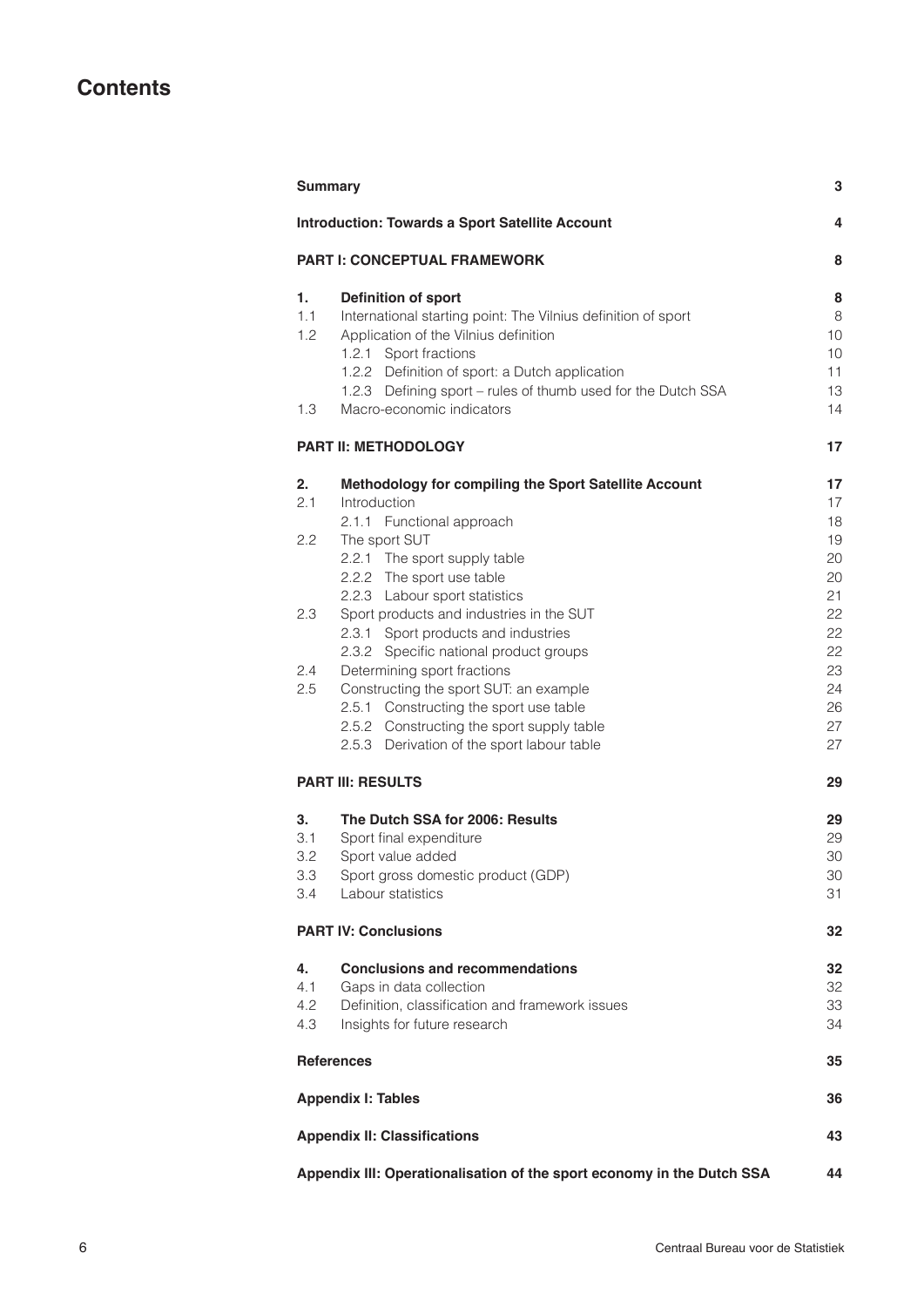| Appendix IV: Main sources used for compiling the Dutch SSA | 49 |
|------------------------------------------------------------|----|
| <b>Appendix V: Glossary</b>                                | 51 |
| <b>Appendix VI: List of Abbreviations</b>                  | 56 |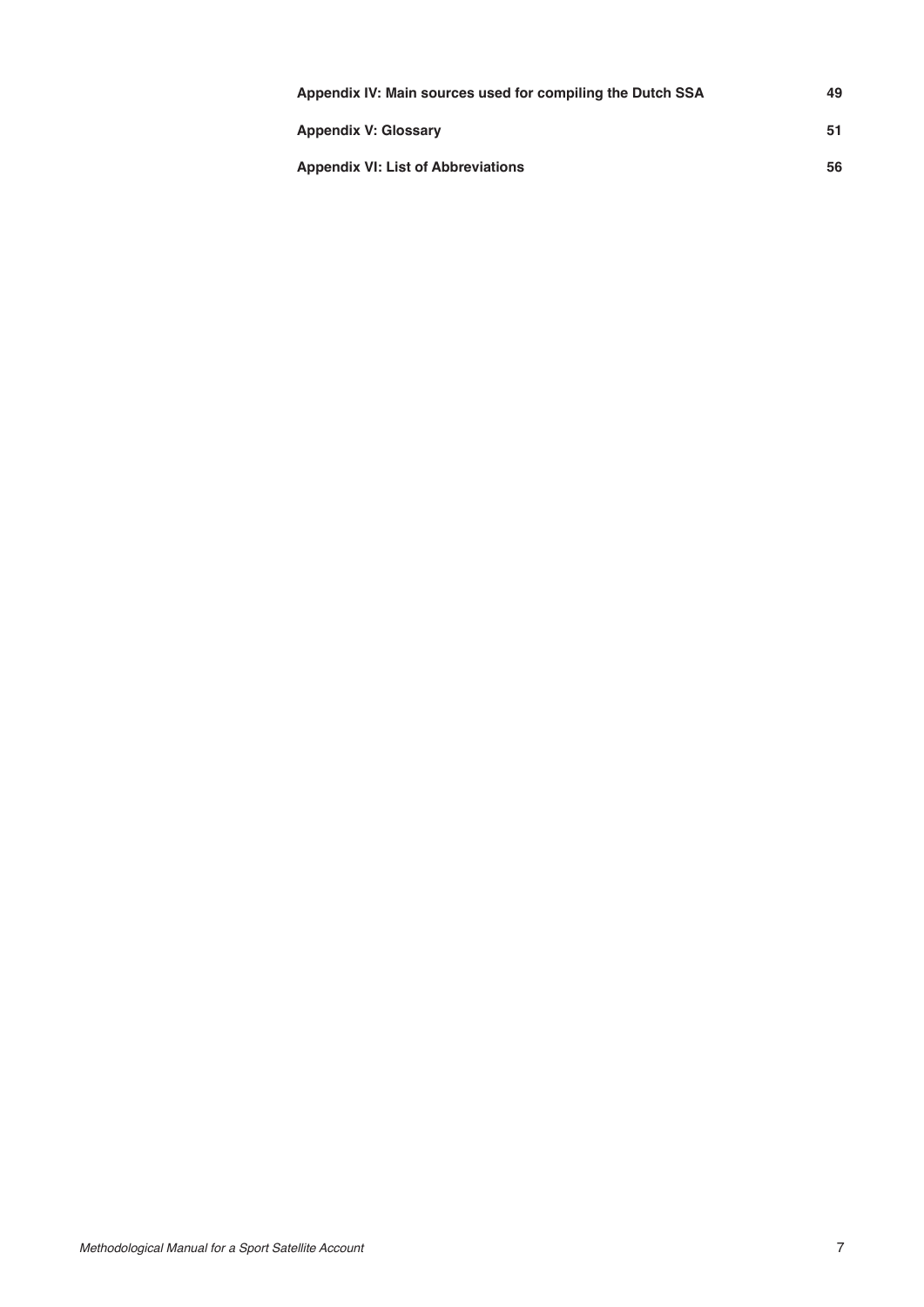# <span id="page-7-0"></span>**PART I: CONCEPTUAL FRAMEWORK**

# **1. Definition of sport**

## **1.1 International starting point: The Vilnius definition of sport**

In July 2007 the European Commission adopted the White Paper on Sport (CEC 2007), in which it announced:

*The Commission, in close cooperation with the Member States, will seek to develop a European statistical method for measuring the economic impact of sport as a basis for national statistical accounts for sport, which could lead in time to a European satellite account for sport.*

This announcement was preceded by an initiative of the Austrian presidency to develop a framework for a SSA and to establish an EU WG. At its meeting in October 2007 the EU WG reached consensus about the economic definition of sport, referred to as the 'Vilnius definition of sport'. The definition is an important building block for the construction of European SSA's, as it provides the basis for the international comparability of sports statistics.

The Vilnius definition discerns three layers: sport in the statistical sense, sport in the narrow sense (i.e. sport in the statistical sense plus the products which are necessary as inputs for (doing) sport) and sport in the broad sense (i.e. sport in the narrow sense plus all products that draw upon sport as an input). The three levels correspond to three lists of specific product groups (CPA categories) and industries (NACE categories) which should be included in the SSA, given their relationship with sport.

The statistical definition of sport is restricted to NACE 92.6 (hereafter: 'sport industry'). Within this category all enterprises and organisations whose principal activity it is to facilitate sport activities are included. The statistical definition of sport therefore refers to the products offered by the enterprises and organisations that constitute what might be called the formal 'sports infrastructure'. Next to the sport federations and the relevant advisory and cooperative bodies, this infrastructure comprises indoor and outdoor facilities, sports clubs, sport academies, instructors and sport events.

## **Box 1. NACE 92.6 – sport industry**

The NACE framework (that classifies existing enterprises and organizations according to the type of goods and services they produce) is interpreted and transformed by Statistics Netherlands in a SBI framework (Standaard Bedrijfs Indeling) which corresponds with the NACE on the four digit level. Within this SBI framework NACE 92.6 comprises 29 five digit groups which are used for national purposes. They belong to 5 four digit groups. For reasons of conciseness only these 5 four digit groups are described below.

- *– SBI 92.61 Sports facilities*. This group comprises all enterprises and organizations, except sports clubs and academies, which operate one or more indoor, outdoor or natural swimming pools; operate one or more indoor sports facilities for indoor sports (including bowling alleys, billiards and snooker centres etc.); operate one or more outdoor sports facilities for outdoor sports (including artificial ski slopes, climbing walls etc.).
- *– SBI 92.62 Outdoor sports*. This group comprises all organizations which provide and organize the opportunities for practising those sports that are (usually) practised outdoors (football, hockey, baseball, golf, athletics etc.), including riding academies.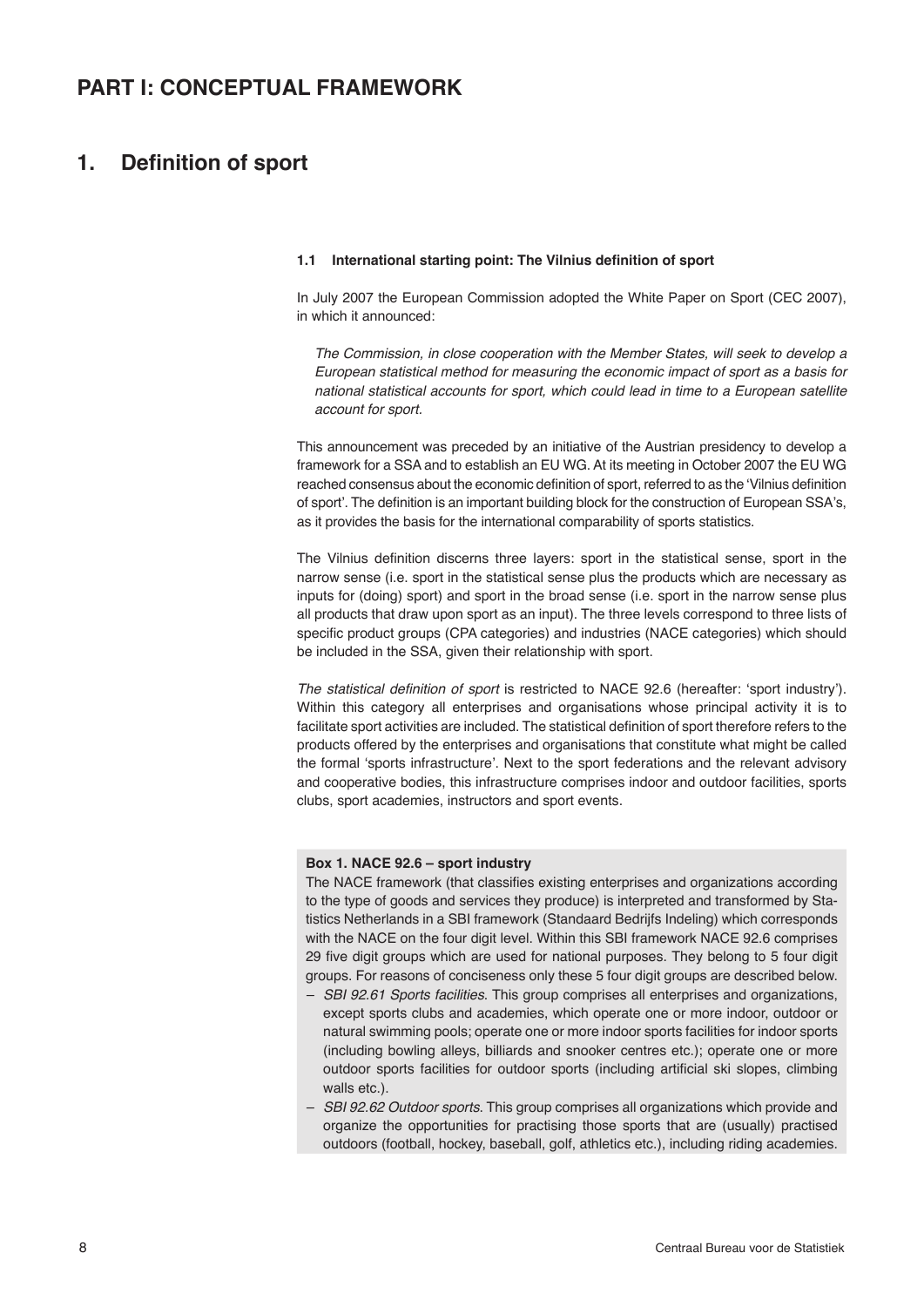- *– SBI 92.63 Indoor sports.* This group comprises all organizations which provide and organize the opportunities for practising those sports that are (usually) practised indoors (basketball, volleyball, martial arts, chess etc.).
- *– SBI 92.64 Swimming and other water sports*. This group comprises all organizations which provide and organize the opportunities for practising swimming (including diving) or for practising other water sports (sailing, rowing etc.); all enterprises and organizations that offer instruction in water sports; all enterprises and organizations which operate one or more marinas.
- *– SBI 92.65 Other sport activities*. This group comprises professional sportsmen; sports instructors; sports schools and academies; supporters' associations; enterprises and organizations which organize one or more sports events; sports federations; advisory and cooperative bodies in the sports field.

The narrow definition of sport stipulates that 'all products and services which are necessary as inputs for (doing) sport ('to produce sport as an output')<sup>'2</sup> need to be taken into account as well. Next to the sport industry the narrow definition includes 222 additional CPA categories. While (final) consumption of products from the sport industry is by definition considered to be 100 percent sport-relevant, the additional products listed in the narrow definition are not necessarily so. Often only a (small) part of the products produced within a particular CPA category is considered to be sport-relevant. For example, while cars (e.g. CPA 34.10.220) fall within the narrow definition, only race cars are considered sportrelevant.

The broad definition of sport is defined as the statistical definition plus the narrow definition including all products which have a (direct or indirect) relationship to any sport activity, but without being necessary to do sport ('which draw upon sport as an input'). One can think of sport programs on television, sport supplements in newspapers, treatment of sport injuries, or transportation services to a sport event. The broad definition contains 176 more sport related CPA categories than the narrow definition.



<sup>2</sup> See: Vilnius definition of sport, version 1.1. Retrieved from: http://www.esce.at/vilnius/0710%20ESSA%20Vilnius%20Definition%20Sport.xls.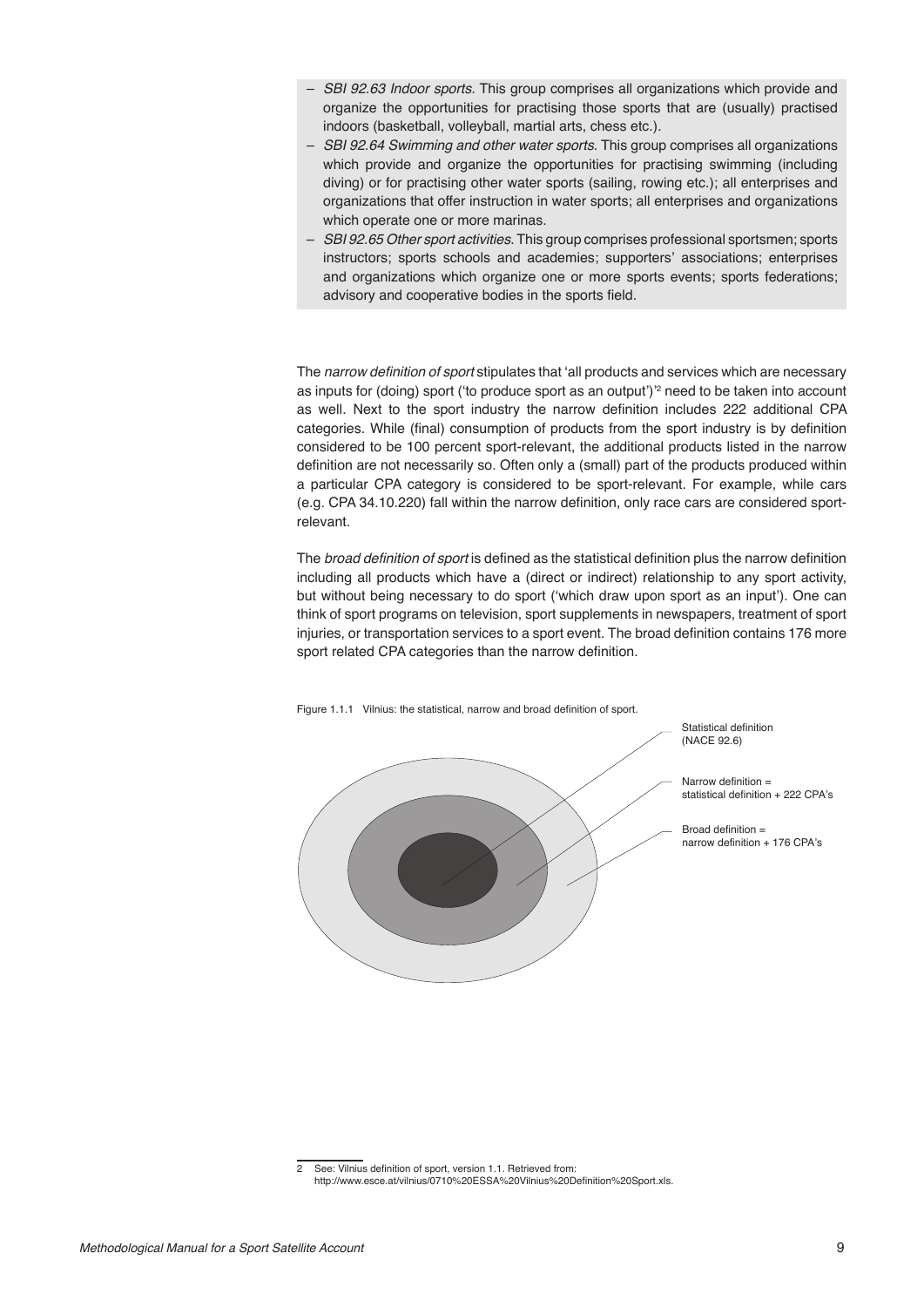<span id="page-9-0"></span>With regard to applying the Vilnius definition of sport in compiling a SSA a set of five rules must be adhered to. These rules are:

- 1. Goods and services which are part of the statistical and narrow definitions of sport are also part of the broader definition of sport. The primary focus is on the broader definition of sport.
- 2. Multipurpose infrastructure and multipurpose durable goods that are not part of the statistical definition of sport (NACE 92.6) are to be excluded, e.g. roads, cars, TV sets, play stations. Dedicated infrastructure is included.
- 3. The manufacturing and trade/retail sections of the table (CPA categories 51-52) overlap to a certain degree. In order to avoid double counting and ensure that the table remains comprehensive, this overlap must be taken into account. Sections 51 and 52 are only relevant in terms of their trade margins.
- 4. Data will be collected on the basis of a common agreement on which NACE and CPA categories to include. However, to take account of the country-specific sport landscape, additional CPA categories may on exception be included over and above the basic list agreed upon in the EU WG Sport and Economics.
- 5. In general, only final expenditure (incl. capital expenditure) will be taken into account, and not intermediate expenditure. Reference will be made to intermediate demand only if it constitutes a sizeable input for professional sport. Similarly industrial services, where they are not sport-specific, will not be considered.

Following the EU WG recommendations, the broad definition is the starting point for the SSA. The primary focus in the SSA is on final expenditure. In principle, all sport related products (i.e. goods and services) fall into the CPA categories included in the Vilnius definition.

## **1.2 Application of the Vilnius definition**

## *1.2.1 Sport fractions*

Most CPA's contain both sport and non-sport related products. Therefore the size of the sport related part of each CPA category included in the Vilnius definition needs to be determined. For example, the CPA of bicycles contains all types of bicycles, although not all are suitable for sport purposes. Only a proportion of the products in the CPA of bicycles should be included in the SSA. In this context, it may be helpful to make a further distinction between sport and non-sport characteristic products and services.

First, there is a class of sport characteristic products. A product is called 'sport characteristic' when one can assume that it would cease to be consumed or produced at a reasonable amount, if sport would cease to exist. This class is composed of products both from the narrow and broad definition of sport. For example, one can think of football boots or golf clubs (narrow definition) or betting on sporting events, or live broadcasts of sporting events on radio or television (broad definition). All of the sport characteristic products and services within a sport related CPA must be fully included in the SSA (middle branch in figure 1.2.1.1).

Second, there is a class of non-sport characteristic products. It consists of products that are in some cases used within the context of sport, but not in others. This class contains both products from the narrow as well as the broad definition of sport. For example, ordinary T-shirts that are used in a sport context (e.g. running) may be seen as a 'necessary input' for sport (narrow definition). Or a transportation service to a sporting event 'draws on sport as an input' (broad definition). But in both contexts the product at hand exists separately from sport. Of these non-sport characteristic products only a fraction should be included: the fraction that is related to its use in a sport context (right-hand branch of figure 1.2.1.1).

Finally, there is the class of products that are produced in the sport industry. By definition all final expenditure on production from the sport industry must be included in the SSA (left-hand branch of figure 1.2.1.1).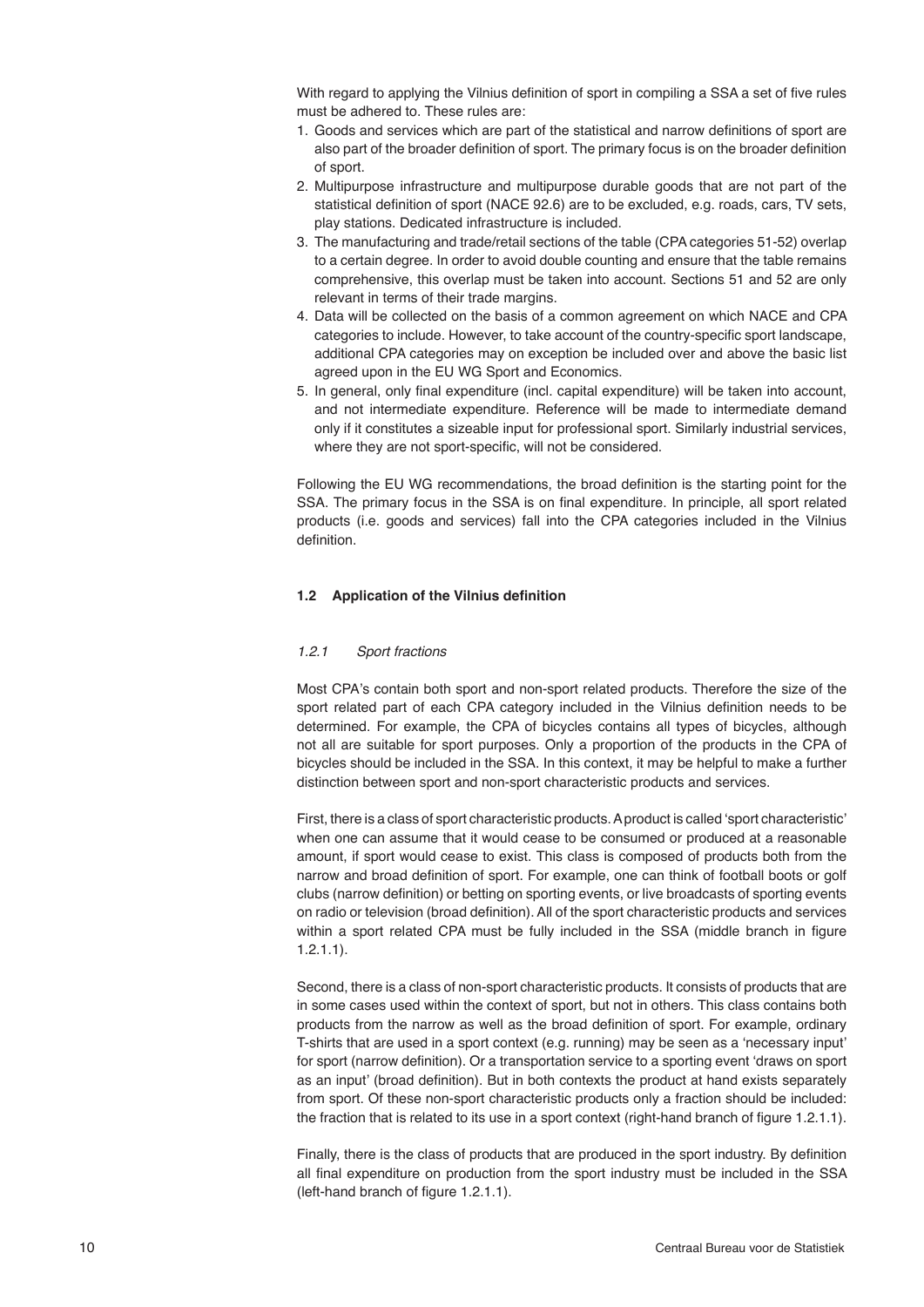Figure 1.2.1.1 Deciding about products and services within sport related CPA's

<span id="page-10-0"></span>

**Box 2. The distinction between sport and non-sport characteristic: an example** Suppose one needs to determine the sport fraction of the CPA's for clothing. These CPA's contain all kinds of clothing. Obviously tennis T-shirts, running shorts and judo suits are sport-related. Without sport, these types of clothing would probably cease to exist: they are typically sport characteristic. All of them should be included in the SSA (central branch of figure 1.2.1.1).

What if those relevant CPA's do not contain sport characteristic clothing only, but other types of clothing as well, such as T-shirts, dinner suits and dresses? Clearly the last two types of clothing are not related to sport at all. T-shirts, in contrast, may be used for practicing sport, even though they are not necessarily designed specifically for this purpose. They are non-sport characteristic. Ideally, one would still want to include them in the SSA in so far as they are used in a sport context, just like petrol for race cars or meals for visitors of a sport event are included in the Vilnius definition. Therefore, one needs to examine in what contexts ordinary T-shirts are used and how frequently (or intensely) they are used in a sport context (right-hand branch of figure 1.2.1.1).

## 1.2.2 Definition of sport: a Dutch application

A question not touched upon so far is what is understood by 'sport'. Although there is no question concerning the usefulness of the Vilnius definition, it is in fact not a definition of the concept of sport itself. Rather, it is a set of rules that helps to decide whether or not to include a specific group of products in the SSA, given the fact that there already exists a consensus about the concept of 'sport'. A clear-cut definition of sport is hard to find, due to the many 'grey areas' that encompass the field of sport and due to various cultural differences.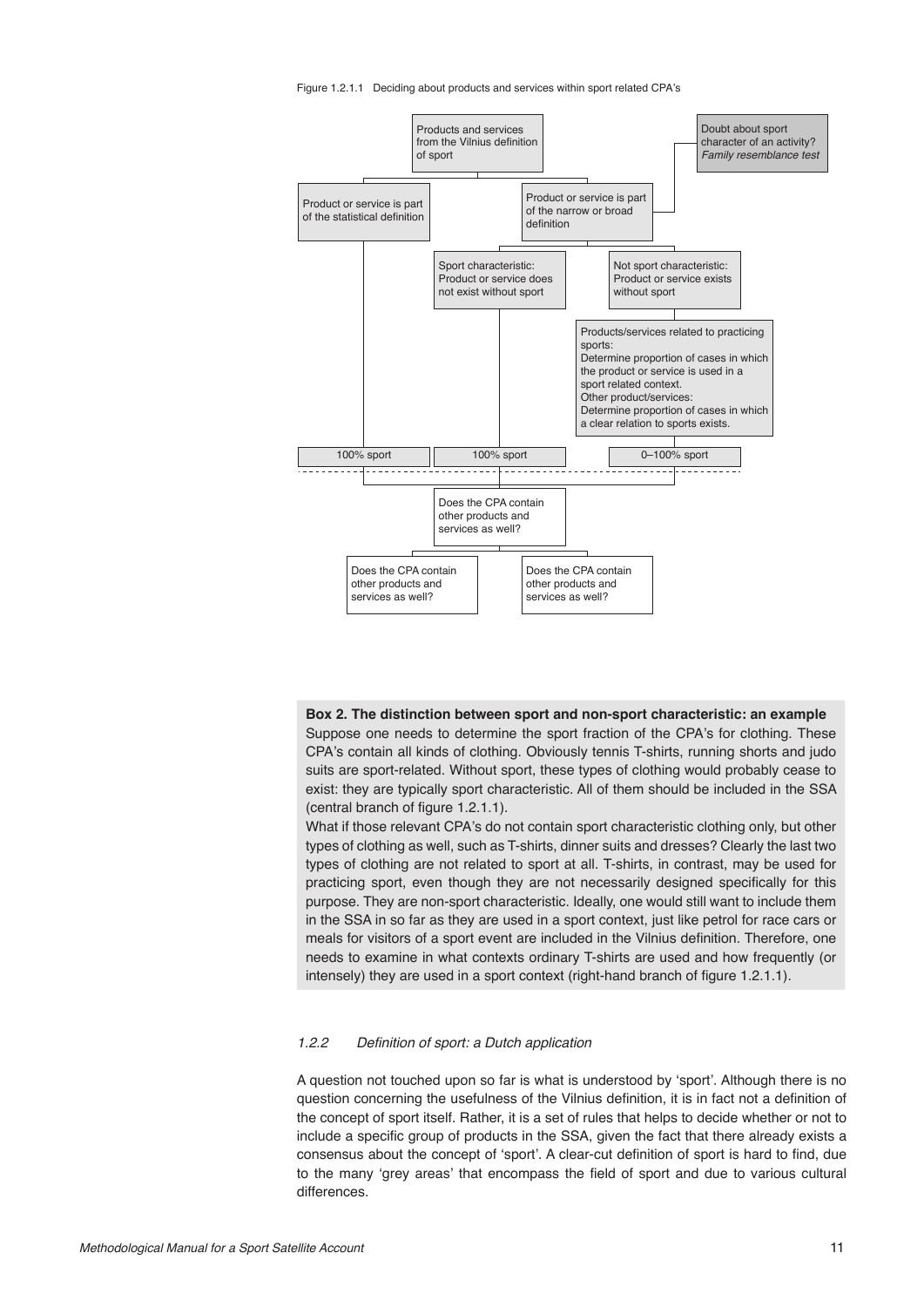Some of the grey areas are described by Breedveld (2003). For instance new forms of physical activity, such as 'free running', are not always immediately recognised as being a sport. Some may consider activities without a major physical effort (e.g. darts) or for which physical ability is not important (e.g. mind sports), to be a sport, while others may not. Furthermore, physical or outdoor activities which are not practiced within an organised context but more leisure-oriented, such as hiking, recreational cycling, swimming in the sea, or boating trips, are not always indisputably seen as sport activities.

Furthermore, there may be cultural differences in opinion that can complicate reaching consensus about the definition of sport. The existence of such cultural differences in thinking about sport is recognised by the EU WG. In the report of the first meeting of the EU WG is stated:

A common statistical definition of sport does not require EU Member States to agree upon a definition of sport as such. Different countries can have a different understanding *of which activities constitute sport. This is a cultural issue and there is no reason for trying to harmonise it.*<sup>3</sup> 

For this reason the Vilnius definition explicitly allows for a country-specific interpretation (see the second part of rule 4 of the Vilnius definition). Country-specific interpretations of sport are probably unavoidable, but at the same time they may endanger international comparability. To avoid misinterpretation a clear explication of one's understanding of 'sport' is therefore recommended.





<sup>3</sup> Report of the first meeting of EU WG in Helsinki, 23 February 2007. All the reports of the EU WG meetings are to be found online at: http://ec.europa.eu/sport/library/consultation-and-co-operation\_en.htm#B2\_Cooperation.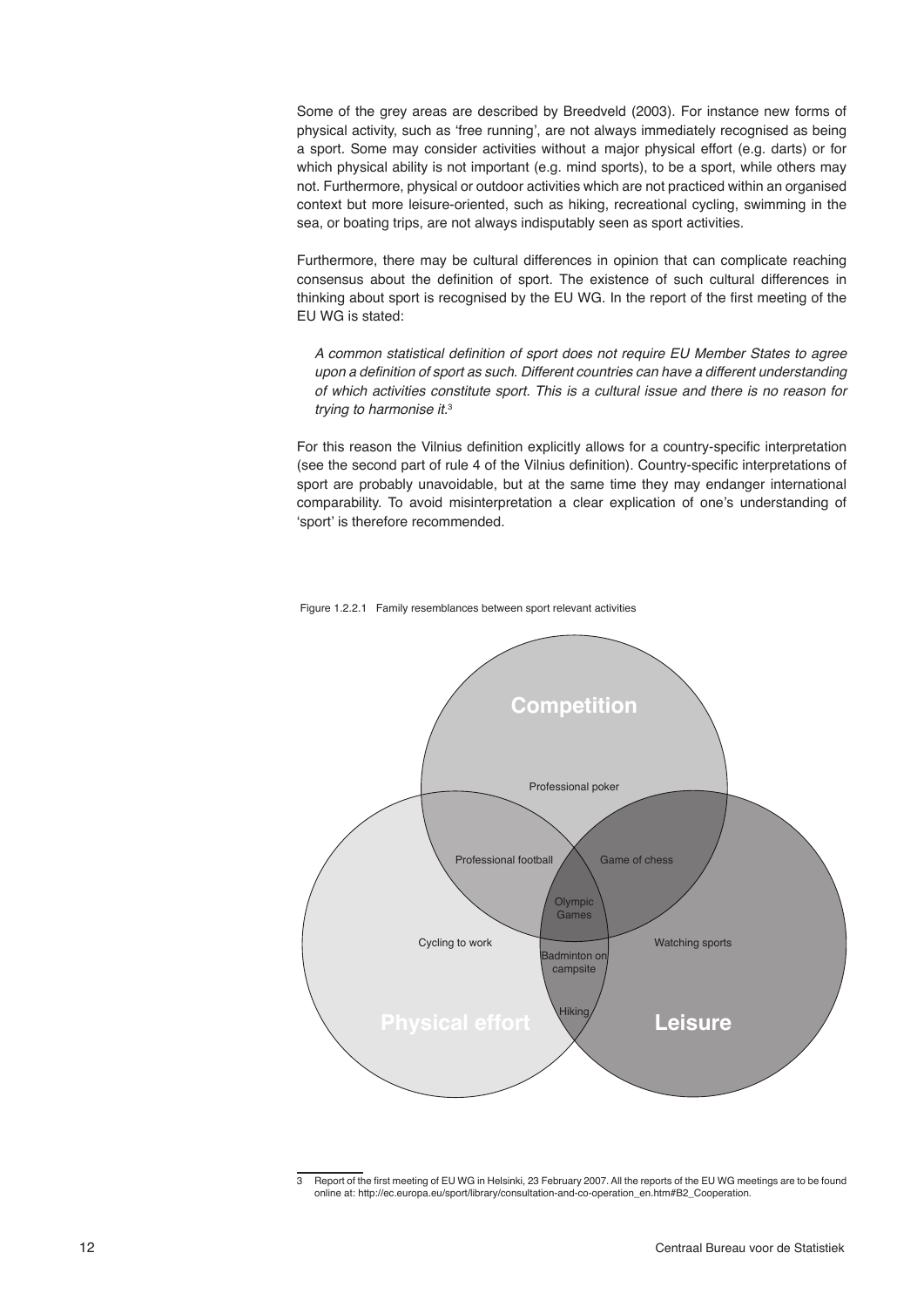<span id="page-12-0"></span>Defining sport in the Netherlands – application of the 'family resemblance test' In the Dutch SSA the so-called 'family resemblance test' is used when it is unclear whether or not a certain activity should be considered as a sport. The test is a tool to determine the distance of an activity to the 'core' Olympic sports. It can help to decide whether an activity should be seen as a sport or not. 'Physical intensity', 'competition' and 'leisure' (or 'playfulness') are the key criteria used in this test (see figure 1.2.2.1). If an activity satisfies at least two of these three criteria, the activity is considered to be a sport.

For example for cabin boating we might conclude that there is little or no physical effort involved. There is no organised (inter-)national competition in cabin boating. As of yet there is no federation for the advancement of this type of activity in the direction of an internationally recognised sport activity. Therefore the relationship between cabin boating and sport is too vague to include it in the SSA.

Playing badminton on a campsite on the other hand can be regarded as a sport activity. There is a clear element of playfulness or leisure in the activity and it takes physical effort. Furthermore, badminton can be practiced as an Olympic sport. Therefore, according to the 'family resemblance test', playing badminton on a campsite is considered to be a sport activity. As a consequence the expenditure related to this type of activity should be included in the SSA. Note that many recreational activities satisfy the requirements of the 'family resemblance test'.

## 1.2.3 Defining sport – rules of thumb used for the Dutch SSA

With the help of the Vilnius definition, the concept of (non-) sport characteristic products and services, and the 'family resemblance test', the following guidelines are used in the Dutch SSA for determining the sport fraction within a CPA category:

- 1. As far as the sport characteristic products and services are concerned, the motive of consumers for buying the product is not relevant, neither is the fact whether or not the product is actually used (for sport). All sport characteristic products are included in the SSA. It is irrelevant whether a football is used every day or is just lying around in a shed.
- 2. As far as the non-sport characteristic products and services are concerned, the context in which the product is used is relevant. For example, only those T-shirts will be included, which are used for practicing sport, and only in so far as they are used to practice sport.
- 3. When there is doubt about the sport characteristic of an activity and the products associated with it, the 'family resemblance test' may provide a solution. If the activity meets the requirements of the test, the activity is considered a sport. If it does not, it must be excluded from the SSA.4
- 4. Products related to indoor or outdoor physical leisure activities are often included, even if the activities associated with them are practiced outside the setting of organised competition and are not generally regarded as 'doing sport'. This rule refers to the products related to leisure activities such as carting, play tenpins, hiking and rambling, bicycle rides or tours, ice skating tours, recreational swimming and sailing boat trips. Following the 'family resemblance test' these activities meet the criteria of physical effort and leisure. Furthermore, many of these recreational activities can be practiced in a setting of organised competition as well.
- 5. Products related to the so-called 'mind sports' such as chess, draughts and bridge are included. The mind sports meet the criteria of leisure/playfulness and (organised) competition.
- 6. Products are included if they relate to forms of physical activities (such as 'downhill ice skating') that in the future may develop into sports, but at the moment are not recognised as such by the (inter)national sports federations. In this way the SSA can be made 'future proof'.

<sup>4</sup> A description of all sport products and services included in the Dutch SSA can be found in appendix IV.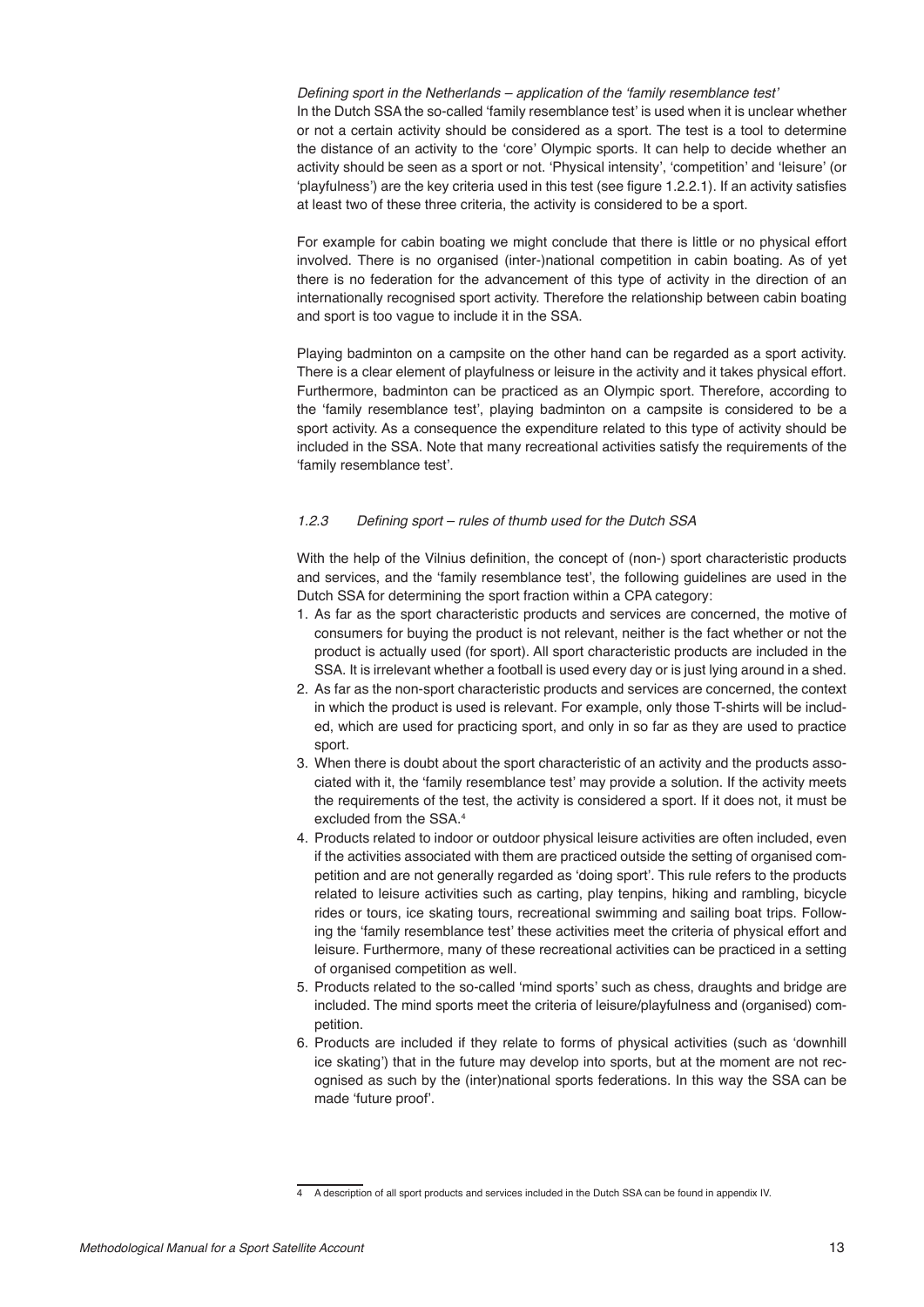<span id="page-13-0"></span>7. Products that originated in sport, but have since become mainly a product of fashion or ordinary daily use are excluded because they have 'lost' their relationship with an actual sport activity (i.e. they are not used in a sport context). This rule refers to products such as the shoes known as 'sneakers'.

## **1.3 Macro-economic indicators**

The aim of constructing a SSA is to determine a number of important sport economic indicators, such as sport gross domestic production (sport GDP), sport final expenditure, sport import, sport export, and sport labour indicators such as number of jobs, number of employed persons and full-time equivalent jobs. In this section the formal definitions of these indicators are presented and their relationship to the sport economy is explained. The definition and methodology of these economic indicators is based on the System of National Accounts 1993 (SNA, SNA'93, 1993). This is the main framework for the system of national accounts as we know it today. The SNA is further introduced in section 2.1.

#### Sport final expenditure

Final expenditure consists of final expenditure on consumption, gross capital formation and exports minus imports.

Final consumption expenditure can be broken down into expenditure incurred by resident institutional units on goods or services used for the direct satisfaction of individual needs or wants or the collective needs of members of the community. Three types of consumption expenditure are discerned in the national accounts: First, when a person buys sport shoes in a retail shop, this is registered in the national accounts as a form of consumption by households. Second, when a community amateur sports club, purchases new sports gear, it is registered as consumption of non-profit institutions serving households (NPISH's). Third, when a local government contributes to the operating costs of the community swimming pool, these expenditures are registered as final consumption expenditure of general government.

Gross capital formation is a part of final expenditure as well. It is measured by adding the total value of the gross fixed capital formation, changes in inventories and acquisitions minus disposals of valuables. In opposition to final consumption expenditure, the activity of gross fixed capital formation is restricted to producers. Examples of fixed capital formation are the acquisition of buildings or machinery by producers. Characteristic for the products registered as gross fixed capital formation is that they are not completely used up in the accounting period, in which case they would be registered as intermediate consumption. In the case of the SSA gross fixed capital formation is (largely) restricted to 'dedicated infrastructure', such as sport accommodations and other sport facilities. The Vilnius definition states that 'multipurpose infrastructure and multipurpose durable goods which are not part of the statistical definition of sport (NACE 92.6) should be excluded, e.g. roads, cars, TV sets, play stations. Changes in inventories and acquisitions minus disposals of valuables do not play a significant role in the SSA.

As final expenditure are expenditures of goods and services purchased for final use net exports should be taken into account as well. Net exports can be calculated as the difference between imports and exports.

#### Imports, exports and re-exports of sport products

According to the SNA'93 import and export of goods and services consist of purchases, barter, or receipts of gifts or grants, of goods and services between residents and nonresidents.

All imported sport related products that are consumed by households, NPISH's and governments should be included in the SSA.

Sport related export consists of all sport related products that are consumed as such by non-resident final users (households, NPISH's or governments). In the construction of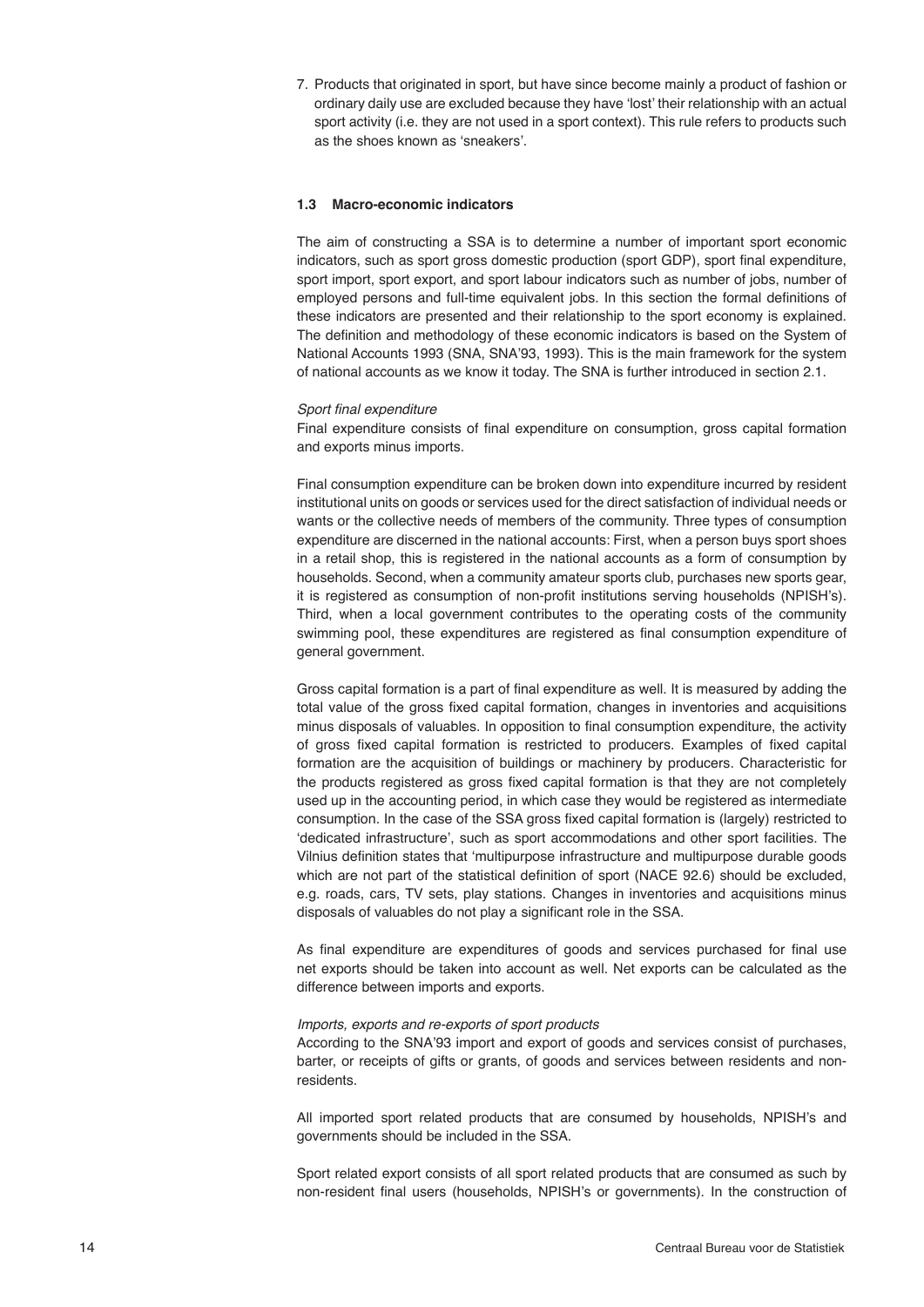the SSA it is advisable to discriminate between exported products of domestic origin and re-exports. Re-exports are products which are exported from a country to which they had previously been imported. In general the value added of re-exports is much less than that of produced or processed products.

#### *Sport value added*

Gross value added is the value of output minus the value of intermediate consumption. More precisely, gross value added at basic prices is output valued at basic prices minus intermediate consumption valued at purchasers' prices including non-deductable VAT.

Sport value added is added value created by producers or retailers who sell sport related products. It is important to stress that sport value added only concerns the direct or primary effects of the demand for sport products. As such, sport value added can be compared to the value added of other industries in the national accounts, such as agriculture, government or transport.

## *Sport GDP*

Gross domestic product (GDP) is the final result of the production activity of all residential producing units. GDP, as measured by the production approach, is the sum of gross value added of all producing institutional units plus taxes minus subsidies on products.

Sport GDP is then the final result of the production activity of sport related goods and services of all residential producing units. Sport GDP is the sum of sport value added (gross) plus taxes minus subsidies on products. Notice that sport value added and sport GDP only differ in terms of valuation (see box 3).

## **Box 3. Value added and GDP**

Value added can be expressed in different types of prices. Data on production are observed in basic prices – the production price –, whereas data collected from consumers are observed in purchasers' prices or market prices – the price the buyer pays (often exclude VAT). The term 'market prices' is usually used in the context of aggregates such as GDP, whereas 'purchasers' prices' refer to the individual transactions. Value added can thus be expressed in terms of basic and market prices:

#### *Value added (basic prices)*

Value added at basic prices is calculated as follows:

Output of industries (basic prices) - intermediate consumption of the industries (market prices).

## *GDP or Value added (market prices)*

GDP equals value added of the whole economy at market prices. It is calculated as follows:

Total value added of all industries (basic prices) + balance of tax and subsidies on production<sup>5</sup>.

As the total aggregates of taxes and subsidies on products are usually only available at whole economy level, GDP is often used for measuring the output of the whole economy while value added is used for measures of the output of entities smaller than a whole economy (for instance the value of goods and services produced in a specific industry).

<sup>5</sup> In the Dutch national accounts a final adjustment is made to correct for the difference between imputed and paid VAT.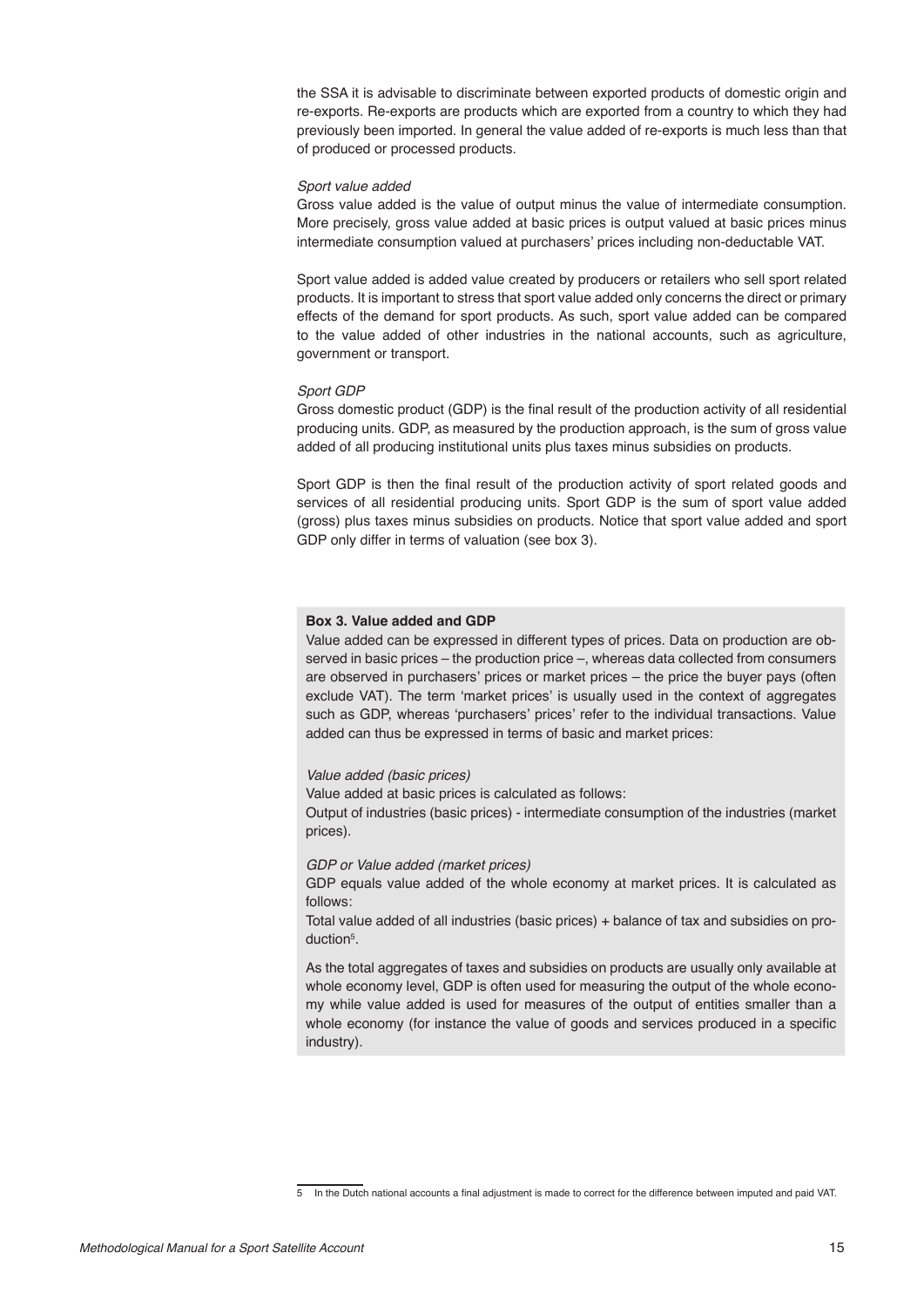## *Sport employed persons*

A sport employee is a person who has a contract with an economic unit in one of the sport related industries to carry out work in return for financial remuneration. A sport employee works for a business unit or private household residing in the Netherlands.

Sport employed persons include persons who have a paid job for at least one hour a week in a sport related industry; perform jobs of which the payment is withheld from registration of tax and/or social insurance authorities, while the work itself is legal; are temporarily not working but who continue to receive their remuneration.

Employees are persons who performed some work for wage or salary during a reference period, in cash or in kind. Self-employed persons are those who earn their income by performing labour by themselves (company, profession) or who work within a family business. In the latter instance the person is not considered self-employed if he or she has an employment contract.

## *Sport related jobs*

A job is an employment opportunity occupied by an employed person. When this job is within the sport related economy it is called a sport related job. The number of sport related jobs in a year is a calculated average. When a job exists only for part of the year it is accounted for accordingly. Because employed persons may hold more than one (sport related) job at a time, the number of sport related jobs is equal to or higher than the number of sport related employed persons. If a person holds more than one job at a time, the job in which they spend the most hours is considered to be their main job (CBS, 2007: 228).

#### *Sport related labour volume*

Labour volume is the volume of labour input in the production process, in terms of full-time equivalent jobs, or better, in terms of worked hours. In the Dutch SSA sport labour volume is currently measured as the number of full-time equivalent jobs.

Labour input in full-time equivalent jobs is calculated by expressing all jobs (be it fulltime, part-time or flexible) to full-time equivalents. The full-time equivalent is obtained by dividing the annual contractual hours of the job by the annual contractual hours considered full-time (in the same industry). Two half-time jobs thus add up to one full-time equivalent. For the self-employed the full-time equivalent is the quotient of the usual weekly work hours of that job and the average weekly work hours of self-employed persons with 37 or more normal weekly hours (in the same industry) (CBS, 2007: 228).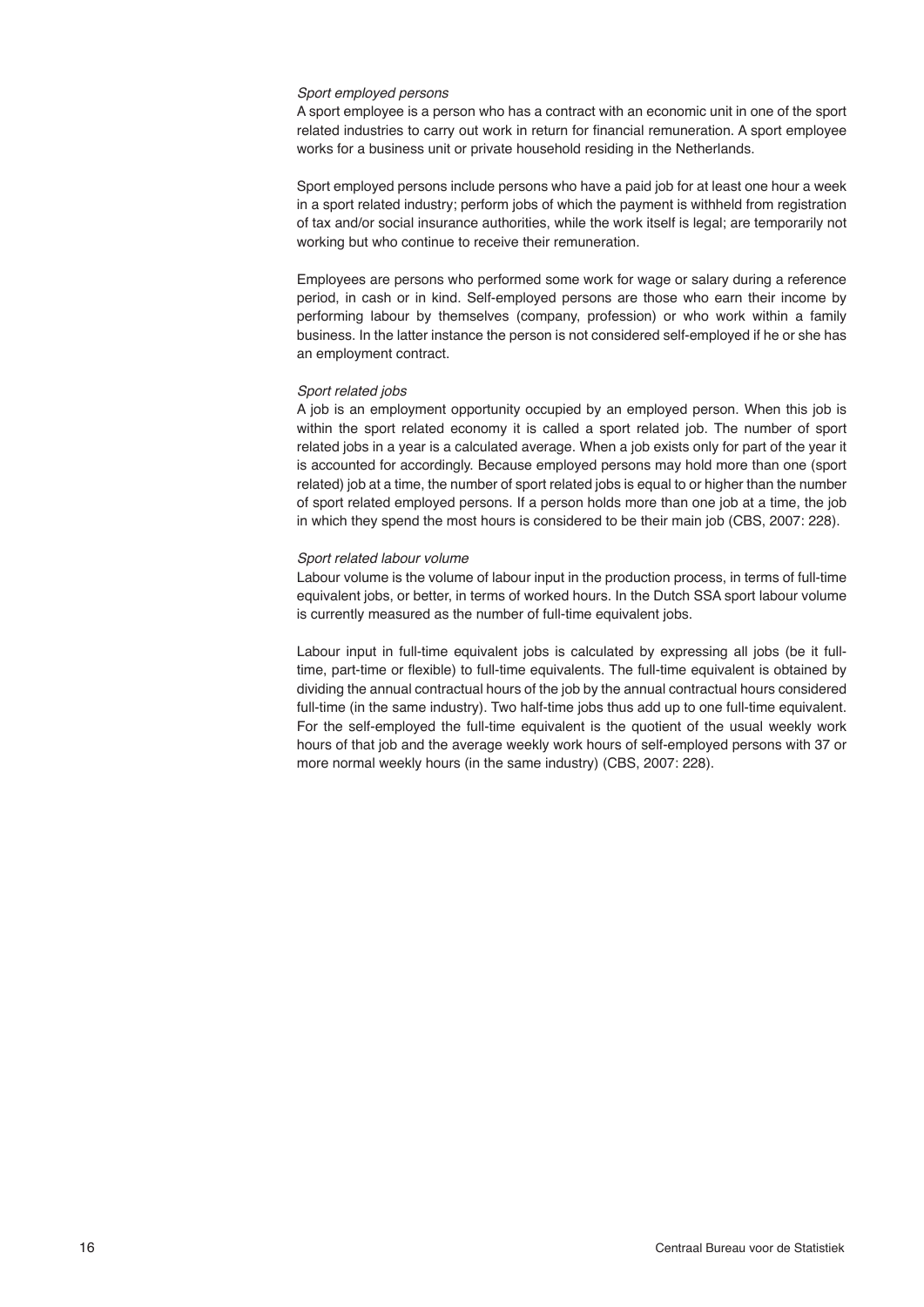# <span id="page-16-0"></span>**PART II: METHODOLOGY**

# **2. Methodology for compiling the Sport Satellite Account**

## **2.1 Introduction**

The national accounts constitute a set of statistics which are designed for economic analysis, policy making and decision taking. Important data from the national accounts are national income, economic growth (GDP growth), government deficit, final consumption, fixed capital formation, import and export. In the twentieth century, the national accounts transformed from a small set of statistics to an extensive system of accounts ending in balance sheets (Van de Steeg, 2009: 39). In this chapter the main concepts of the SSA in the context of the System of National Accounts (SNA) are explained.

The central framework of the SNA consists of the supply and use tables (SUT) on the one hand and the institutional sector accounts on the other.<sup>6</sup> The sector accounts are not the focus of the SSA and will not be discussed here. The SUT provide an overview of economic activities classified in industries and goods and services. The supply table describes production and imports of goods and services within the economy. It can be understood as a description of the 'origins' of resources used in the economy. In the use table the use of goods and services is described per industry (intermediate consumption) and by type of final use (final consumption, export, and capital formation).

The SUT are integrated and consistent. 'Integrated' means that the classifications and definitions are used consistently in the national accounts to describe the economic processes.<sup>7</sup> 'Consistent' means that entries in the accounts fulfil the identities of the SUT. For example, total supply must equal total use.

Next to the SUT (and the sector accounts) other tables are included in the national accounts as well, such as labour account tables and input-output (IO) industry-by-industry tables. The labour account tables provide employment statistics that are consistent with the SUT. IO industry-by-industry tables can be derived from the SUT in a number of ways, for example by means of a Leontief transformation.<sup>8</sup> While the SUT are better suited to describe economic activities, IO industry-by-industry tables may be valuable for various specific analytical purposes. For the Dutch SSA the SUT were chosen as a starting point.

 $\overline{6}$  For a comprehensive overview of the relationship between the SUT, the sector accounts and the satellite accounts see chapter 9 of the National accounts 2008 (CBS 2008: 207-255).

As satellite accounts are intended to describe parts of the economy in greater detail than previously done in the national accounts, it is clear that other classifications and definitions can supplement those of the national accounts, provided that they ultimately cohere to the classifications used in the national accounts.

<sup>8</sup> See for example: M. Šova (2011).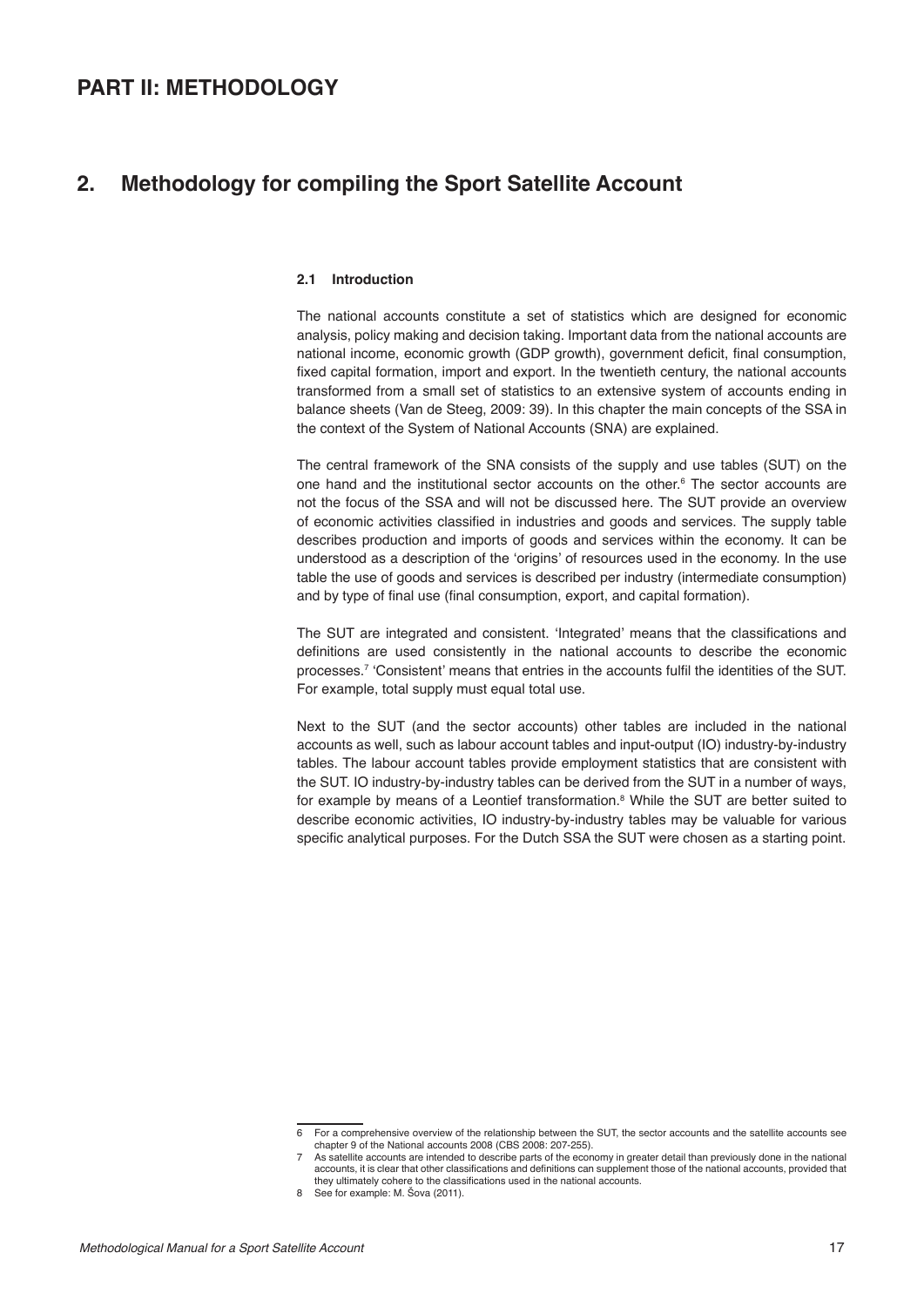## <span id="page-17-0"></span>**Box 4. The SUT as the basis for the SSA**

The IO industry-by-industry table can be seen as a record of all transactions in a country in terms of origins and destination by industry and final demand category. This type of IO table describes which part of the production of an industry is sold to other industries (i.e. intermediate consumption) or to which final demand category.

The strength of an IO industry-by-industry framework is that it can be used to model the effects on economic transactions between industries and final demand categories, occurring as a result of changes somewhere else in the production chain. For example, one could model what would happen if imports needed for a certain industry came to a halt, or what would happen if a certain part of the national production would be outsourced to another country. Trickling down effects and interdependencies between industries can be made visible in a way that is straightforward and easy to understand. The extensive possibilities for economic modelling explain the popularity of this type of IO analysis.

While convenient for analytical purposes, the IO industry-by-industry framework is not the most practical method for describing the economy (Van de Steeg, 2009: 47). The SUT framework is more suitable to the needs of the statistician, foremost because it is better suited to work with direct statistical observations than the classical IO framework. Most data on economic activities (especially trade in goods and services) are collected by type of product, and not by type of industry to which the goods or services are sold or from which they are bought. The same is true of data on household consumption and other expenditures. Not surprisingly, in the national accounts the SUT are generally available at a more detailed level than IO tables.

Simultaneously with the increasing demand for better macro-economic statistics, many statistical offices have in the second half of the twentieth century switched from classical IO tables to the SUT framework, as was advocated in A System of Accounts (UN, 1968). For statistical offices which have introduced the SUT framework, supply and use tables serve as the foundation from which IO industry-by-industry tables, as well as IO commodity-by-commodity tables, are derived for analytic purposes.

Because it is our primary goal to describe the sport-related economy and derive the most important economic indicators from this description, and not to analyse certain specific relationships within the sport-related industries, we have compiled the SSA on the basis of the SUT framework. It enables us to start at a level of greater detail, and to use statistical resources on a lower level of aggregation. After compiling the sport SUT, it is possible to derive IO tables from them. In practical terms this means that international statistical coordination is preserved at all times.

## *2.1.1 Functional approach*

The national accounts take the economy into account from an institutional perspective. That is to say, that all individual units in the economy are classified according to their main activity in a definite number of institutional industries, such as agriculture, government or education. Individual units may carry out other side activities (so-called 'secondary' or 'ancillary activities') next to their main activity. In such cases, the production of both main and side activities adds up to the total production of the unit. For example, in the Dutch bicycle industry, a small amount of car parts are produced, which can be seen as a secondary activity of this industry. An example of ancillary production is production related to major maintenance of buildings. Both contribute to the total production of the bicycle industry.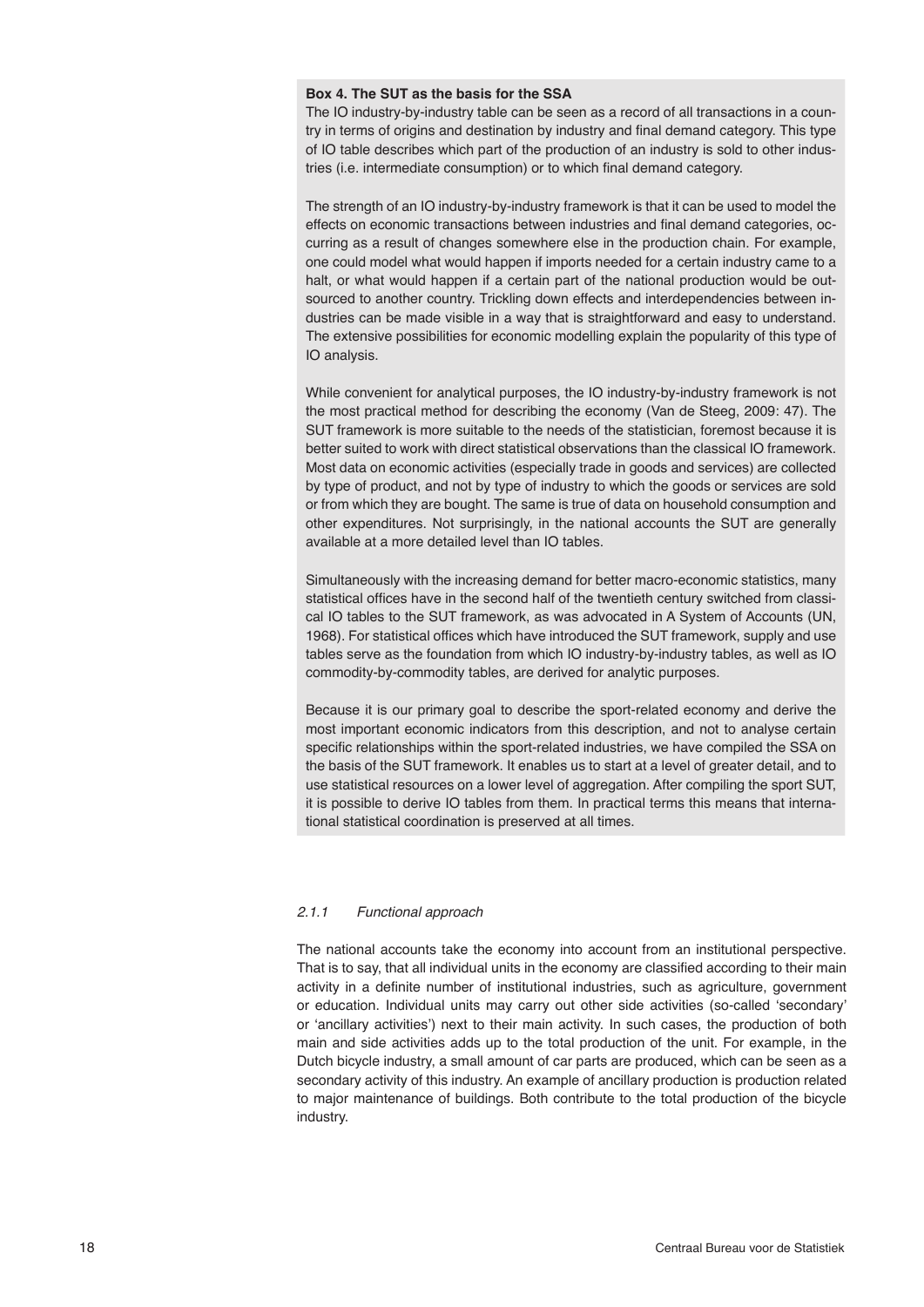<span id="page-18-0"></span>The sport satellite should not be restricted to the industries which can be categorised as sport related by their main activity (i.e. NACE 92.6).<sup>9</sup> Our primary concern is describing the consumption and production of sport related products, and not describing the character and attributes of whole industries. It is not relevant to us whether the product is produced as a part of primary, secondary or ancillary production. Neither is relevant what the main activity of the industry at hand is. Ideally, we want to exclude all products that are not related to sport final expenditure, and include all products related to sport final expenditure. In short, a functional approach is taken for the sport satellite, not an institutional one.<sup>10</sup> Therefore, in constructing the SSA the product groups mentioned in the Vilnius definition should be leading, not the industries.

The economic description of sport may overlap with the description of activities or products within other satellites. A good example is the Tourism Satellite Account (TSA) which describes tourism in the context of the national accounts. Recreational sports are described both in the TSA and the SSA, although the underlying definitions of sport differ partly. This implies that expenditures accounted for in the TSA and SSA may overlap. Therefore, one should never add up the resulting figures from different satellite accounts, as if they were based on totally independent sectors of the economy. The non-additivity of satellites does not impede the possibility of comparing the sport sector with other industries such as agriculture or construction, or with the tourist sector.

## **2.2 The sport SUT**

The sport SUT form a connected and integrated set of tables in which many variables are linked together in a consistent way. The purchasing and selling of products between industries and final users are systematically described in the SUT. In this section the SUT are further explained in the context of the sport satellite.

| <b>ISIC</b>         |                                   |                |                                                  |                                     |                                                |                             |                               |                           |                                                      |    |    |
|---------------------|-----------------------------------|----------------|--------------------------------------------------|-------------------------------------|------------------------------------------------|-----------------------------|-------------------------------|---------------------------|------------------------------------------------------|----|----|
|                     | NACE<br>NACE <sub>2</sub><br>NACE |                | Domestic supply (basic prices)<br>(columns 1–25) | Imports of goods (cif) and services | Total supply (basic prices)<br>(columns 26–27) | Trade and Transport margins | Taxes on products (excl. VAT) | Subsidies on products (-) | Total supply (purchaser's prices)<br>(columns 26–31) |    |    |
|                     | NACE 1<br>$\mathbf{1}$            | $\overline{2}$ |                                                  | NACE n<br>25                        | 26                                             | 27                          | 28                            | 29                        | 30                                                   | 31 | 32 |
|                     |                                   |                | $\cdots$                                         |                                     |                                                |                             |                               |                           |                                                      |    |    |
|                     |                                   |                |                                                  |                                     |                                                |                             |                               |                           |                                                      |    |    |
|                     |                                   |                |                                                  |                                     |                                                |                             |                               |                           |                                                      |    |    |
|                     |                                   |                |                                                  |                                     |                                                |                             |                               |                           |                                                      |    |    |
|                     |                                   |                |                                                  |                                     |                                                |                             |                               |                           |                                                      |    |    |
| d transport margins |                                   |                |                                                  |                                     |                                                |                             |                               |                           |                                                      |    |    |
| s 1-45)             |                                   |                |                                                  |                                     | P                                              |                             |                               |                           |                                                      |    |    |

| Figure 2.2.1.1 Schematic overview of the supply table |  |  |  |  |  |
|-------------------------------------------------------|--|--|--|--|--|
|-------------------------------------------------------|--|--|--|--|--|

46 Total production (row

P = Total production (basic prices)

CPA 1

 $I = T \text{ total}$  imports

CPC CPA

 $2$  CPA 2  $3 \mid \cdot \cdot \cdot \cdot \cdot$  $4 | X | X$  CPA 4 … … 44 CPA n  $45$  Trade and  $\frac{1}{45}$ 

1

<sup>9</sup> An example of a perspective which limits itself to such boundaries is the so-called 'statistical' definition of sport, which will be mentioned later in the text.

<sup>10</sup> Note that this functional approach to sport can only be taken when access to detailed supply and use tables is granted.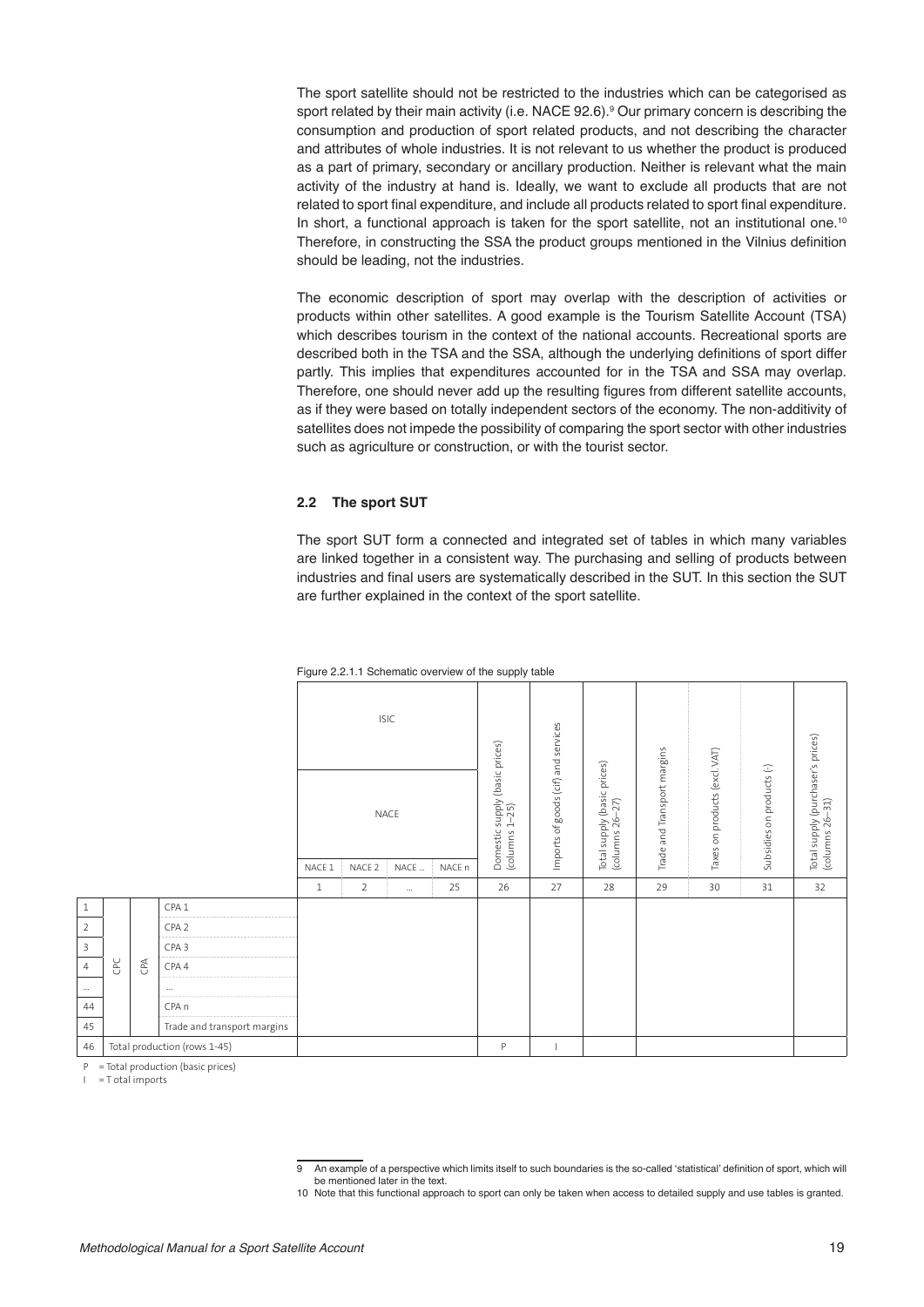## <span id="page-19-0"></span>*2.2.1 The sport supply table*

The sport supply table describes the total supply of sport related products and services per product group (CPA) in the economy. A distinction is made between domestic production and import (see figure 2.2.1.1). In this manner the sport supply table can be said to describe the 'origins' of goods and services in the economy. Besides the industry categories and import column the supply table contains other columns as well. These columns contain the trade and transport margins, as well as the taxes and subsidies on products. They transform the basic prices from the supply table into the purchasers' prices of the use table.<sup>11</sup> The transformation of prices is needed to guarantee the consistency between the supply and use table. In the sport supply table, domestic output is valued at basic prices and import at cif-prices.12 Whereas each row (1–45) of the sport supply table describes the sport supply per product group, the columns (1–25) describe the sport supply per industry.

## *2.2.2 The sport use table*

The sport use table describes the ways in which products and services are used in the economy. A distinction is made between intermediate consumption (per NACE category) and final demand. Final demand is split up into: a) exports of products and services; b) final consumption: consumption by households, non-profit institutions serving households (NPISH's) and general government; c) gross fixed capital formation and changes in inventories.

A row of the use table describes the different 'destinations' of products and services within the economy. By definition, the sum of each row of the use table equals to the sum of the corresponding row in the supply table. Note that one needs to take into account the different valuations of the SUT, by accounting for trade and transport margins, taxes and subsidies.

The column in the far left-hand part of the use table describes which products and services a particular industry uses in its production process (intermediate consumption (IC), see figure 2.2.2.1). It also describes the value added (VA, see figure 2.2.2.1), generated in the production process.

Domestic output and imports are valued in purchasers' prices<sup>13</sup> excluding value added tax (VAT) within the use table. Non-deductible VAT is entered in a separate row.

Within the use table the NACE and CPA classifications are used once more to describe industry categories and product groups. The table is extended with final demand categories (export, final expenditure, gross fixed capital formation). Again, since the main purpose of the SSA is to provide information on the sport sector at a greater level of detail than the national accounts are able to provide, more detailed input data are required. Sport related and non-sport related partitions must be made for the industry categories and all other columns. These include exports, final expenditure category, changes in inventories, as well as for the rows of intermediate consumption and value added.

The use table need to show the CPA's that are mentioned by the Vilnius definition. There is no need to recall the other products here. After all, in a sport satellite we are only interested in the expenditures on sport related products

<sup>11</sup> For more information about valuation in the national accounts, see chapter 9.3.5 from National accounts of the Netherlands 2008 (CBS, 2009).

<sup>12</sup> The cif-price is the purchasers' price minus trade and transport margins in the Netherlands minus taxes on imports and plus subsidies on imports.

<sup>13</sup> For more information about valuation in the national accounts, see chapter 9.3.5 from National accounts of the Netherlands 2008 (CBS, 2009).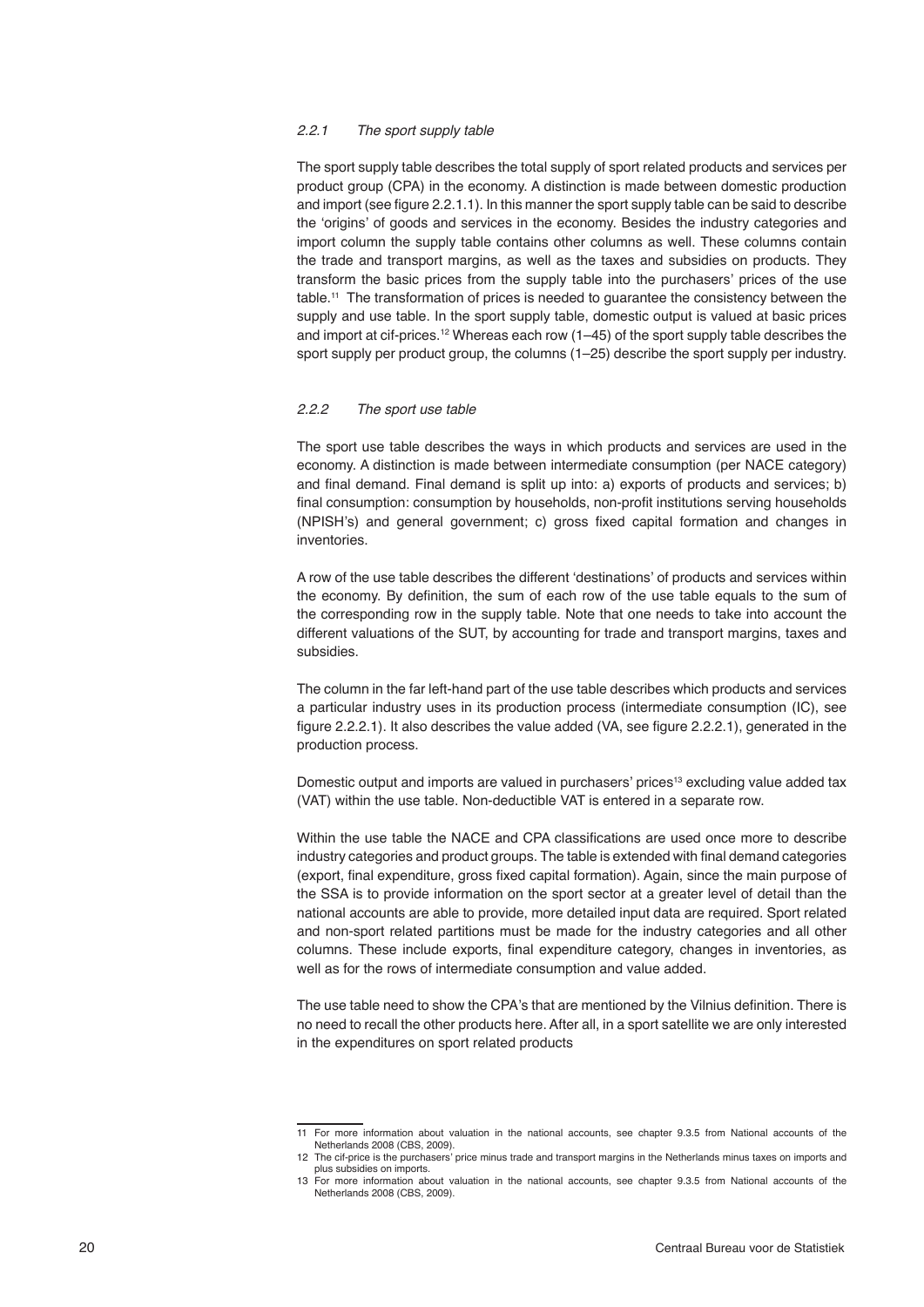<span id="page-20-0"></span>

|                                                              |     | <b>ISIC</b> |                    |        |                    |                                     |                                                |                                               |                                                        | Fixed capital formation (gross) |                                                                           |                                                                      |                        |                     |    |    |    |
|--------------------------------------------------------------|-----|-------------|--------------------|--------|--------------------|-------------------------------------|------------------------------------------------|-----------------------------------------------|--------------------------------------------------------|---------------------------------|---------------------------------------------------------------------------|----------------------------------------------------------------------|------------------------|---------------------|----|----|----|
|                                                              |     | <b>NACE</b> |                    |        | Total columns 1-25 | Exports of goods (fob) and services | Final consumption expenditure of<br>households | Non-profit institutions serving<br>households | Final consumption expenditure of general<br>government |                                 | Changes in inventories (incl. aquisitions<br>less disposals of valuables) | households in the rest of the world<br>Final consumption by resident | Paid minus imputed VAT | Total columns 26-34 |    |    |    |
|                                                              |     |             |                    | NACE 1 | NACE <sub>2</sub>  | NACE                                | NACE n                                         |                                               |                                                        |                                 |                                                                           |                                                                      |                        |                     |    |    |    |
|                                                              |     |             |                    | $1\,$  | $\overline{2}$     | $\cdots$                            | 25                                             | 26                                            | 27                                                     | 28                              | 29                                                                        | 30                                                                   | 31                     | 32                  | 33 | 34 | 35 |
| $\mathbf 1$                                                  |     |             | CPA <sub>1</sub>   |        |                    |                                     |                                                |                                               |                                                        |                                 |                                                                           |                                                                      |                        |                     |    |    |    |
| $\overline{2}$                                               |     |             | CPA <sub>2</sub>   |        |                    |                                     |                                                |                                               |                                                        |                                 |                                                                           |                                                                      |                        |                     |    |    |    |
| 3                                                            |     |             | CPA <sub>3</sub>   |        |                    |                                     |                                                |                                               |                                                        |                                 |                                                                           |                                                                      |                        |                     |    |    |    |
| $\overline{4}$                                               | CPC | CPA         | CPA <sub>4</sub>   |        |                    |                                     |                                                |                                               |                                                        |                                 |                                                                           |                                                                      |                        |                     |    |    |    |
|                                                              |     |             | CPA                |        |                    |                                     |                                                |                                               |                                                        |                                 |                                                                           |                                                                      |                        |                     |    |    |    |
| 44                                                           |     |             | CPA <sub>n</sub>   |        |                    |                                     |                                                |                                               |                                                        |                                 |                                                                           |                                                                      |                        |                     |    |    |    |
| 45                                                           |     |             | Non-deductible VAT |        |                    |                                     |                                                |                                               |                                                        |                                 |                                                                           |                                                                      |                        |                     |    |    |    |
| Intermediate consumption (rows 1-45)<br>46                   |     |             |                    |        |                    | IC                                  |                                                |                                               |                                                        |                                 |                                                                           |                                                                      |                        |                     |    |    |    |
| 52                                                           |     | Value added |                    |        |                    |                                     |                                                | VA                                            |                                                        |                                 |                                                                           |                                                                      |                        |                     |    |    |    |
| Total production (row 46+52)<br>56<br>(=row 46 supply table) |     |             |                    |        |                    |                                     | E                                              | FC                                            |                                                        |                                 | CF                                                                        |                                                                      |                        |                     |    |    |    |

Figure 2.2.2.1 Schematic overview of the use table

IC = Total intermediate consumption

 $T = Sum of taxes minus subsidies$ 

CE = Sum of compensation for employees

OS = Sum of operating surplus

VA = Total value added

E = Total exports

 $FC = Total final consumption$ CF = Total capital formation

## *2.2.3 Labour sport statistics*

The addition of labour statistics to the SSA can give us an impression of the labour intensity, the average wages, and labour productivity in the sport sector, compared to the overall economy.

Labour statistics are often obtained per producing unit. They can be connected to the industry classification used in the SUT. When the unit produces both sport related and non-sport related output, the challenge is how to determine the amount of labour required for producing the sport related output. Sometimes detailed information is available. In other cases the sport related input of labour must be estimated, for example by relating it to the sport value added of that unit or industry.

 $\Gamma$ 

Figure 2.2.3.1 Schematic overview of a labour table

|                |                                          |                   |                   | <b>NACE</b> |        |       |
|----------------|------------------------------------------|-------------------|-------------------|-------------|--------|-------|
|                |                                          | NACF <sub>1</sub> | NACF <sub>2</sub> | NACE        | NACE n | Total |
|                |                                          |                   |                   | $\cdots$    | 25     | 26    |
| 1              | Wages*                                   |                   |                   |             |        |       |
| 2              | Employer's social contributions*         |                   |                   |             |        |       |
| 3              | Number of employees                      |                   |                   |             |        |       |
| $\overline{4}$ | Number of jobs                           |                   |                   |             |        |       |
| 5              | Number of fte's                          |                   |                   |             |        |       |
| 6              | Number of self employed persons          |                   |                   |             |        |       |
| 7              | Number of jobs of self employed persons  |                   |                   |             |        |       |
| 8              | Number of fte's of self employed persons |                   |                   |             |        |       |
|                | .                                        |                   |                   |             |        |       |

\* Linked with use table (rows 49+50)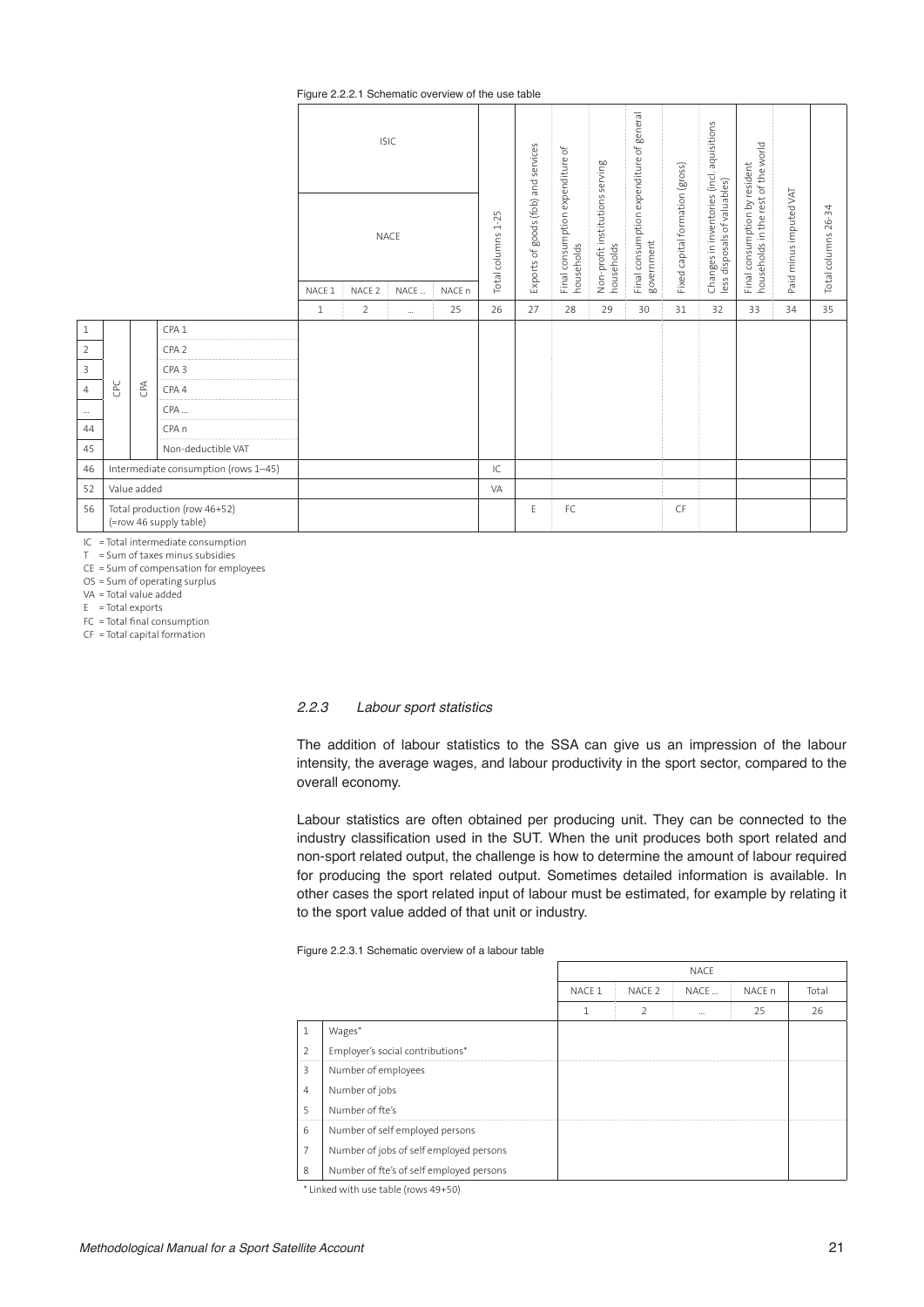<span id="page-21-0"></span>The Dutch labour accounts are consistent and harmonised with the national accounts, and contain a variety of employment data, such as wages, number of jobs, number of employees, number of self-employed persons, and number of full time equivalences (fte).

Notice that the indicators 'wages' and 'employer's social contributions' are present in the use table as well as in the labour accounts. When data on specific sport related labour are available for one or more industries, they can be confronted with the findings in the sport use table.

## **2.3 Sport products and industries in the SUT**

## *2.3.1 Sport products and industries*

Although the broad definition of sport is very wide-ranging, not all industries fall within its scope. Moreover, not even all industries in which sport related products are produced are taken into consideration by the Vilnius definition. For example, in the Netherlands more than 90 percent of all sport bicycles is produced within NACE 35.4 'Manufacture of motorcycles and bicycles,' which is included in the Vilnius definition. The remaining few percentages are produced in NACE 36.6 'Other manufacturing,' which is not part of the Vilnius definition. Although this category is not part of the Vilnius definition, it makes sense to say that sport bicycles produced within this industry category are part of the sport related economy. Especially from a final demand perspective, it is not particularly relevant in what industry the product is produced. Whenever detailed information is available on the whereabouts of the production of certain sport products, one should not only limit oneself to recording the production within the NACE categories as mentioned by the Vilnius definition.14

#### Nace 92.6 – sport industry

NACE category  $92.6$  – the sport industry – takes a special place in the Vilnius definition, since it corresponds with the statistical definition of sport. All final expenditure related to this category should be counted as sport related consumption. However this is not to say that all production in the sport industry is necessarily sport related. For instance, in the Dutch equivalent of NACE 92.6, the production of advertisements and royalties will fully end up in intermediate consumption. To avoid double counting, the EU WG recommends that products which are only used as intermediate consumption should not be taken into account.15 Therefore one should be aware that, seen from a final demand perspective only, NACE 92.6 is completely sport related: by definition all consumption by final users of products originating from the sport industry is assumed to be 100 percent sport related.

## 2.3.2 Specific national product groups

The possibility exists that the (broad) Vilnius definition does not cover all sport related activities. The EU WG recommends being very careful when adding CPA categories to the definition. However in some instances this may be justified. For example, in the Netherlands commercial TV and radio are not directly used by consumers. Households pay for commercial TV and radio through their cable-TV/radio subscription. TV/radio subscriptions are covered in the product group 'telecommunications'. Telecommunications are not covered by a product group in the Vilnius definition though. Still, there are good reasons to consider them partly as sport related consumption. Sport is an important part of Dutch commercial TV and radio. Examples include live broadcasts of sport events, as well as sport related programmes and specific sport channels. When sport would seize to exist, this type of broadcasts would seize to exist as well. Therefore, we have chosen to include the product group telecommunication to the Dutch Sport Satellite. A part of the

<sup>14</sup> Although the greater part of all sport related production will be found in the NACE categories summed up in the Vilnius definition, a fully functional perspective will take all sport related production into account, no matter in which industry it is produced. In this way the consistency between supply and use can be preserved at all times.

<sup>15</sup> See the notes of the 3rd meeting of the EU Working Group on Sport and Economics,' Brussels, May 23rd 2007.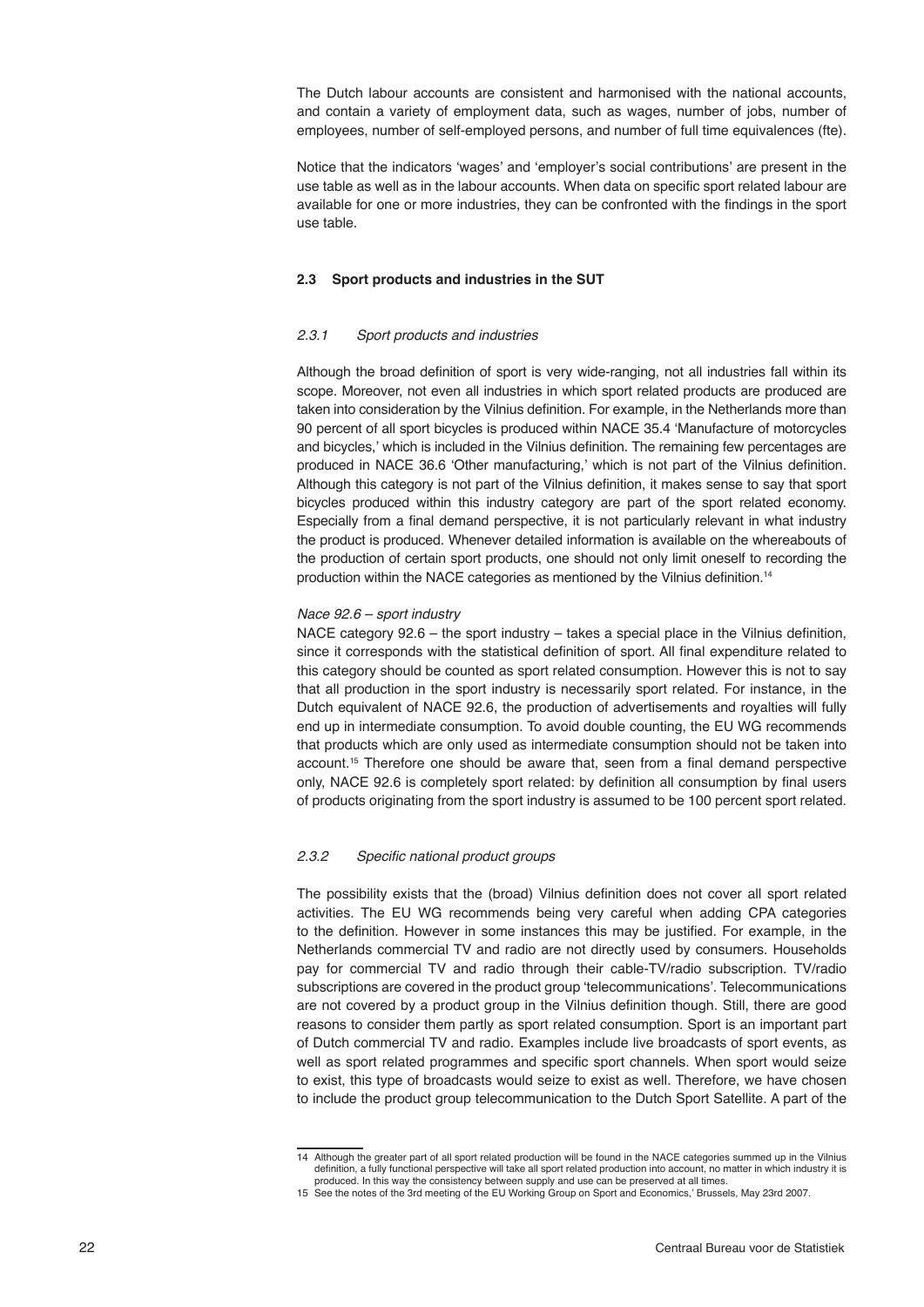<span id="page-22-0"></span>TV/radio subscription is thus seen as sport related. This is the only exception made in the Dutch SSA.

## **2.4 Determining sport fractions**

Most product groups (CPA categories) included in the Vilnius definition contain both sport and non- sport related products. Therefore the size of the sport related part of these product group needs to be determined. For example, the product group of clothes contains all types of clothing, although not all types are suitable for sports. Therefore only a fraction of the products in the clothing product group should be included in the SSA. The sport fraction for these product groups lies anywhere between 0 and 100 percent. The following steps may be taken in order to determine the sport fractions needed to construct the sport-SUT:

#### *1. Determine the most relevant product groups (CPA categories)*

The Vilnius definition encompasses roughly 400 product groups. In an ideal situation, the sport fraction of all these groups should be determined. Often time and resources are limited though. In such cases it is good practice to focus first on the most contributing sport products. The contribution of a product to the sport economy is determined by two dimensions: their size and their relevance to sport. Some product groups may be very large (in economic value), although their relevance to sport is low (for instance subsidized education). Other product groups are rather small but have a high relevance to sport (for instance sporting goods). Both dimensions should be taken into account in order to decide which products groups may be the most important ones.

While data on the economic size of product groups are readily at hand, data on the relevance to sport are not. Expert guesses may help to compose a shortlist of the most relevant product groups. Another option is to use information from other SSA's (e.g. those of the UK, Austria, Cyprus and Poland). These SSA's are a valuable means to determine which product groups may be expected to be the most relevant.

For the Dutch sport economy product groups within the fields of clothing and shoes, health care, education, government, hospitality business, and sport and recreation are the most relevant. Extensive research was carried out to establish the sport fractions for these product groups.

#### 2. Determine the definition of sport related products within each product group

The next step is to define the sport related products within each product group. First, a description of all the products and services that fall within the product group according to the national accounts is needed. Then one needs to decide which products are sport related. In section 1.2 a flowchart is presented that explicates the decision-making process. All sport characteristic products and a percentage of non-sport characteristics should be included in the definition of sport within the product group. In this step data availability is not yet taken into account.

## *3. Search for relevant and reliable data sources*

Once the relevance of a product group is clearly defined, the search for suitable and reliable data sources begins. In the case of Dutch SSA, a number of general data sources are available from Statistics Netherlands that can be used for many product groups. These are the Household budget survey (for household consumption), Government statistics (for government consumption), the Production statistics (for production), and the Foreign trade statistics (for import and export).<sup>16</sup> These data sources are among the most important sources used in the national accounts. To ensure the compatibility of the SSA with the national accounts, data sources used by the national accounts themselves are preferred to other sources of data.

<sup>16</sup> For a more detailed description of these sources see appendix IV.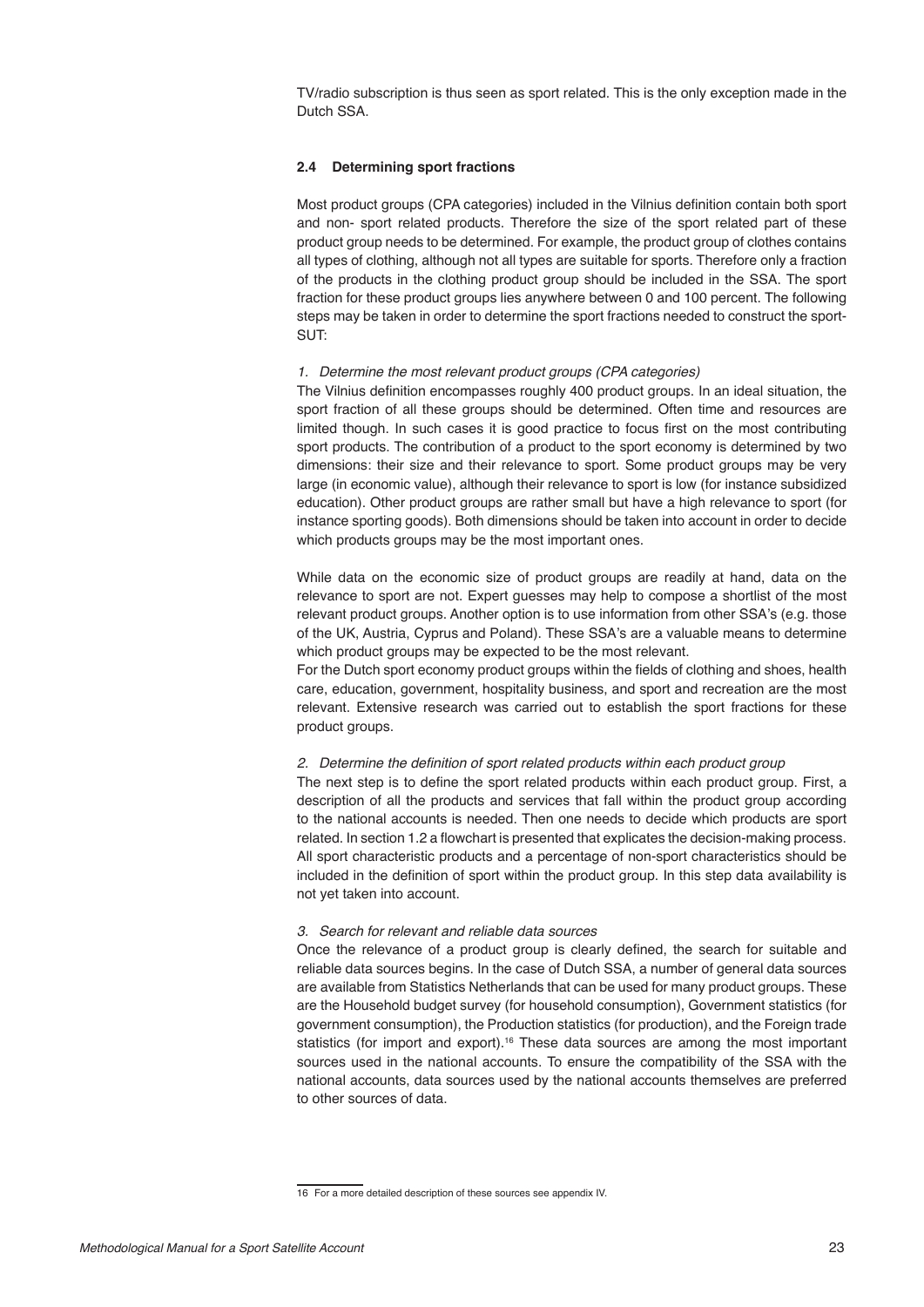<span id="page-23-0"></span>In addition to these sources, other data sources available from Statistics Netherlands are used, such as education and health statistics. Furthermore external sources (from outside Statistics Netherlands) can be used. For the Dutch SSA we contacted various different organisations such as industry organisations and sport federations for additional information. We also searched the internet for relevant information, for example to find market research data. We did not limit ourselves to search for information on (household) consumption. Our goal was to find data on production, import and export as well. The primary focus was on consumption and export though, since the sport satellite is demand orientated.

## *4. Description of the sport economy measured*

In almost all cases data availability is not sufficient to cover the ideal definition. A good example from the construction of the Dutch SSA is sport clothing. Ideally, the definition of sport clothing in the Dutch SSA encompasses sport characteristic clothing (e.g. jogging pants) and non-sport characteristic clothing used for sport activities (e.g. T-shirts). However, it is impossible to find high quality data on that latter category. We decided to use data on all clothes bought in sport shops and the sport sections of department stores as a proxy to measure the ideal definition. This operationalisation of the ideal definition is recorded. Not only it is important to make these operationalisations explicit in order to carry out follow-up studies, but they enable meaningful comparisons with SSA's of other countries as well. Appendix III gives an overview of the operationalisations used in the Dutch SSA per CPA category.

## *5. Determine the sport fractions*

When all useful data are gathered, the sport fractions must be determined. It is advisable to look for separate fractions for household consumption, government consumption, production, import, export, taxes and subsidies. For example, if all consumption from the product group of 'sporting goods' is sport related, the sport fraction for the consumption of sporting goods is thus 100 percent. Further, suppose that 20 percent of all produced sporting goods ends up in intermediate consumption and that there are no imports or exports. Then the sport fraction of the production is 80 percent, for only 80 percent of all production is needed to produce the sporting goods that are used for final consumption. In an ideal situation, the fraction of the production can be crosschecked with detailed production statistics.

If multiple sources are available that point to different fractions, then the 'best source' should be used to determine the sport fraction. The best source is often one that supplies the national accounts. Reliability and future availability are the other most important criteria to choose one source above another.

It is not always necessary to determine a sport fraction. For some product groups it can be more convenient to determine the absolute level of household consumption (or production, import, and export) related to sport.

The final step in the process is to employ the sport fractions in the construction of the supply and use tables of the SSA. When separate fractions of the sport use table and the sport supply table are used in the construction of the SSA differences between supply and use may occur. In such cases alterations should be made for one or more cells in the sport supply or use table (e.g. production, import or export), to match the supply and use. In general the sport fractions based on the best data are not altered in this process. The construction of the sport SUT will be elaborated in the next section.

## **2.5 Constructing the sport SUT: an example**

In the process of compiling the sport SUT, the sport (-related) share of each cell in the use table (see figure 2.2.2.1), supply table (see figure 2.2.1.1) and labour account table (see figure 2.2.3.1) needs to be determined. The Vilnius definition defines in which CPA categories possible sport-related content may be found. The construction of the sport SUT begins by determining the sport-related content for all cells of these sport related CPA's.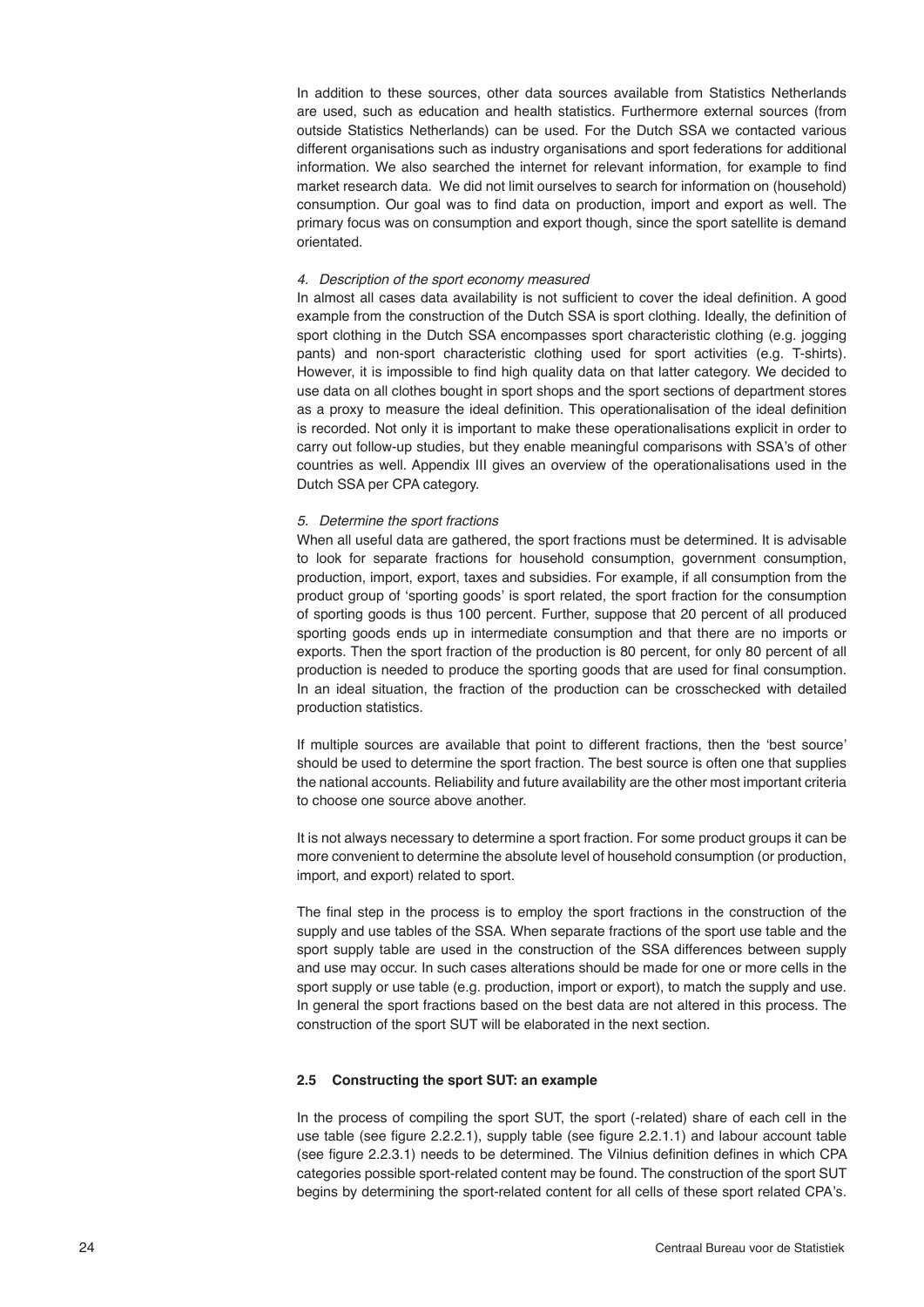In practice, the construction of a sport SUT will always be constrained by data availability. For example, it is not uncommon to find data on final household consumption, import and export, but not for production or taxes. In such cases, different assumptions need to be made about the economic behaviour of the sport product at hand, in order to be able to give the full description of the behaviour of the product that is necessary to construct the complete sport SUT. The complete and fully integrated sport SUT are needed in order to derive macro economic indicators such as final expenditure, gross value added and GDP.

In the following sections we provide an example of how a complete sport SUT can be compiled for a product group (in this case sport shoes) when only a limited amount of data is available. Research on sport shoes resulted in sport fractions for consumption, import and export.<sup>17</sup>

#### **Box 5. Data and assumptions in the Dutch SSA**

Section 2.5 offers an overview of the assumptions made while compiling the Dutch sport SUT in different situations of data availability. This does not mean that all assumptions were held to be true in each instance.

In the Dutch SSA the 402 CPA categories of the Vilnius definition connect to 99 product groups ('goederengroepen'). For 65 product groups the sport relevance is determined in the process of compiling the SSA (see appendix III). In particular data are collected for the variables production, import, (household and/or government) consumption and export.

## **Table B5.1**

**Number of product groups based on evidence found in data in the Dutch SSA**

|                                       |    | based on direct evidence % of value based on direct evidence |
|---------------------------------------|----|--------------------------------------------------------------|
| number of product groups investigated | 65 |                                                              |
| production                            | 29 | 67                                                           |
| import                                | 49 | 54                                                           |
| consumption                           | 60 | 96                                                           |
| export                                | 53 | 89                                                           |

Table B5.1 shows that almost all measurable consumption is based on evidence found in data sources on sport economics. In only a handful of cases consumption is estimated on the basis of production. Almost 90 percent of all export measured in the SSA is evidence based and two thirds of the total production value is directly based on sport statistics. Variables such as trade and transport margins, taxes and subsidies and value added are estimated using the assumptions shown in section 2.5.

In compiling the SSA most effort is put into the product groups and/or industries with the highest prospected value or relevance to sport. One might think of product groups related to clothing, most of the hotel and catering industry, government services, education, health care and most sport services. For these product groups at least three of the four variables in table B5.1 (production, import, consumption and export) were evidence based. Together they account for almost 70 percent of all sport final expenditure.

<sup>17</sup> This was often the case in the construction of the Dutch SSA.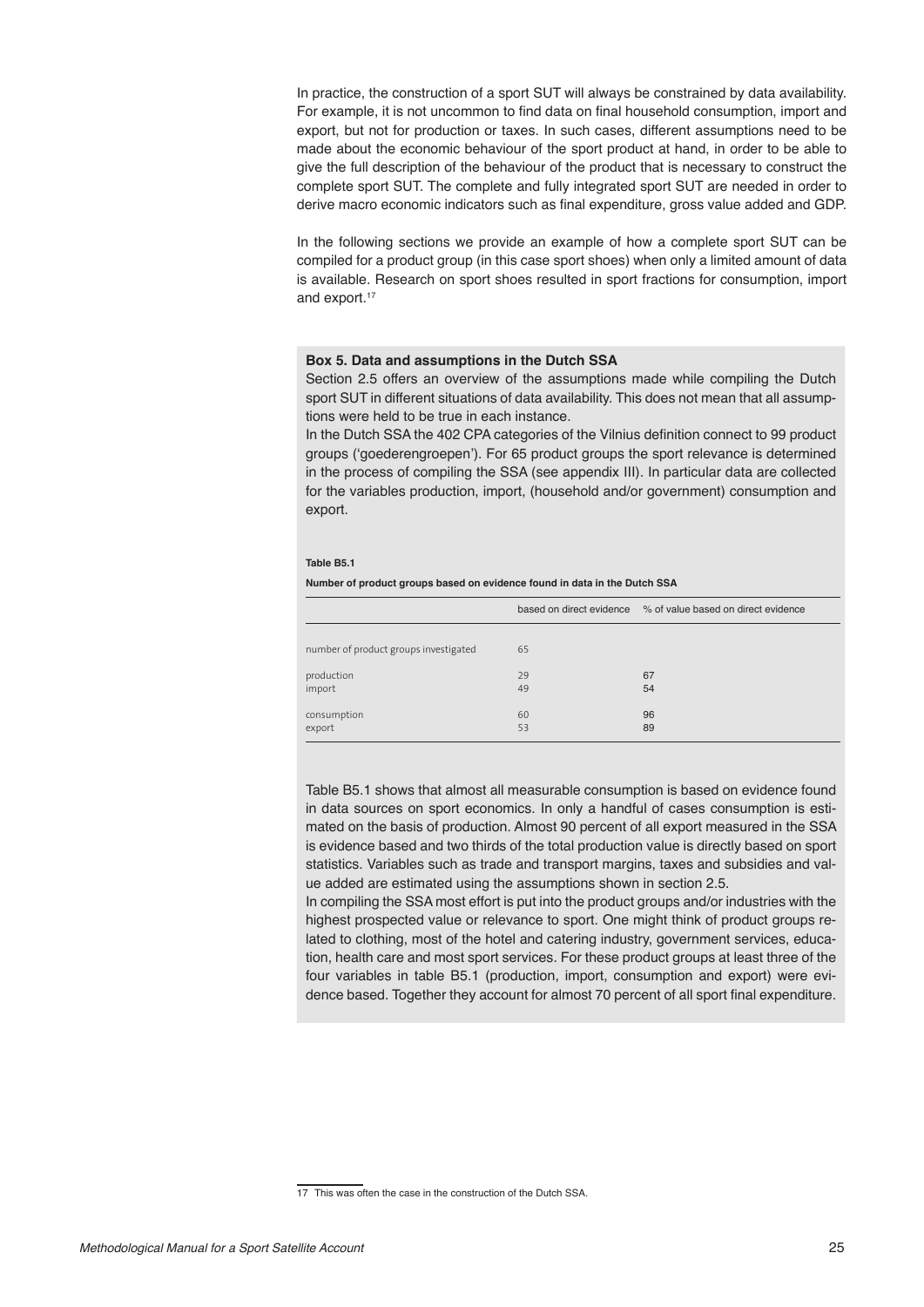## <span id="page-25-0"></span>*2.5.1 Constructing the sport use table*

In the Dutch national accounts all CPA's related to sport shoes fall within one product group: CPA category 1 930 000 Shoes. Our research gives us three sport fractions for the product group of shoes: 13 percent of all consumption of shoes is sport related; 12 percent of all imported shoes consists of sport shoes; and 7 percent of all exported shoes are sport shoes.

As explained earlier the use table contains information about final consumption, intermediate consumption and value added. The question is how to make the best estimates for all of them, using the limited amount of data at our disposal.

## Calculating final expenditure (column 27–34, row 1–46)

The first step is to determine final expenditure of sport shoes (column 27–34 of the use table). Determining final expenditure is the most important step in constructing the use table. Final expenditure can be broken down into export, final consumer expenditure, gross fixed capital formation and changes in inventories.

For sport-related export (column 27) we do not have to make any assumptions: 7 percent of the total export of shoes is sport related. <sup>18</sup> Next we assume that the fraction for consumption (13 percent) is valid for consumption by households (column 28), consumption by NPISH's (column 29) and consumption by government (column 30). In this case we learn from the national accounts that there is only consumption of shoes by households. The estimate for sport-related consumption of shoes by households is therefore 13 percent of the total shoe consumption by households. Gross fixed capital formation (column 31) does not exist for sport shoes, as is stated in the Vilnius definition. The changes in inventories (column 32) related to sport shoes are assumed to be 13 percent of the changes in inventories for all shoes.

Using only information about export and consumption, we now have estimated all columns needed for calculating final demand. This process needs to be repeated for all product groups in the Vilnius definition.

Depending on what data are already available, different assumptions have to be made. For example, if there had not been any information available for export, we would have assumed that the relationship between consumption and export of shoes in general could have been applied to sport shoes as well. This would have given us the estimation for sport-related export of shoes. In general – when there is a lack of information – we assume that sport products within a particular product group can be described by similar products within the same product group.

#### *Intermediate consumption (column 1–26, row 1–46)*

Only in very rare occasions is detailed information on intermediate consumption (columns 1–25) available. Therefore it is common practice to estimate intermediate consumption per industry (column 1–25) on the basis of the sport production per industry, once the sport supply table is fully constructed. The assumption used is that for each unit of sport-related production the same amount of intermediate consumption is needed as for non-sport-related production. In other words, the proportion of sport-related production in a particular industry gives the proportion of intermediate consumption the industry uses to produce this sportrelated production. Non-deductible VAT per industry is estimated in the same way.

## Value Added (column 1–26, row 47–52)

Sport value added per industry (line 52) can easily be derived by subtracting intermediate consumption from the sport production for each industry, but only once the sport supply table is constructed.

<sup>18</sup> Because in the Dutch economy re-exports play an important role, we did make the assumption that re-exports for sport related products can be described similar to not-sport related products. In general re-exports lead to less value added than exports of products produced in the Netherlands.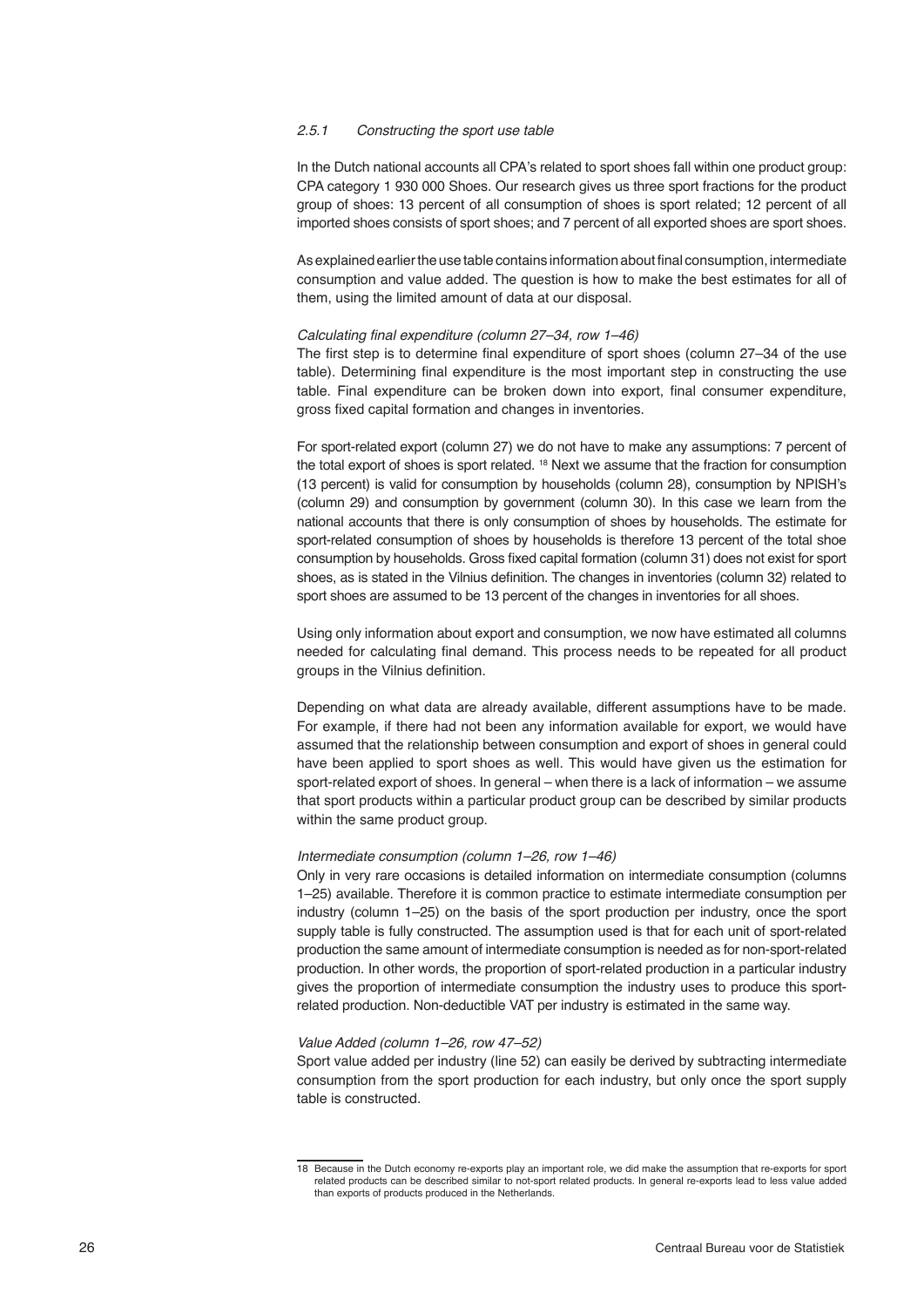<span id="page-26-0"></span>Whenever more reliable data are available, for instance about value added or changes of inventories, they are used to replace the estimates made by one or more of the assumptions described in this subsection.

## *2.5.2 Constructing the sport supply table*

Total sport supply can be broken down into sport import and sport production. For sport shoes reliable data are only available for import. 19 12 percent of all shoe imports concern imports of sport shoes. In the absence of other data we have to estimate the production value of sport shoes.

By definition total sport supply must equal total sport use. So if, total sport use and sport import are known, sport production can be deducted.<sup>20</sup> But before the estimation of sport production (and/or import) can be made, total sport use in purchaser's prices (column 32) needs to be transformed in total sport use in basic prices (column 28).

Total sport use per CPA (use table, column 35) is given in the sport supply table (supply table, column 32). Again, when no other information is available, we assume that the relationship between purchasers' prices and basic prices for sport shoes is the same as the relationship between purchasers' prices and basic prices for all shoes in the product group. In this way we can make an estimate for total sport supply in basic prices.

Because both import and total sport supply (in basic prices) of sport shoes are known, we can deduce the production value of sport shoes. We found that the fraction of sport shoes produced in the Netherlands was nearly 0 percent. This means that nearly all sport shoes used by consumers in the Netherlands are imported. According to the Dutch national accounts all shoes are produced within one industry. It is possible though that a certain product is produced in a number of different industries. If that is the case, the production value of the sport-related product needs to be distributed over these industries. When there is no additional information, the distribution of the sport-related production is assumed to be similar to that of other products within the same product group.

The production value per industry is important in order to calculate intermediate consumption and value added in the sport use table (see subsection 3.1.1). Trade and transport margins (row 45) are estimated in the same way as intermediate consumption, on the basis of the relationship between sport-related production and total production per industry.

Using only information on import and total use, the necessary estimates in order to construct the row in the sport supply table for the product group of shoes were made. This process needs to be repeated for all product groups in the Vilnius definition.

## *2.5.3 Derivation of the sport labour table*

Now that the sport SUT is complete, we can add information from the labour accounts. Data from the labour accounts are connected to the use table at industry level (NACE categories).<sup>21</sup>

Although detailed employment statistics are available for each industry, it is not uncommon for the data to lack information on sport-related employment. Many production units

<sup>19</sup> Again, this was the most common case in during the construction of the Dutch SSA. In some cases data on production was available as well.

<sup>20</sup> In situations where no data on import are available either, the distribution between production and import for the whole product group is assumed to be valid for the sport relevant part of the product group as well.

<sup>21</sup> At the level upon which the sport SUT is constructed there are 93 industries in which sport-related production exists. For each of these industries estimates are made of the number of (self-) employed persons, jobs and full-time equivalent iobs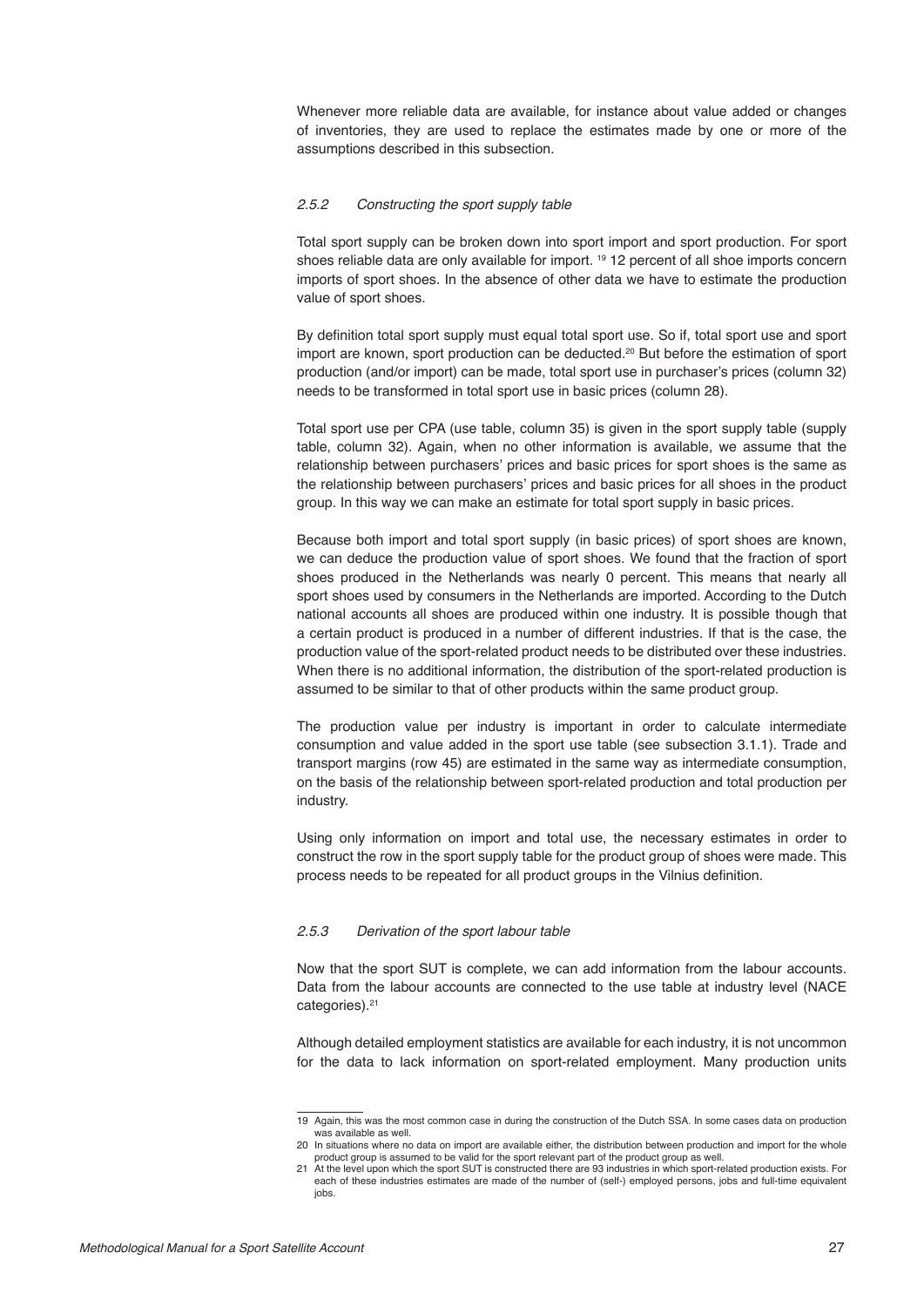produce both sport- related and non-sport-related products. Therefore it is difficult, if not, impossible to determine how many people are involved in the production of sport-related production. For example, it is not possible to say how many people working at insurance companies are occupied with the insurance of sport-related goods or services (for example skiing holidays). The same holds true for the number of people involved in the production of sport shoes. For this reason, in the Dutch SSA employment figures are estimated on the basis of the sport-related production and sport value added for 93 different industries.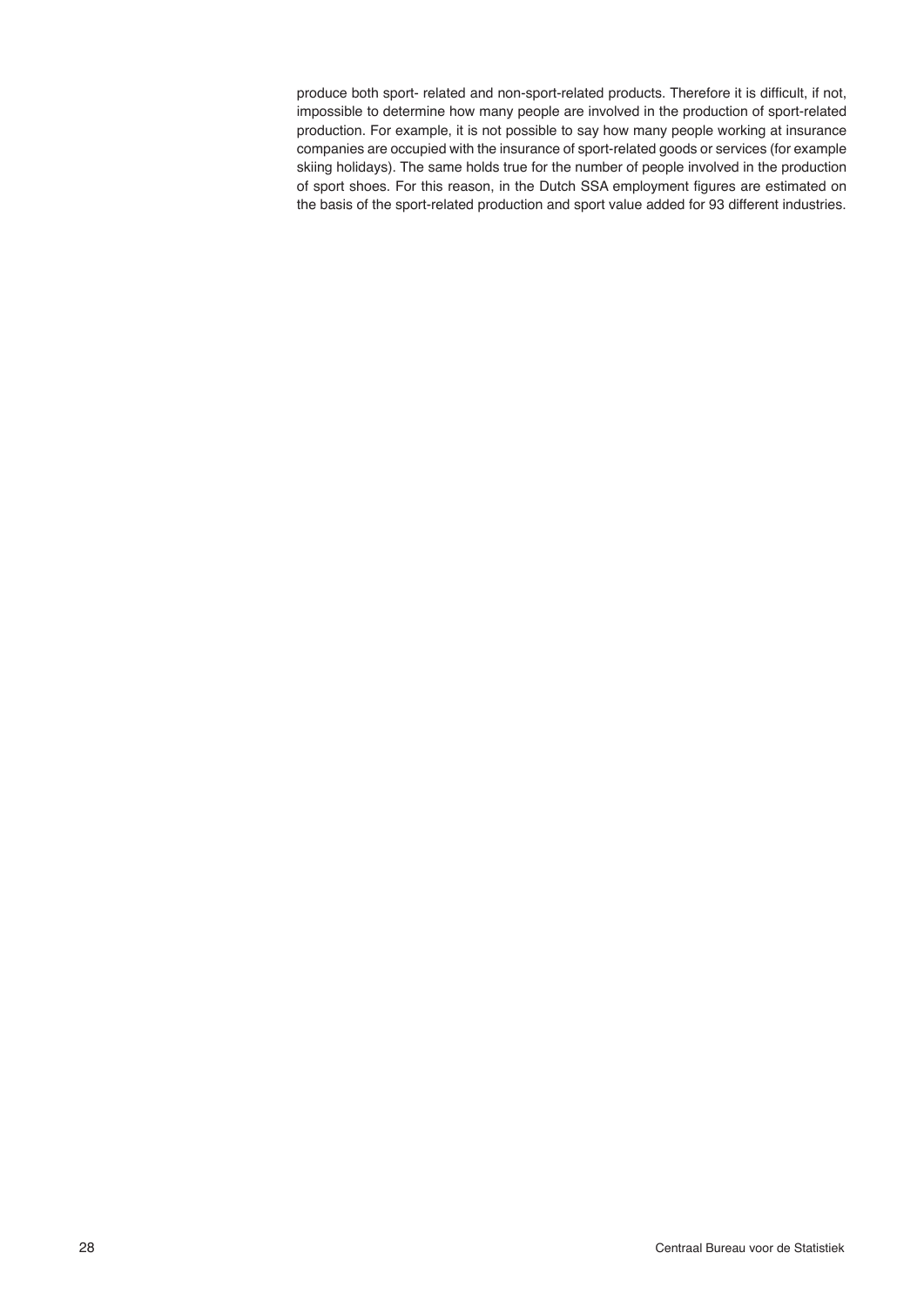# <span id="page-28-0"></span>**PART III: RESULTS**

# **3. The Dutch SSA for 2006: Results**

In this chapter we present the key results from the Dutch SSA for 2006. An more extensive account of the results is available in Dutch (De economische bijdrage van sport aan de Nederlandse economie, CBS/HAN 2012). The full sport SUT and sport labour table are found in appendix I. In table 6 from appendix 1 we show in detail how a number of important macro-economic indicators can be derived from the sport SUT.

## **3.1 Sport final expenditure**

In the Netherlands sport final expenditure in 2006 were 11 390 million euros. Sport final expenditure are the sum of final consumption by households, NPISH's and government, gross fixed capital formation and changes in inventories. These expenditures can be found directly in the sport use table (column 28-34).

#### **Table 3.1.1**

#### **(Sport) final expenditure (purchaser's prices), 2006**

|                                                | 2006              |
|------------------------------------------------|-------------------|
|                                                | mln euro          |
| Final expenditures<br>Sport Final expenditures | 891,885<br>11,390 |
|                                                | %                 |
| Sport share as percentage of total             | 1.3               |

The products that contribute most to sport final expenditure are sport products related to clothing, (means of) transportation, service, government, education, sporting services and fitness. The sport final expenditure constitute 1.3 percent of the total final expenditure in the Netherlands.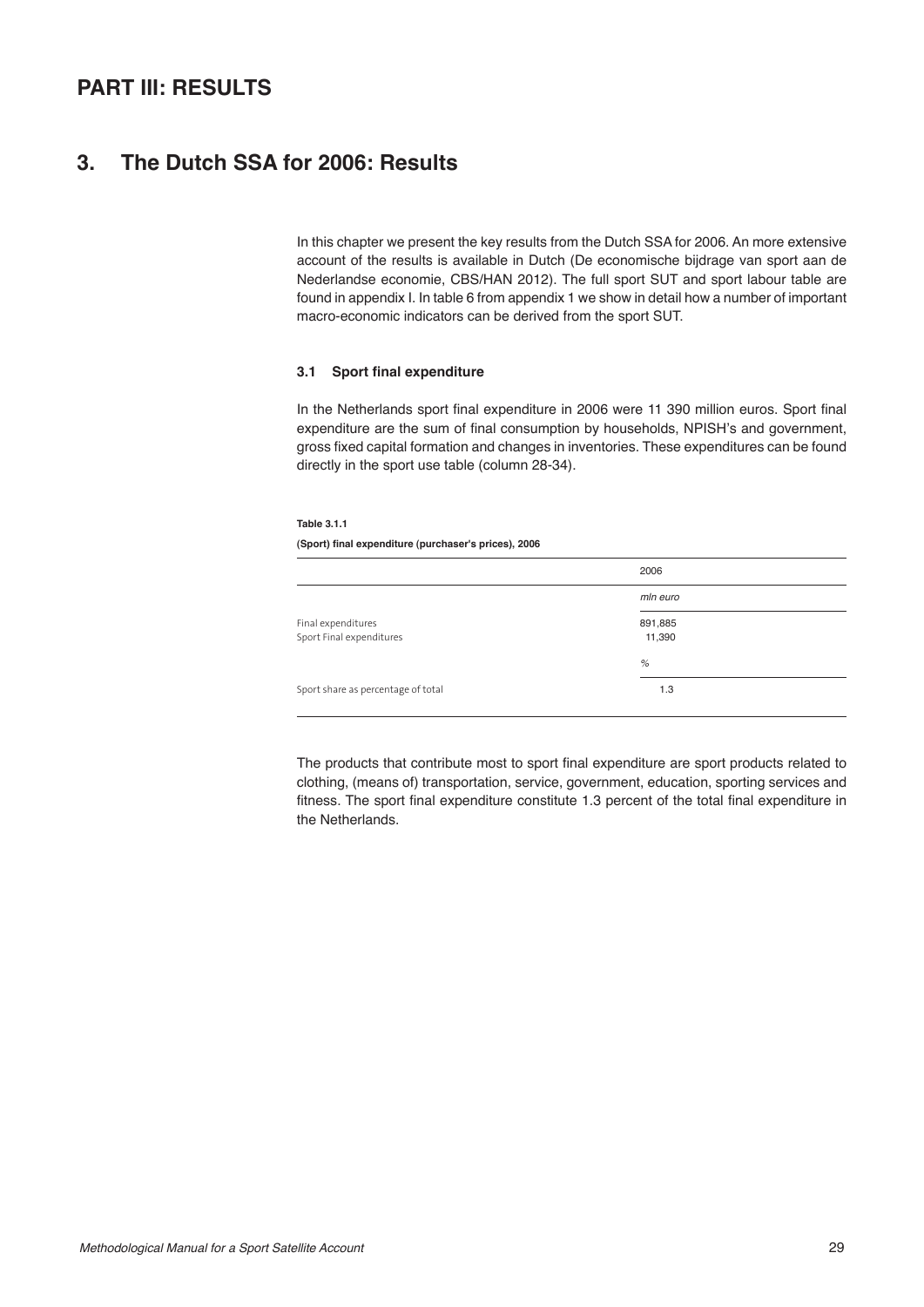## <span id="page-29-0"></span>**3.2 Sport value added**

Gross value added is the value of production minus the value of intermediate consumption. This equals the sport gross value added. It is a measure of the contribution made by sport to gross value added of the economy as a whole. Sport gross value added can be found directly in the sport use table (column 26, row 52). In 2006 sport gross value added was 4 690 million euros. This is equivalent to 1 percent of the total gross value added.

**Table 3.2.1**

**(Sport) value added (gross, basic prices), 2006**

|                                    | 2006             |  |
|------------------------------------|------------------|--|
|                                    | mln euro         |  |
| Value added<br>Sport Value added   | 479,012<br>4,690 |  |
|                                    | %                |  |
| Sport share as percentage of total | 1.0              |  |
|                                    |                  |  |

The sectors Trade and repair, Hotels and restaurants, General government and Service activities n.e.c. (especially sport and fitness service activities) contributed the most to sport gross value added.

#### **3.3 Sport gross domestic product (GDP)**

Sport GDP at market prices is the sum of the gross values added of all resident producers of sport products at basic prices, plus all taxes minus subsidies on products. Sport GDP is a measure of the contribution of sport to total GDP in the Netherlands. In 2006 the sport domestic product was 5 240 million euros, this equals 1 percent of the total GDP in the Netherlands.

To calculate sport GDP taxes minus subsidies (columns 30-31, row 52) must be added to sport value added (column 26, row 46). Lastly, the value of paid minus imputed VAT $^{22}$ must be added to this. Next a small correction must be added to account for the difference between paid and imputed VAT (column 34, row 46).

**Table 3.3.1**

**(Sport) domestic product (gross, market prices), 2006**

|                                            | 2006             |  |
|--------------------------------------------|------------------|--|
|                                            | mln euro         |  |
| Domestic product<br>Sport domestic product | 540,216<br>5,240 |  |
|                                            | %                |  |
| Sport share as percentage of total         | 1.0              |  |

<sup>22</sup> Paid minus imputed VAT is a minor statistical correction made in the (sport) SUT in order to fit taxes assigned to products with taxes assigned to industries.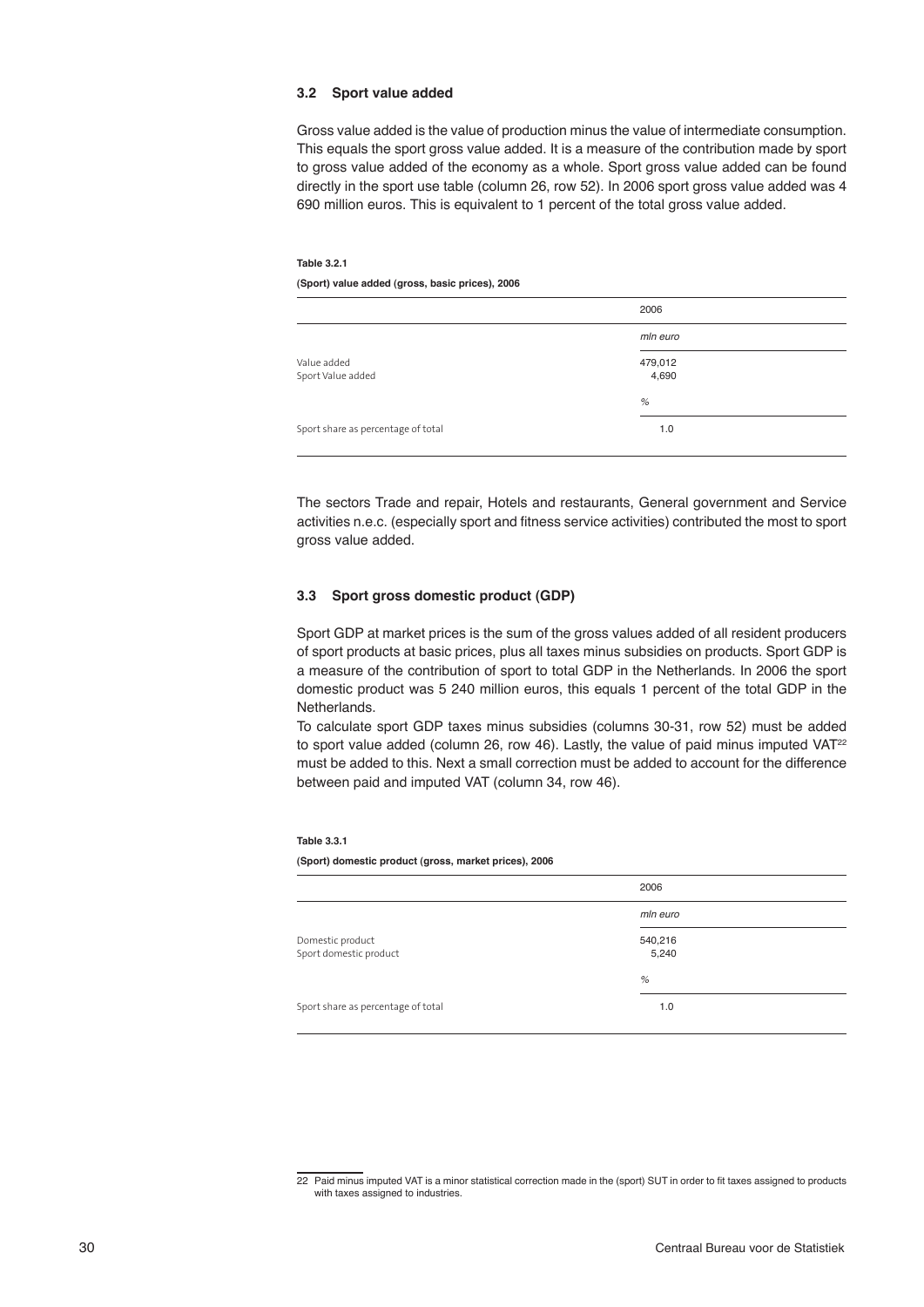## <span id="page-30-0"></span>**3.4 Labour statistics**

Key figures on the sport labour market are presented in figure 3.4.1. The results can be found directly in the sport labour table. 130 thousand people are employed in the sport economy. This means that 1.5 percent of all the employed people in the Netherlands is related to the sport economy. The greater part of the employed people working in the sport economy is employed in the following industries: Trade and repair, Hotels and restaurants, Transport, storage and communication, and Service activities n.e.c. (especially sport and fitness service activities).

#### **Table 3.4.1**

#### **Key figures (sport) labour market, 2006**

|                                                                | Total economy | Sport economy | Sport share of total |
|----------------------------------------------------------------|---------------|---------------|----------------------|
|                                                                | x 1,000       |               |                      |
| Number of employed persons                                     | 8,392         | 130           | 1.5                  |
| Number of employees                                            | 7,227         | 110           | 1.5                  |
| Jobs of employed persons                                       | 8,920         | 140           | 1.6                  |
| Jobs of employees                                              | 7,626         | 120           | 1.6                  |
| Labour input of employed persons, in full-time equivalent jobs | 6.583         | 100           | 1.4                  |
| Labour input of employees, in full-time equivalent jobs        | 5,773         | 80            | 1.4                  |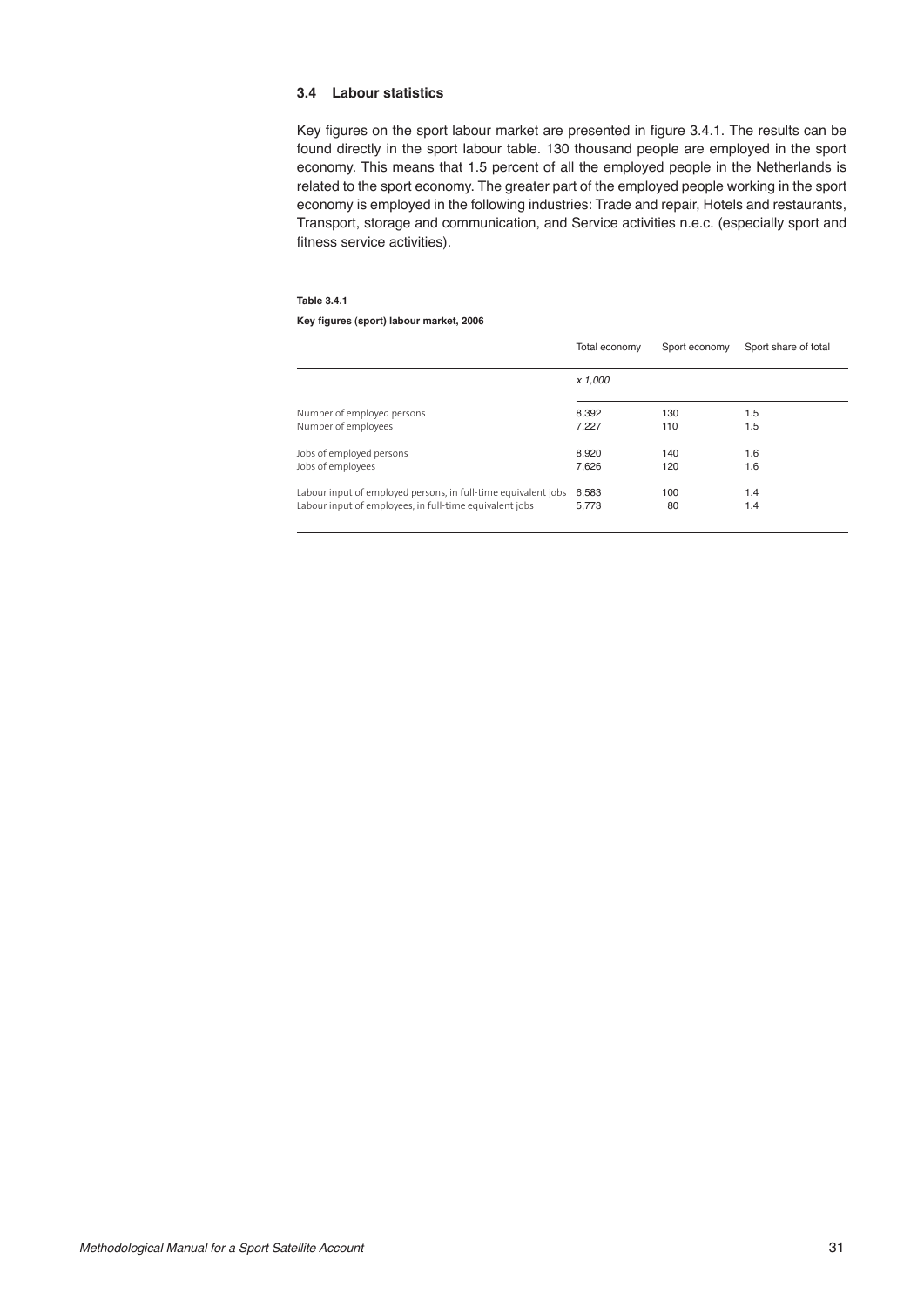# <span id="page-31-0"></span>**PART IV: Conclusions**

# **4. Conclusions and recommendations**

In the last part of this methodological manual we discuss our conclusions and recommendations concerning the set-up of the first Dutch SSA. The aim of constructing this SSA was to provide high-quality macro-economic statistics on the Dutch sport economy, in accordance with the national accounts on the one hand, and in accordance with the recommendations of the EU WG on the other. Another objective was to contribute to the harmonisation and coordination of a European methodology for the construction of SSA. As such it aims to fuel the discussion internationally on the methodology behind SSA.

Constructing this SSA, computing the outcomes and comparing the results to other (international) studies resulted in several conclusions about a number of methodological issues. Discussing these issues is helpful for the interpretation of the outcomes of the SSA; it gives insight in how to deal with these issues in a future SSA and may help other countries when constructing a SSA.

These methodological issues can be classified into two categories: (1) gaps in data collection and (2) definition, classification, framework issues. We shall finish this part with a few interesting insights for future research concerning the Dutch SSA.

## **4.1 Gaps in data collection**

1. The Dutch National accounts in its present form do not include the activities of sport federations or the organisation of sporting events. At this moment, there is no annual economic research on these two activities, even though their economic importance is growing. At first, figures on sport federations and sporting events were missing in the Dutch SSA. Eventually, an estimate was made of the figures on the economic contribution of sporting events in the Dutch SSA.

*Recommendation*: For an update of the SSA it would be useful to investigate the possibilities of including the activities of sport federations and the organisation of sporting events in the SSA. In future, it may be possible to obtain reliable annual data concerning sport federations and sporting events from the Dutch expert group evaluating sporting events or the NOC\*NSF (NOC\*NSF is the governing board of organized sports within the Netherlands).

2. The most important sources used while compiling the SSA originate from Statistics Netherlands, although various other sources were consulted as well. The continuity of the data sources from Statistics Netherlands is almost always guaranteed. Nevertheless, sometimes a survey is terminated. For instance, the Time Use Survey will almost certainly not be repeated. For a number of product groups the Time Use Survey was the key to determine the sport-related fraction. For data sources other than those available from Statistics Netherlands, it is even more likely that they will not be available for more recent years. Market research was an important data source for several product groups within the SSA. However, the disadvantage of market research is that it is an unreliable data source, since the necessary funding is not always guaranteed (as is the case for many Statistics Netherlands data sources). As a result market research for specific market segments is only rarely repeated. This could have consequences for the future, since data from a large market research on sport clothes and shoes expenditure were incorporated in the current Dutch SSA.

*Recommendation*: This will create the need to find new data sources if the SSA is repeated for more recent years. Use of other sources may possibly lead to breakages in previously found trends in the outcomes of the SSA. An even better solution is to maintain the current data sources.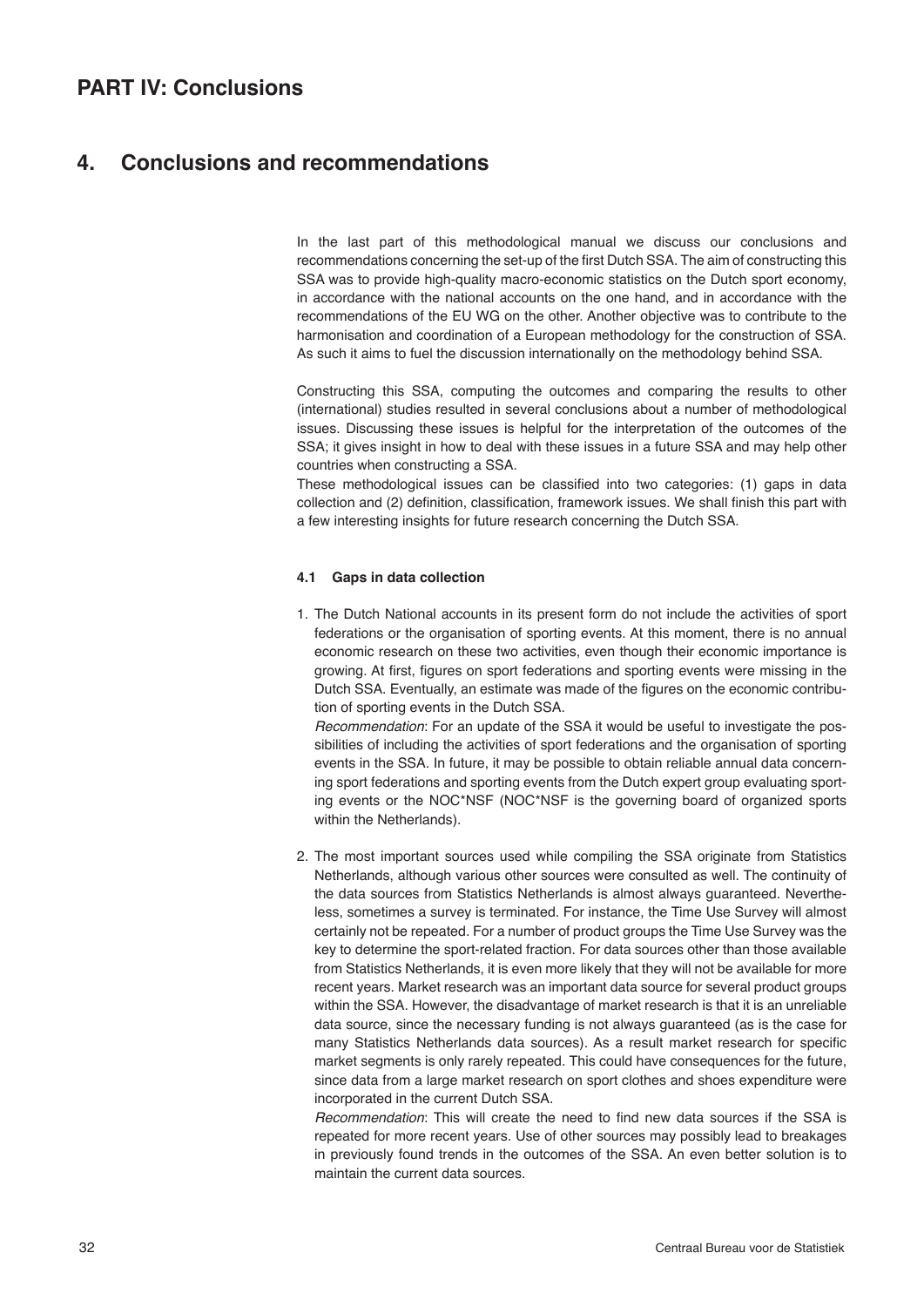## <span id="page-32-0"></span>**4.2 Definition, classification and framework issues**

- 1. The production and value added in the NACE category 92.6 the sport industry in the Dutch National accounts of 2006 is lower than should be expected when the sport statistics from Statistics Netherlands and other sources are consulted. After the revision of the Dutch National account, which is in progress at the moment, this underestimation will be solved. Because NACE category 92.6 is such an important part of the SSA, we have decided that the production and value added will only be revised for NACE category 92.6. Therefore, NACE 92.6 is the only NACE category for which a small deviation from the Nationals accounts of 2006 is allowed. This will allow for more accurate estimates of the production and value added of the Dutch sport economy to be made. Furthermore, it will prevent unrealistic mutations of this NACE category in a future SSA. *Recommendation*: Revision of NACE category 92.6 in the Dutch National accounts.
- 2. Some of the guidelines of the Vilnius definition of sport can be interpreted in multiple ways. For instance the definition of sports used within the currently existing SSA's is not always clearly described. For example, is direct or indirect value added included? (In the Dutch SSA only direct value added is included). Therefore, it is difficult to compare the outcomes of the SSA from different countries.

*Recommendation*: Clear international guidelines on how to implement the Vilnius definition in the construction of a SSA. Furthermore, every country needs to be explicit in what they have included in their SSA. This can be solved by clear international guidelines for publication of a SSA.

3. In some situations, it was not possible to implement the Vilnius definition perfectly. While composing the SSA, certain choices were made that need to be re-evaluated in a future SSA. Future insights may result in different choices. For instance, in the current SSA the production of advertising and sponsorship is not included. One of the guidelines of the Vilnius definition states that only sporting goods and services directly delivered to the consumer or the government need to be considered. Advertising and sponsorship are delivered form businesses to businesses. This means that these are not covered directly in the Dutch SSA, although a part of advertising and sponsorship is covered indirectly through the prices of sporting goods and services. *Recommendation*: Future research needs to address the issue how advertising and

sponsorship should be included in the SSA.

4. In the Dutch SSA the so-called 'family resemblance test' is used when it is unclear whether or not a certain activity should be considered as a sport. The test is a tool to determine the distance of an activity to the 'core' Olympic sports. 'Physical intensity', 'Competition' and 'Leisure' (or 'playfulness') are the key criteria used in this test (see paragraph 1.2.2). It is a useful tool, however it lacks certain important elements. An example of a missing element is the motive of an activity. Running to catch the train is different from running to train for a marathon. The first activity should not be considered sport and the second should, even when the intensity of both activities is equal. Another issue is the criterion of physical intensity. The interpretation of this criterion is subjective. A physical intense activity for an eighty-year old would not even be considered tiring to a twenty-year old.

*Recommendation*: Develop a survey that can be used to investigate the missing elements (motive and physical intensity) of the family resemblance test.

5. The current SSA contains expenditures from hotel guests who stay at hotels for sport related motives (for example to attend a sporting event). However, if a hotel owns sport facilities, then all guest staying at that hotel pay for these facilities (i.e. incorporated in the hotel room price), regardless of the motive of their stay. This source of expenditure is not included in the SSA.

*Recommendation*: Advanced research on these specific expenditures and include them in a future SSA.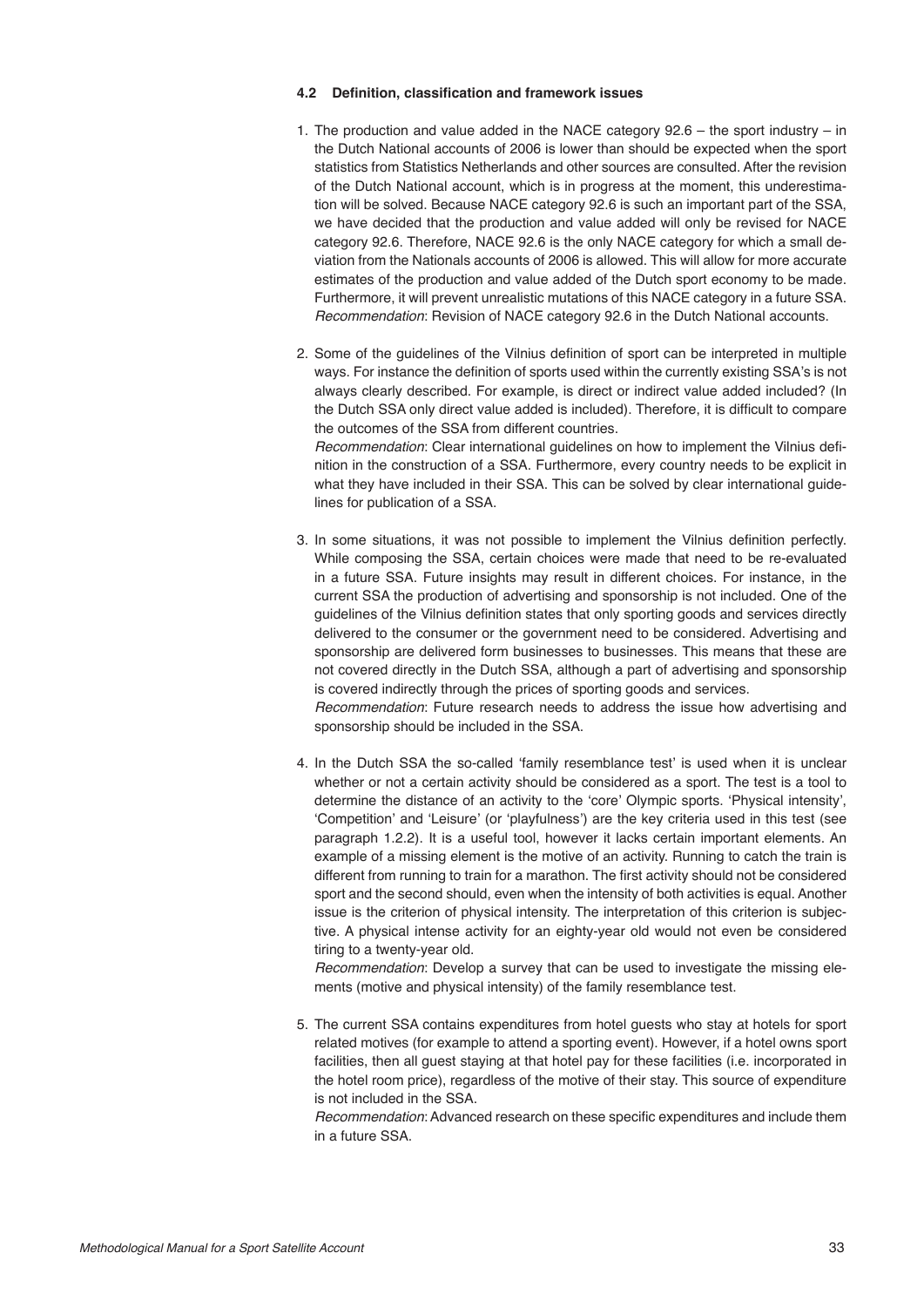## <span id="page-33-0"></span>**4.3 Insights for future research**

- 1. There is a need to expand the Dutch SSA with data from more (recent) years. Following the economic contribution of sport across the years, gives possibilities to follow trends and developments. Annual updates give insight into the effects of important sporting events, such as the Olympics and the World Cup football finals, and the effects of policy changes.
- 2. The in- and output tables can help with the discussion about the finances of sport. What part of the Dutch economy benefits the most from the money the Dutch government invests in sports? Is there any unwanted economic growth (for instance, sports injuries or the deployment of police at football matches).
- 3. The SSA only gives insight into the formal sport economy. Is it also possible to make an estimation of the black economy of sport?
- 4. The focus of the current SSA is on macro-economic indicators. There is also a need for more detailed information. Examples of deeper breakdowns of the SSA are Small and medium-sized enterprises (SME's), regional breakdowns (for instance municipalities), specific sports (for instance football), specific industries (for instance the hotel, restaurant and catering industry), or specific populations (for instance young people). In addition it should be possible to construct quarterly figures of the SSA to investigate seasonality in the sport economy.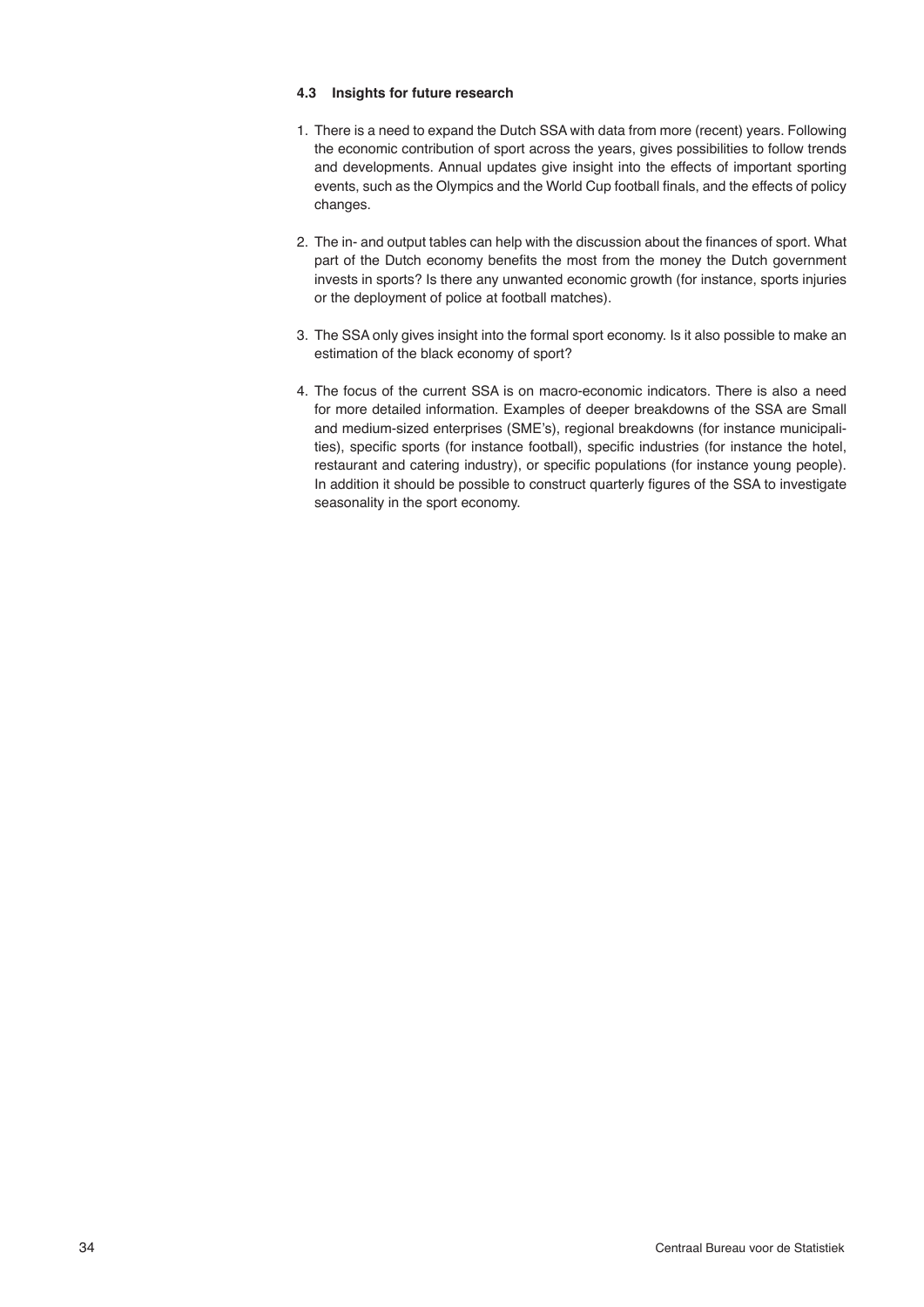## <span id="page-34-0"></span>**References**

Andreff, W. and Szymański, S. (eds.), 'Handbook On The Economics Of Sport', Cheltenham (UK), 2006.

Breedveld, K., 'Inleiding: Naar een rapportage sport'. In: K. Breedveld (ed.), 'Rapportage Sport 2003', Sociaal en Cultureel Planbureau, Den Haag, april 2003, pp. 3-12.

Bottenburg, M. van 'Global games', Chicago: University of Illinois Press, 2001.

CBS 2008. 'Gross National Income Inventory (ESA 95) 2001', Statistics Netherlands, Den Haag, 2008.

CBS 2007. 'National Accounts of the Netherlands 2007', Statistics Netherlands, Heerlen/ Voorburg, 2007.

CBS/HAN. 'De economische bijdrage van sport in Nederland', Statistics Netherlands, Den Haag, 2012.

CEC. 'White paper on sport', Commission of the European Communities, Brussels, 2007.

Helmenstein, C., Kleissner, A. and Grohall, G. 'How to Create a Sport Satellite Account', Methodology paper for the EU Working Group Sport and Economics, SportsEconAustria (SpEA), October 2009.

Jones, H. 'The Economic Impact and Importance of Sport: A European Study', Council of Europe, Strasbourg, 1989.

Malenfant-Dauriac, C. 'L'économie du sport en France. Un compte satellite du sport', Cujas, Paris, 1977.

SIRC. '2004 Sport Satellite Account for the UK', Sport Industry Research Centre, Sheffield Hallam University, 28 January 2010.

Šova, M. (ed). 'United Kingdom Input-Output Analytical Tables 2005', Office for National Statistics, 2011.

SpEA. 'How to Create a Sport Satellite Account – Methodology paper for the EU Working Group Sport and Economics', SportEconAustria, Instut für Sportökonomie, Vienna, October 2009.

TSA. 'Tourist Satellite Account: The Recommended Methodological Framework,' OECD, 2001.

UN. 'A System of Accounts', Series F No. 2, Rev 3, New York, 1968.

SNA'93. 'System of National Accounts 1993', UN, New York, 1993.

SNA'08. 'System of National Accounts 2008', UN, New York, 2009.

Van de Steeg, M. 'Accounting for Tourism', Statistics Netherlands, Den Haag, 2009.

Weber, W., Schnieder, C., Kortlüke, N. and Horak, B. 'Die wirtschaftliche Bedeutung des Sports', Hofmann, Schorndorf, 1995.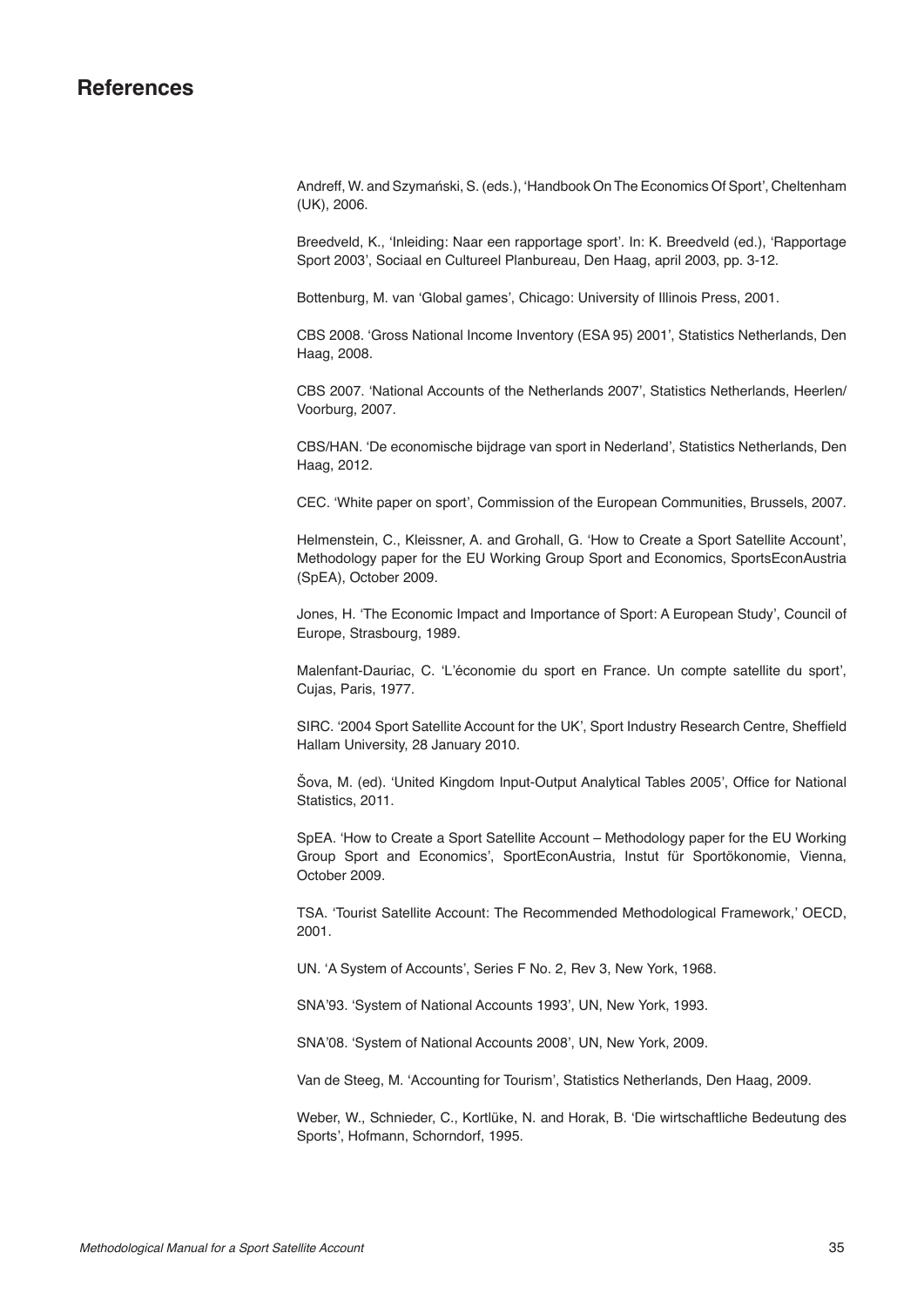# <span id="page-35-0"></span>**Appendix I: Tables**

| List of tables |                                                                                  |
|----------------|----------------------------------------------------------------------------------|
| Table 1        | Sport economy: main macroeconomic balancing, 2006                                |
| Table 2        | Sport economy: key figures labour market, 2006                                   |
| Table 3        | Sport economy: Labour productivity in full-time equivalent job by industry, 2006 |
| Table 4        | Supply table Sport Satellite Account, basic prices (mln euro), 2006              |
| Table 5        | Use table Sport Satellite Account, purchasers' prices (mln euro), 2006           |
| Table 6        | Sport economy: composition of the main macroeconomic indicators, 2006            |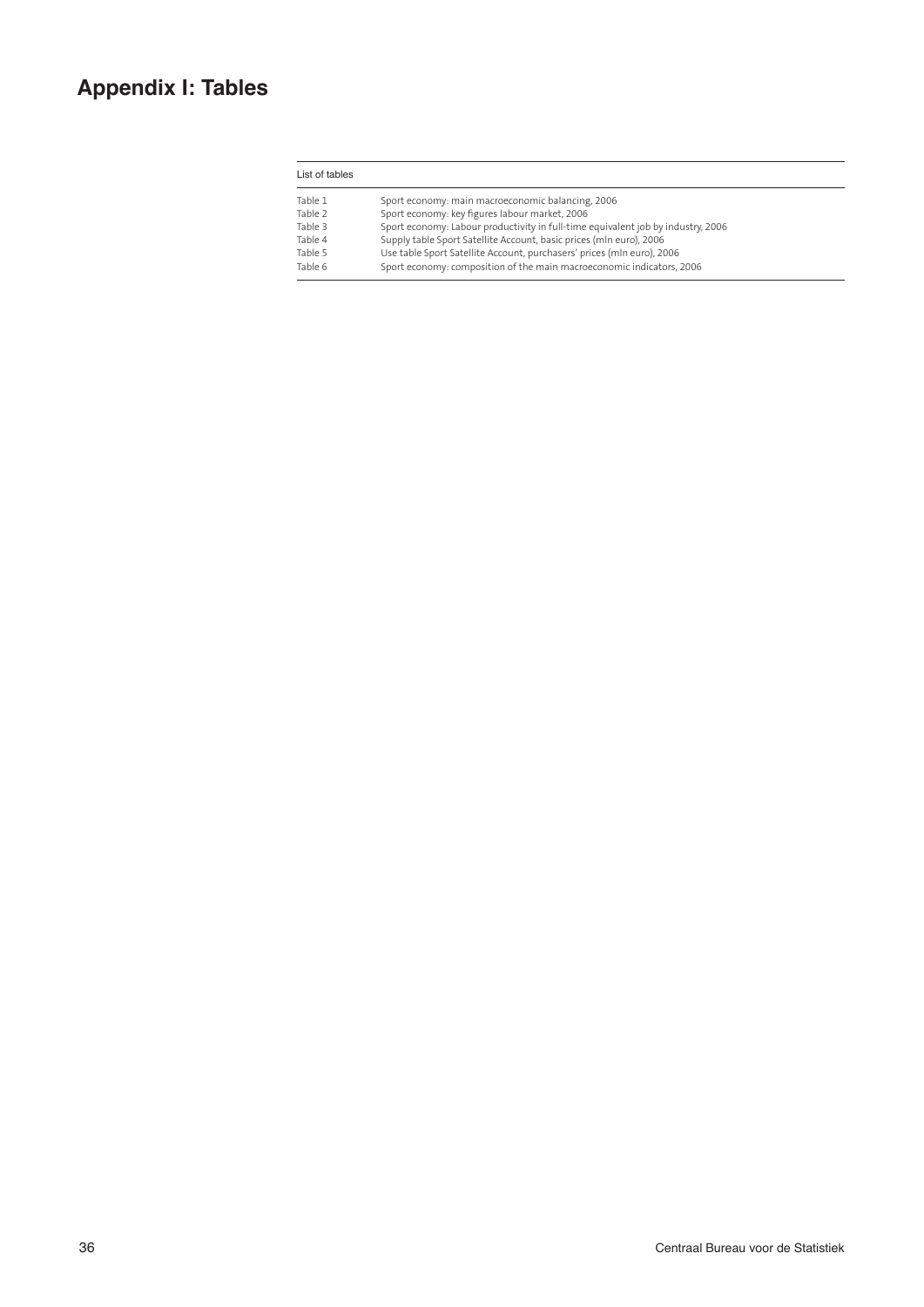## **Sport economy: main macroeconomic balancing, 2006**

|                                                                                                          | 2006               |
|----------------------------------------------------------------------------------------------------------|--------------------|
| <b>Total Netherlands</b>                                                                                 | mln euro           |
| Final expenditure                                                                                        | 891,885            |
| Value added (gross, basic prices)<br>Domestic product (gross, market prices)                             | 479,012<br>540,216 |
| Sport economy $1$                                                                                        |                    |
| Final expenditure sport economy                                                                          | 11,390             |
| Value added sport economy (gross, basic prices)<br>Domestic product sport economy (gross, market prices) | 4,690<br>5,240     |
| Contribution sport economy                                                                               | $\%$               |
| Final expenditure sport economy                                                                          | 1.3                |
| Value added sport economy (gross, basic prices)<br>Domestic product sport economy (gross, market prices) | 1.0<br>1.0         |

<sup>1)</sup> All values on the sports-related economy are rounded to tens of millions of euros.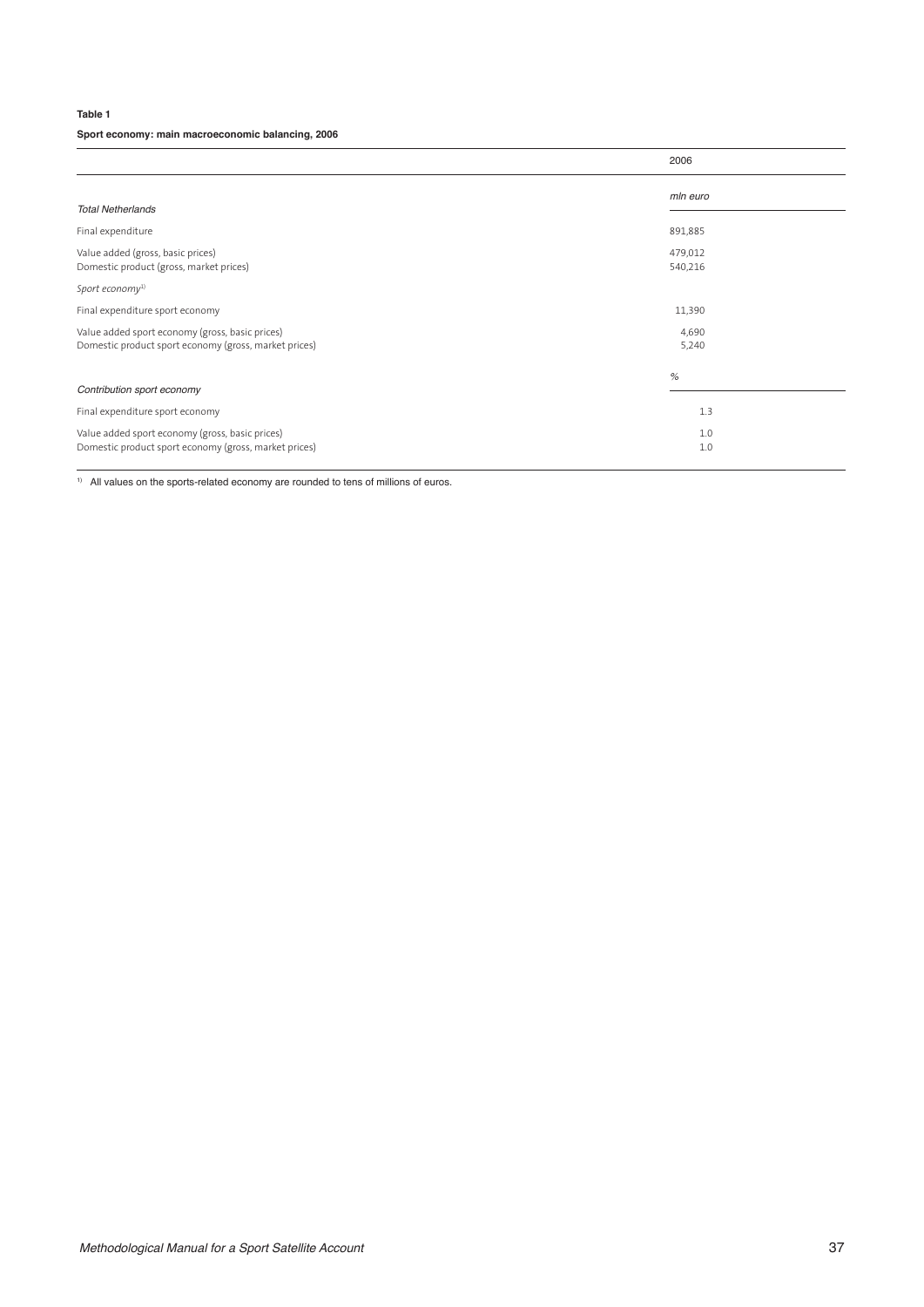**Sport economy: key figures labour market, 20061)**

|                                                                | 2006    |
|----------------------------------------------------------------|---------|
| <b>Total Netherlands</b>                                       | x 1,000 |
| Number of employed persons                                     | 8,392   |
| Number of employees                                            | 7,227   |
| Jobs of employed persons                                       | 8,920   |
| Jobs of employees                                              | 7,626   |
| Labour input of employed persons, in full-time equivalent jobs | 6,583   |
| Labour input of employees, in full-time equivalent jobs        | 5,773   |
| Sport economy                                                  |         |
| Number of employed persons                                     | 130     |
| Number of employees                                            | 110     |
| Jobs of employed persons                                       | 140     |
| Jobs of employees                                              | 120     |
| Labour input of employed persons, in full-time equivalent jobs | 100     |
| Labour input of employees, in full-time equivalent jobs        | 80      |
| Contribution sport economy                                     | $\%$    |
| Number of employed persons                                     | 1.5     |
| Number of employees                                            | 1.5     |
| Jobs of employed persons                                       | 1.6     |
| Jobs of employees                                              | 1.6     |
| Labour input of employed persons, in full-time equivalent jobs | 1.4     |
| Labour input of employees, in full-time equivalent jobs        | 1.4     |

1) All values on the sports-related economy are rounded to tens of millions of euros.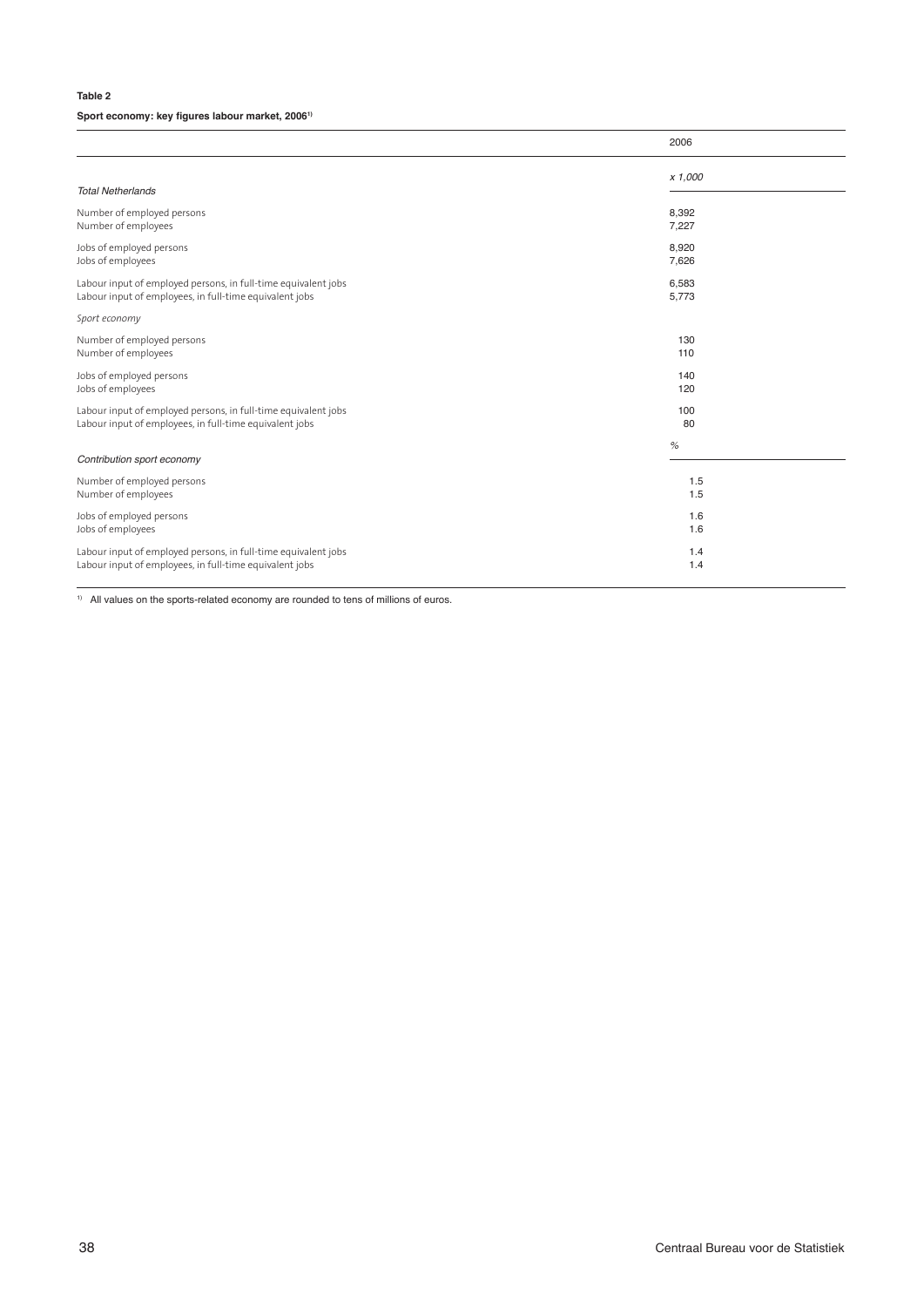**Sport economy: Labour productivity in full-time equivalent job by industry1)**

|                                       | Value added (gross, basic prices) per<br>full-time equivalent job, 2006 |
|---------------------------------------|-------------------------------------------------------------------------|
|                                       | x 1,000 euro                                                            |
| Total Netherlands                     | 73                                                                      |
| Agriculture, forestry and fishing     | 50                                                                      |
| Mining and quarrying                  | 2,209                                                                   |
| Manufacturing                         | 79                                                                      |
| Electricity, gas and water supply     | 315                                                                     |
| Construction                          | 57                                                                      |
| Trade, hotels, restaurants and repair | 57                                                                      |
| Transport, storage and communication  | 84                                                                      |
| Financial and business activities     | 95                                                                      |
| General government                    | 69                                                                      |
| Care and other service activities     | 49                                                                      |
| Sport economy                         | 49                                                                      |

<sup>1)</sup> Labour productivity is the value added (gross, basic prices) per full-time equivalent job.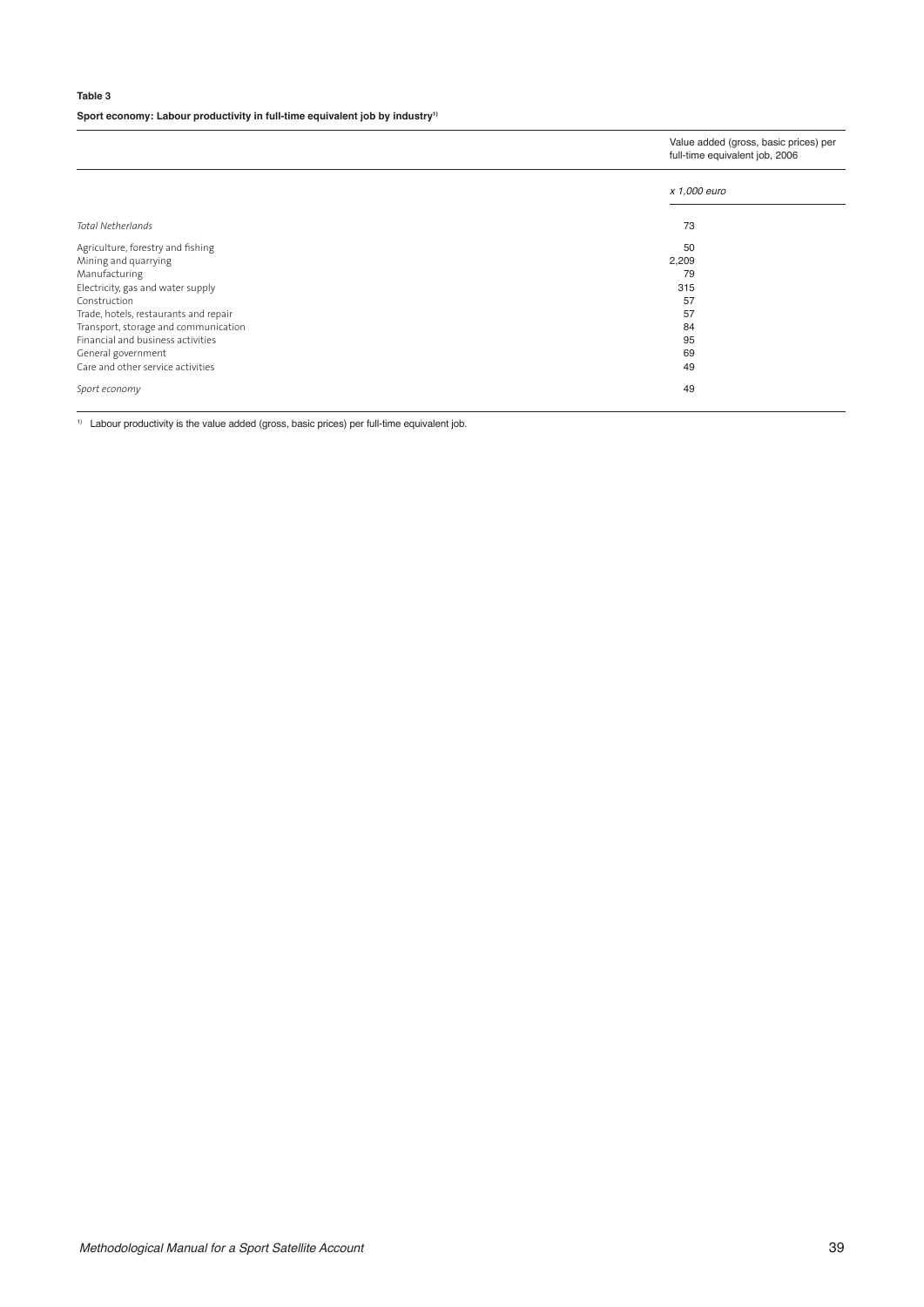**Supply table Sport Satellite Account, basic prices (mln euro), 20061)**

|                                                    | Manufacture of Manufacture<br>food products, of textile<br>beverages and and leather<br>products<br>tobacco |    | Manufacture<br>of paper,<br>publishing and<br>printing | Manufacture<br>of transport<br>paper products, equipment | facturing (incl<br>7: manufacture<br>of chemicals,<br>chemical<br>products and<br>man-made<br>fibres) | Other manu- Construction | Trade and<br>repair |  |
|----------------------------------------------------|-------------------------------------------------------------------------------------------------------------|----|--------------------------------------------------------|----------------------------------------------------------|-------------------------------------------------------------------------------------------------------|--------------------------|---------------------|--|
|                                                    | 3                                                                                                           |    |                                                        | 12                                                       | 13                                                                                                    | 15                       | 16                  |  |
| Food products and beverages<br>6.                  | 100                                                                                                         |    |                                                        |                                                          |                                                                                                       | $\Omega$                 | $\Omega$            |  |
| 8-10 Manufacture of textile and leather products   | $\Omega$                                                                                                    | 40 |                                                        |                                                          |                                                                                                       | $\Omega$                 | 40                  |  |
| 13 Printed matter and recorded media               |                                                                                                             |    | 170                                                    |                                                          |                                                                                                       |                          |                     |  |
| 15 Chemical products and man-made fibres           |                                                                                                             |    |                                                        |                                                          | 70                                                                                                    |                          |                     |  |
| 26 Other transport equipment                       |                                                                                                             |    |                                                        | 310                                                      | 10                                                                                                    |                          |                     |  |
| 27 Furniture and other manufactured goods          |                                                                                                             |    |                                                        |                                                          | 50                                                                                                    | $\Omega$                 |                     |  |
| 30<br>Construction work                            |                                                                                                             |    |                                                        |                                                          |                                                                                                       | 250                      |                     |  |
| 31 Repair of consumer goods (incl. motor vehicles) |                                                                                                             |    |                                                        |                                                          |                                                                                                       | $\Omega$                 |                     |  |
| 32 Hotel and restaurant services                   |                                                                                                             |    |                                                        |                                                          |                                                                                                       |                          |                     |  |
| 33<br>Transport services                           |                                                                                                             |    |                                                        |                                                          |                                                                                                       |                          |                     |  |
| 39 Public administration, defence, social security |                                                                                                             |    |                                                        |                                                          |                                                                                                       |                          |                     |  |
| 40<br>Education                                    |                                                                                                             |    |                                                        |                                                          |                                                                                                       |                          |                     |  |
| 41 Health and social services                      |                                                                                                             |    |                                                        |                                                          |                                                                                                       |                          |                     |  |
| 42 Services n.e.c.                                 |                                                                                                             |    |                                                        |                                                          |                                                                                                       |                          |                     |  |
| 43 Not imputed goods and services                  |                                                                                                             |    |                                                        |                                                          |                                                                                                       |                          |                     |  |
| 45 Trade and transport margins                     | $\overline{0}$                                                                                              |    |                                                        | $\overline{0}$                                           |                                                                                                       | $\Omega$                 | 1,250               |  |
| 46 Total (= row 56 use table)                      | 100                                                                                                         | 40 | 170                                                    | 310                                                      | 130                                                                                                   | 250                      | 1,330               |  |

1) All values are rounded to tens of millions of euros.

## **Table 5 Use table Sport Satellite Account, purchasers' prices (mln euro), 20061)**

|                                                                                                                                                                                                                                                                                                                                                                                                                                                                                                                                                                                          | Manu-<br>facture<br>of food<br>products,<br>bever-<br>ages and<br>tobacco | ture of<br>leather<br>products | Manufac- Manu-<br>facture<br>textile and of paper,<br>paper<br>products, ment<br>publish-<br>ing and<br>printing | Manufac-<br>ture of<br>transport<br>equip- | Other<br>manufac- tion<br>turing (incl<br>7: manu-<br>facture of<br>chemi-<br>cals,<br>chemical<br>products<br>and man-<br>made<br>fibres) |     | Construc- Trade and Hotels<br>repair | and res-<br>taurants | storage<br>munica-<br>tion | Transport, General<br>govern-<br>and com- ment |  |
|------------------------------------------------------------------------------------------------------------------------------------------------------------------------------------------------------------------------------------------------------------------------------------------------------------------------------------------------------------------------------------------------------------------------------------------------------------------------------------------------------------------------------------------------------------------------------------------|---------------------------------------------------------------------------|--------------------------------|------------------------------------------------------------------------------------------------------------------|--------------------------------------------|--------------------------------------------------------------------------------------------------------------------------------------------|-----|--------------------------------------|----------------------|----------------------------|------------------------------------------------|--|
|                                                                                                                                                                                                                                                                                                                                                                                                                                                                                                                                                                                          | $\mathbf{3}$                                                              | 4                              | 5                                                                                                                | 12                                         | 13                                                                                                                                         | 15  | 16                                   | 17                   | 18                         | 22                                             |  |
| 6 Food products and beverages<br>8-10 Manufacture of textile and leather products<br>13 Printed matter and recorded media<br>15 Chemical products and man-made fibres<br>26 Other transport equipment<br>27 Furniture and other manufactured goods<br>30 Construction work<br>31 Repair of consumer goods (incl. motor vehicles)<br>32 Hotel and restaurant services<br>33 Transport services<br>39 Public administration, defence, social security<br>40 Education<br>41 Health and social services<br>42 Services n.e.c.<br>43 Not imputed goods and services<br>45 Non-deductable VAT | $\overline{0}$                                                            |                                |                                                                                                                  |                                            | $\Omega$                                                                                                                                   |     |                                      |                      | $\Omega$                   | $\sim$<br>80                                   |  |
| 46 Intermediate consumption (rows 6-45)                                                                                                                                                                                                                                                                                                                                                                                                                                                                                                                                                  | 70                                                                        | 30                             | 90                                                                                                               | 220                                        | 90                                                                                                                                         | 170 | 550                                  | 340                  | 350                        | 770                                            |  |
| 52 Value added                                                                                                                                                                                                                                                                                                                                                                                                                                                                                                                                                                           | 30                                                                        | 10                             | 80                                                                                                               | 90                                         | 50                                                                                                                                         | 80  | 780                                  | 340                  | 170                        | 1,600                                          |  |
| 56 Total (row 46+52) (=row 46 supply table)                                                                                                                                                                                                                                                                                                                                                                                                                                                                                                                                              | 100                                                                       | 40                             | 170                                                                                                              | 310                                        | 130                                                                                                                                        | 250 | 1.330                                | 680                  | 510                        | 2,380                                          |  |

1) All values are rounded to tens of millions of euros.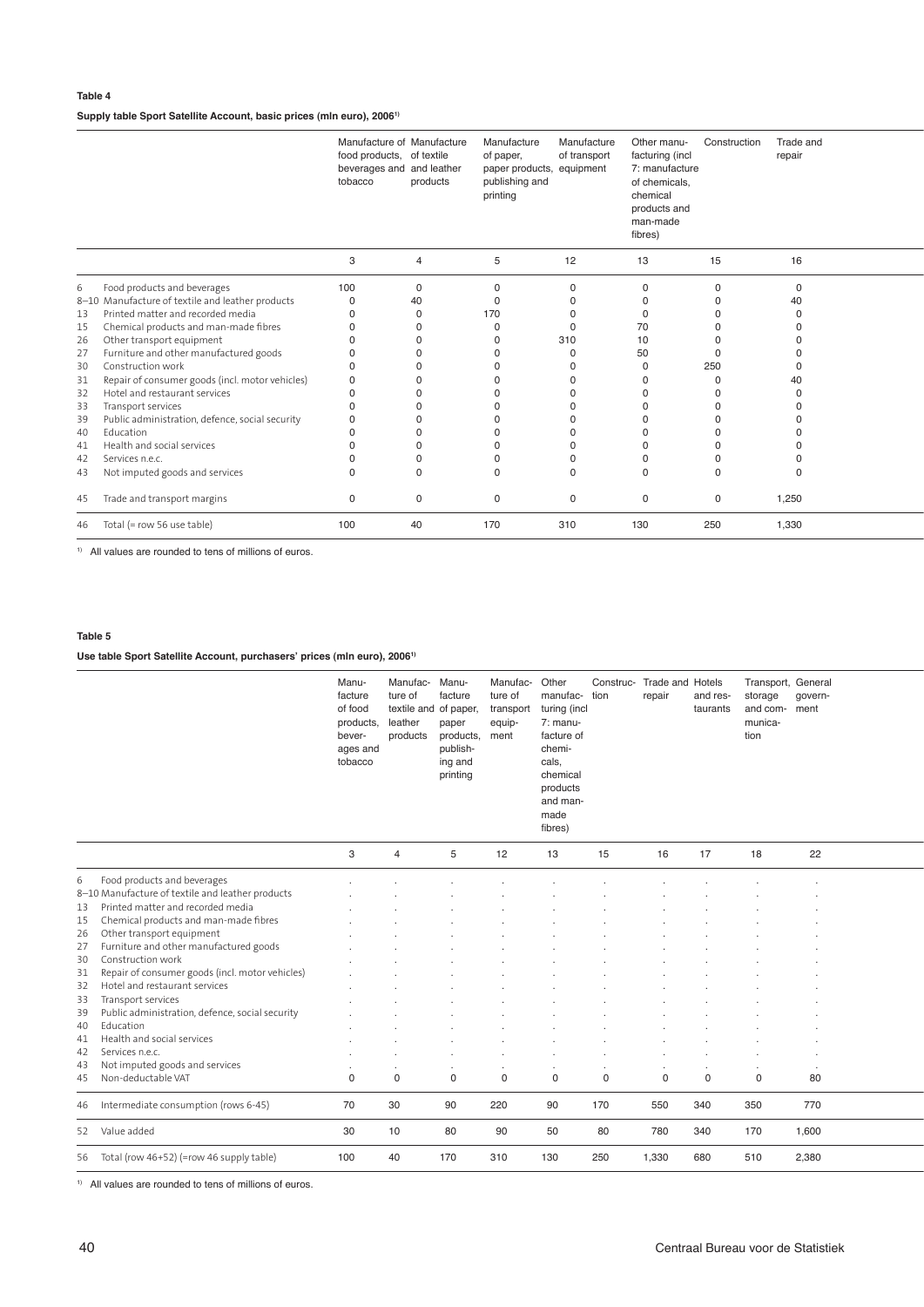| Trade and<br>Supply (basic<br>Total supply<br>transport mar- (purchasers'<br>prices) (col-<br>umns 26-27)<br>gins, taxes on prices) (col-<br>products (excl. umns 28-31)<br>(=column 35<br>VAT) and<br>subsidies on use table)<br>products (-)<br>$28 = 26 - 27$<br>$29 - 31$<br>$32 = 28 - 31$ |
|-------------------------------------------------------------------------------------------------------------------------------------------------------------------------------------------------------------------------------------------------------------------------------------------------|
|                                                                                                                                                                                                                                                                                                 |
|                                                                                                                                                                                                                                                                                                 |
| 130<br>40<br>180                                                                                                                                                                                                                                                                                |
| 530<br>630<br>1 160                                                                                                                                                                                                                                                                             |
| $10$<br>200<br>210                                                                                                                                                                                                                                                                              |
| 380<br>290<br>100                                                                                                                                                                                                                                                                               |
| 900<br>250<br>650                                                                                                                                                                                                                                                                               |
| 330<br>870<br>540                                                                                                                                                                                                                                                                               |
| 250<br>250<br>$\overline{0}$                                                                                                                                                                                                                                                                    |
| 40<br>40<br>$\Omega$                                                                                                                                                                                                                                                                            |
| 1,090<br>1,090<br>$\mathbf 0$                                                                                                                                                                                                                                                                   |
| 500<br>500<br>$\Omega$                                                                                                                                                                                                                                                                          |
| 1,010<br>1,010<br>$\Omega$                                                                                                                                                                                                                                                                      |
| 1,230<br>1,230<br>$\overline{0}$                                                                                                                                                                                                                                                                |
| 350<br>350<br>$\Omega$                                                                                                                                                                                                                                                                          |
| 2,520<br>$-120$<br>2,400                                                                                                                                                                                                                                                                        |
| 310<br>260<br>40                                                                                                                                                                                                                                                                                |
| 1,250<br>$-1,250$<br>0                                                                                                                                                                                                                                                                          |
| 10,960<br>$-80$<br>10,880                                                                                                                                                                                                                                                                       |

| Health and<br>social work<br>activities | ties n.e.c. | Service activi- Good and ser- Intermediate<br>vices n.e.c. | consumption<br>(columns)<br>$3-25$ | Exports of<br>goods (fob)<br>and services | Final con-<br>sumption<br>expenditure of serving<br>households | Non-profit<br>institutions<br>households | Final con-<br>sumption<br>expenditure<br>of general<br>government | Final capital<br>formation<br>(gross) | Changes in in- Total final<br>ventories and<br>paid minus<br>imputed VAT | expenditure<br>in purchasers'<br>prices (col-<br>umns 27-34)<br>$($ =column 32<br>supply table) |
|-----------------------------------------|-------------|------------------------------------------------------------|------------------------------------|-------------------------------------------|----------------------------------------------------------------|------------------------------------------|-------------------------------------------------------------------|---------------------------------------|--------------------------------------------------------------------------|-------------------------------------------------------------------------------------------------|
|                                         |             |                                                            |                                    |                                           |                                                                |                                          |                                                                   |                                       |                                                                          |                                                                                                 |

| 23     |  | 24         | 25       | $26 = 3 - 25$   | 27    | 28       | 29             | 30              | 31  | $32 - 34$       | $35 = 27 - 34$ |
|--------|--|------------|----------|-----------------|-------|----------|----------------|-----------------|-----|-----------------|----------------|
| $\sim$ |  | $\sim 100$ |          | $\sim 10^{-11}$ | 60    | 110      | $\mathbf 0$    | $\Omega$        |     | $\Omega$        | 180            |
| $\sim$ |  | $\sim$     |          | $\sim$ $-$      | 370   | 790      | $\mathbf 0$    |                 |     | 10              | 1,160          |
| $\sim$ |  | $\sim$     |          | $\sim$          | 30    | 180      | $\overline{0}$ | $\Omega$        |     |                 | $210\,$        |
| $\sim$ |  | $\sim$     |          | $\sim$          | 230   | 40       | $\overline{0}$ | 110             |     |                 |                |
| $\sim$ |  | $\sim$     |          | $\sim$          | 270   | 640      | $\overline{0}$ | $\overline{0}$  |     | $-10$           | 380<br>900     |
| $\sim$ |  | $\sim$     |          | $\sim$          | 460   | 410      | $\overline{0}$ | $\Omega$        |     |                 | 870            |
|        |  | $\sim$     |          |                 |       | $\Omega$ | $\Omega$       | $\Omega$        | 250 |                 | 250            |
| $\sim$ |  | $\sim$     |          |                 |       | 40       | $\Omega$       | $\Omega$        |     |                 | 40             |
|        |  |            |          |                 |       | 1,090    | $\overline{0}$ | $\Omega$        |     |                 | 1,090          |
|        |  |            |          |                 | 10    | 450      | $\overline{0}$ | 40              |     |                 | 500            |
|        |  |            |          |                 |       |          | $\overline{0}$ | 1,010           |     |                 | 1,010          |
|        |  |            |          |                 |       | 20       | $\overline{0}$ | 1,210           |     |                 |                |
|        |  |            |          |                 |       | 100      | $\overline{0}$ | 250             |     |                 | 1,230<br>350   |
| $\sim$ |  | $\sim$     |          | $\sim$          |       | 1,440    | 950            | 10 <sup>1</sup> |     |                 | 2,400          |
| $\sim$ |  | $\sim$     |          | $\sim$          | 190   | 110      | 10             | $\mathbf 0$     |     |                 | 310            |
| 10     |  | 60         | $\Omega$ | 150             |       | 480      | $\overline{0}$ | $\Omega$        | 20  |                 | 510            |
|        |  |            |          |                 |       |          |                |                 |     |                 |                |
| 100    |  | 1,620      | 90       | 4,490           | 1,620 | 5,890    | 960            | 2,650           | 270 | 10 <sup>1</sup> | 11,390         |
| 280    |  | 1,130      | 60       | 4,690           |       |          |                |                 |     |                 |                |
| 380    |  | 2,750      | 150      | 9,180           | 1,620 | 5,890    | 960            | 2,650           | 270 |                 |                |
|        |  |            |          |                 |       |          |                |                 |     |                 |                |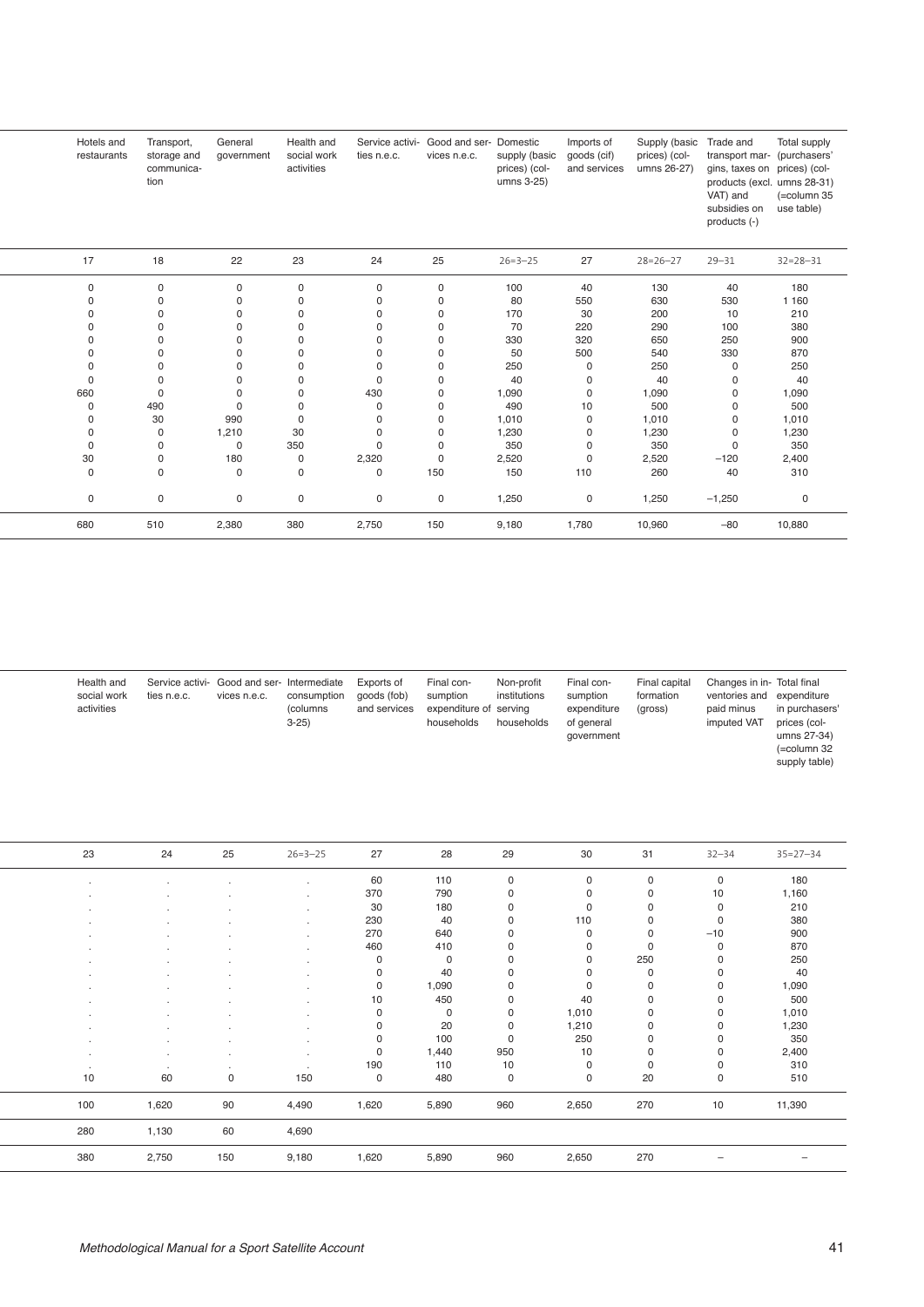## **Sport economy: composition of the main macroeconomic indicators, 2006**

|                                                                                   | Sport economy | <b>Total Netherlands</b> |
|-----------------------------------------------------------------------------------|---------------|--------------------------|
|                                                                                   | mln euro      |                          |
| final consumption expenditures                                                    | 9,500         | 390,317                  |
| fixed capital formation                                                           | 270           | 106,373                  |
| exports of goods and services<br>$\ddot{}$                                        | 1,620         | 393,475                  |
| changes in inventories<br>$\ddot{}$                                               | 10            | 1,720                    |
| Final expenditure (purchasers' prices)                                            | 11,390        | 891,885                  |
| intermediate consumption (purchasers' prices)<br>$+$                              |               | 542,771                  |
| non-deductible VAT                                                                | 510           | 39,888                   |
| cif/fob-adjustment for exports + paid minus imputed VAT (not in sport SUT)<br>$+$ | x             | 2,727                    |
| Total use / supply (purchasers' prices)                                           | 10,880        | 1,397,495                |
| imports of goods and services (cif prices)                                        | 1,780         | 351,669                  |
| trade and transport margins, taxes and subsides on products                       | $-80$         | 21,160                   |
| <b>Production (basic prices)</b>                                                  | 9,180         | 1,021,783                |
| intermediate consumption (purchasers' prices)                                     | 4,490         | 542,771                  |
| Value added (gross, basic prices)                                                 | 4,690         | 479,012                  |
| non-deductible VAT<br>$+$                                                         | 510           | 39,888                   |
| taxes on products<br>$+$                                                          | x             | 25,329                   |
| subsides on products                                                              | x             | 4,169                    |
| paid minus imputed VAT<br>$+$                                                     | $\mathbf 0$   | 156                      |
| GDP (gross, purchasers' prices)                                                   | 5,240         | 540,216                  |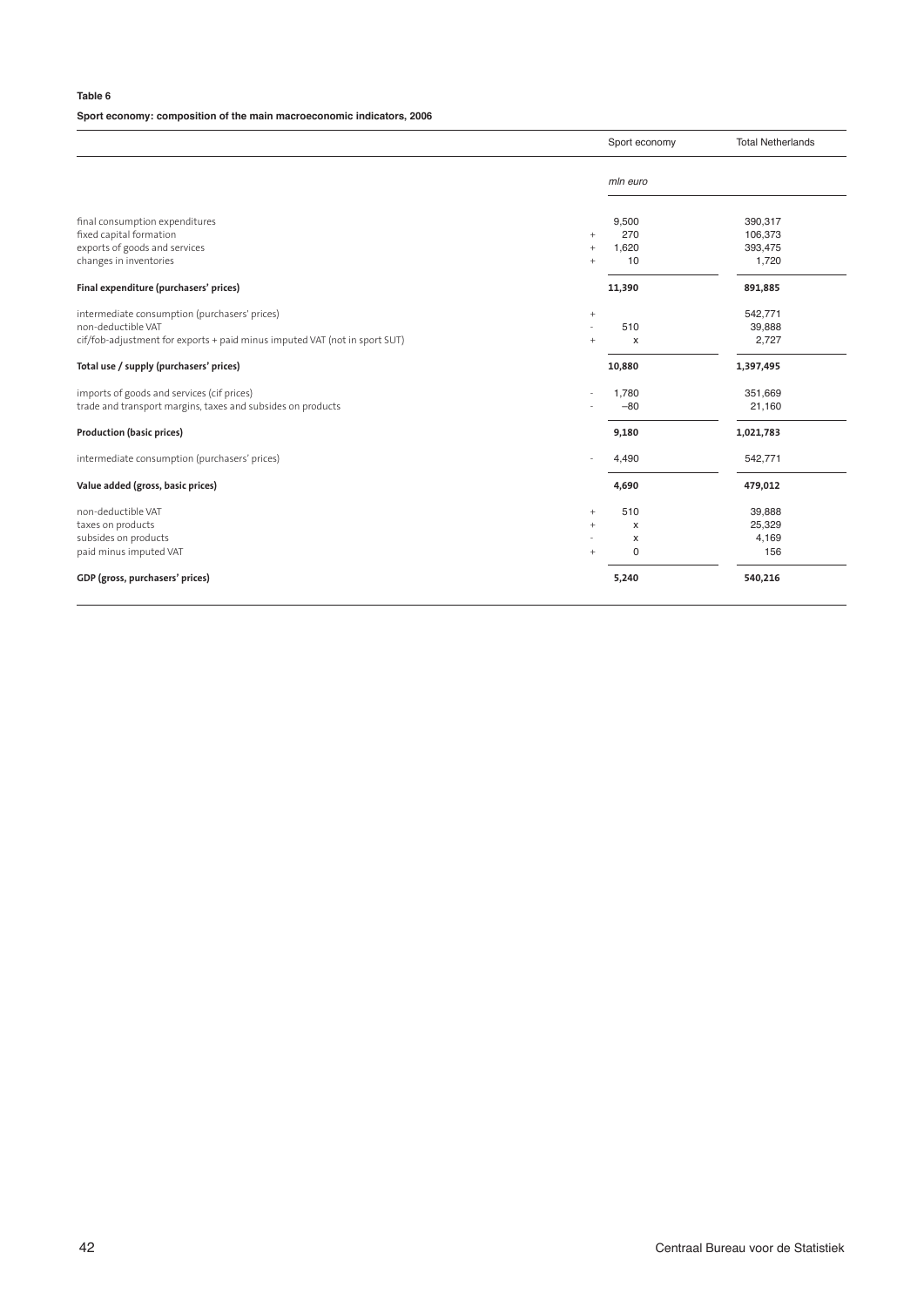<span id="page-42-0"></span>Classifications play an important role in the SSA: they provide the framework in which economic processes can be described. The Vilnius definition of sport is based on two European harmonized classifications: the NACE (or Nomenclature générale des Activités économiques dans la Communauté Européenne) and the CPA (or Classification of Products by Activity). These classifications themselves are based on the International Standard Industrial Classification of all Economic Activities (ISIC) and Central Product Classification (CPC) used by the United Nations. The aim of this appendix is to show the connection of the NACE and CPA classification with the classifications used in the Dutch National accounts.

In figure A2.1 the connection between the different classifications is represented schematically<sup>23</sup>. In order to make the connection from the NACE classification of the Vilnius definition of sport to the classification used in the Dutch national accounts, one needs to connect the NACE to the production side in the Dutch national accounts.

The NACE classification translated to the Dutch situation is called the SIC'93 or SBI'93 (Standard Industry Classification, or Standaard Bedrijfsindeling in Dutch). This classification differs from the NACE in that the Dutch version (as is common practice in other countries) is more detailed than the NACE and is specially suited to describe the Dutch economy. The classification of industries used in the Dutch national accounts (referred to as Regkols) is based on the SIC'93, albeit less detailed. The connection between the NACE-categories of the Vilnius definition and the Dutch national accounts is preserved at all times through the SBI'93.

The product classification used in the Dutch national accounts is directly based on the CPA classification. This means that the CPA-categories of the Vilnius definition can be translated directly into the classification of the Dutch national accounts (referred to as goederengroepen). In general the Dutch product group classification is less detailed than the CPA. The CPA categories of the Vilnius definition translate into 99 unique product groups in the Dutch national accounts. 24

The mutual connection between the different classifications guarantees that the SSA remains conceptually consistent with the national accounts at all times, as well as with international classifications. Notice however, that it is inherent to the SSA that data collection will take place on a more detailed level than that of the national accounts. After all, the SSA is a refinement of a (sub) section of the total system of national accounts.

## **Figure A2.1 Relation between international and national classifications**

| Level<br>Economic activities<br>Product classifications   |  |
|-----------------------------------------------------------|--|
|                                                           |  |
| United Nations<br>ISIC, rev 3.1<br><b>CPC</b>             |  |
| European Union<br>NACE, rev 1.1<br>CPA, 2002              |  |
| Netherlands<br>SIC'93 / SBI'93                            |  |
| Dutch national accounts<br>'regkols'<br>'goederengroepen' |  |

<sup>23</sup> For an extensive overview see the table of connections between classifications on the CBS-website

<sup>(</sup>http://www.cbs.nl/NR/rdonlyres/C5E31C16-BECB-4025-B70B-250F70387C1D/0/schemaclassificaties.pdf). 24 Excluding (27) product groups that fully end up in intermediate consumption and product groups related to trade and transport margins.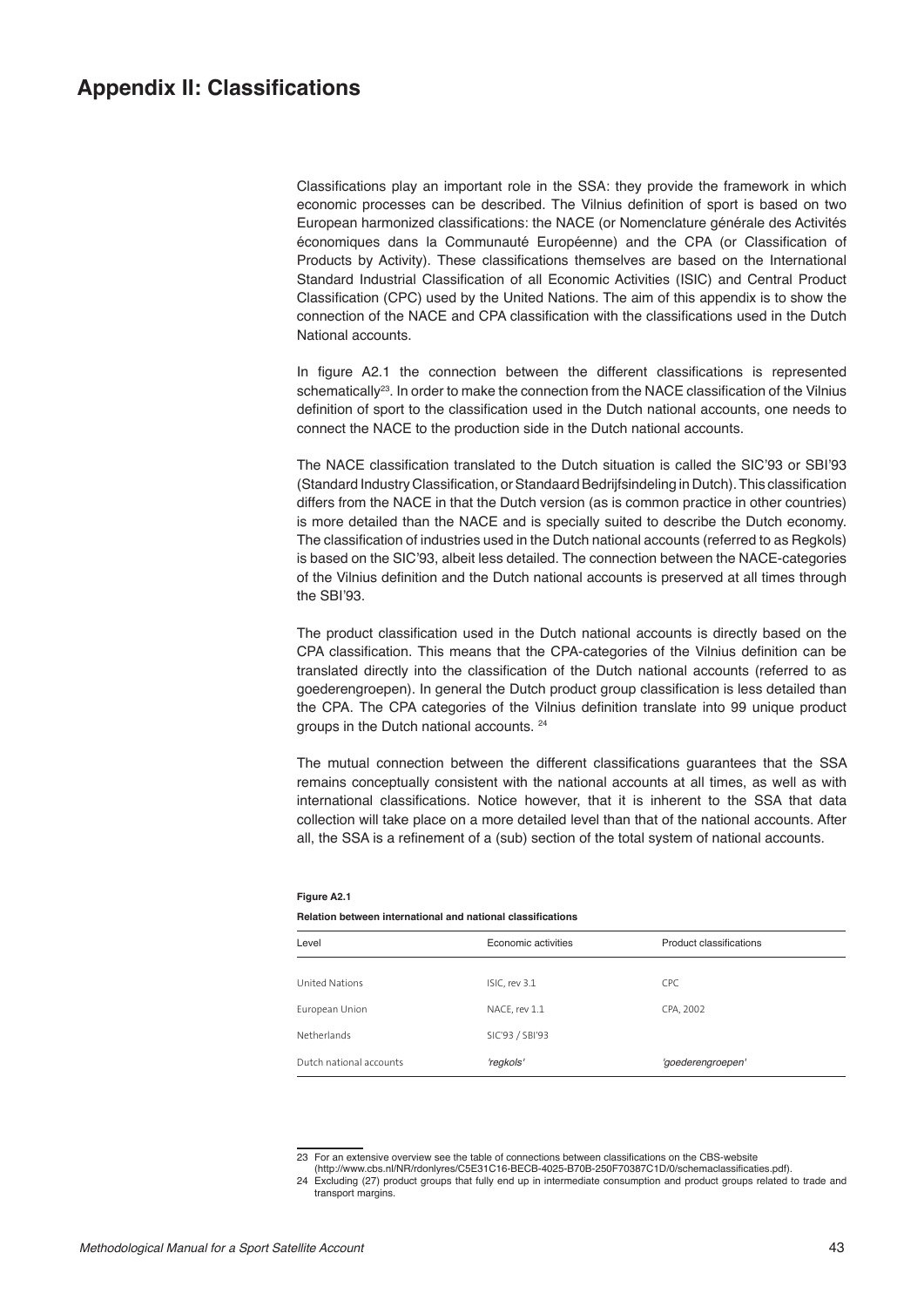# <span id="page-43-0"></span>**Appendix III: Operationalisation of the sport economy in the Dutch SSA**

| Product<br>Description of<br>product group<br>in National<br>group code<br>(2006D)<br>accounts |               |                      | Line number Operationalisation of sport relevant part                                     | CPA-code<br>(2002) | Desciption of CPA                                                                                                                                                            |  |  |  |
|------------------------------------------------------------------------------------------------|---------------|----------------------|-------------------------------------------------------------------------------------------|--------------------|------------------------------------------------------------------------------------------------------------------------------------------------------------------------------|--|--|--|
|                                                                                                |               | publication          |                                                                                           |                    |                                                                                                                                                                              |  |  |  |
| 129100                                                                                         | Ov. Dieren    | 43                   | Horses for (recreational) equestrian sports                                               | 01.22.13           | Horses, asses, mules and hinnies, live                                                                                                                                       |  |  |  |
| 1588107                                                                                        | Kind-/dieetv  | 6                    | Dietary supplement (for athletes)                                                         | 15.88.10           | Homogenized food preparations and<br>dietetic food                                                                                                                           |  |  |  |
| 1598124                                                                                        | Fris/waters   | 6                    | Sportenergy drinks used during sports activities                                          | 15.98.99           | Industrial services for soft drinks                                                                                                                                          |  |  |  |
| 1740110                                                                                        | Beddengoed    | $8 - 10$             | Sleeping bags for mountaineering and other outdoor sports                                 | 17.40.24           | Sleeping bags; articles of bedding                                                                                                                                           |  |  |  |
| 1759900                                                                                        | Ov.textl.war  | $8 - 10$             | Tents and camping equipment for sport related use                                         | 17.40.22           | Tarpaulins, awnings and sunblinds;<br>sails for boats, sailboards or landcraft;<br>tents and camping goods                                                                   |  |  |  |
|                                                                                                |               |                      |                                                                                           | 17.40.23           | Parachutes (including dirigible<br>parachutes) and rotochutes; parts<br>thereof                                                                                              |  |  |  |
|                                                                                                |               |                      |                                                                                           | 17.40.90           | Repair services of tarpaulins and<br>camping equipment, and other                                                                                                            |  |  |  |
|                                                                                                |               |                      |                                                                                           | 17.52.00           | made-up articles<br>Cordage, rope, twine and netting                                                                                                                         |  |  |  |
| 1821000                                                                                        | Werkkleding   | $8 - 10$             | Workwear used for sports activities                                                       | 18.21.00           | Workwear                                                                                                                                                                     |  |  |  |
| 1822900                                                                                        | Bovenkleding  | $8 - 10$             | Other outerwear used for sports activities                                                | 18.10.10           | Leather clothes                                                                                                                                                              |  |  |  |
|                                                                                                |               |                      |                                                                                           | 18.22.00           | Other outerwear used for sports<br>activities; Riding dresses                                                                                                                |  |  |  |
|                                                                                                |               |                      |                                                                                           | 18.23.11           | Men's or boys' shirts, knitted or<br>crocheted                                                                                                                               |  |  |  |
|                                                                                                |               |                      |                                                                                           | 18.23.13           | Women's or girls' blouses, shirts and<br>shirt-blouses, knitted or crocheted                                                                                                 |  |  |  |
|                                                                                                |               |                      |                                                                                           | 18.23.21           | Men's or boys' shirts, not knitted or<br>crocheted                                                                                                                           |  |  |  |
|                                                                                                |               |                      |                                                                                           | 18.23.23           | Women's or girls' blouses, shirts and<br>shirt-blouses, not knitted or crocheted                                                                                             |  |  |  |
|                                                                                                |               |                      |                                                                                           | 18.24.31           | Clothing accessories of leather or of<br>composition leather                                                                                                                 |  |  |  |
| 1823900                                                                                        | Onderkleding  | $8 - 10$             | Underwear used for sports activities                                                      | 18.23.12           | Men's or boys' underpants, briefs,<br>pyjamas, dressing gowns and similar<br>articles, knitted or crocheted                                                                  |  |  |  |
|                                                                                                |               |                      |                                                                                           | 18.23.14           | Women's or girls' suits, ensembles,<br>jackets, dresses, skirts, trousers, bib and<br>brace overalls, shorts, knitted or<br>crocheted                                        |  |  |  |
|                                                                                                |               |                      |                                                                                           | 18.23.22           | Men's or boys' singlets and other vests,<br>underpants, briefs, pyjamas, dressing<br>gowns, not knitted or crocheted                                                         |  |  |  |
|                                                                                                |               |                      |                                                                                           | 18.23.24           | Women's and girls' singlets and other<br>vests, slips, petticoats, panties,<br>nightdresses, bath robes, dressing<br>gowns and similar articles, not knitted<br>or crocheted |  |  |  |
|                                                                                                |               |                      |                                                                                           | 18.23.25           | Brassieres, girdles, corsets, braces,<br>suspenders, garters and similar articles<br>and parts thereof, not knitted or<br>crocheted                                          |  |  |  |
|                                                                                                |               |                      |                                                                                           | 18.23.30           | T-shirts, singlets and other vests,<br>knitted or crocheted                                                                                                                  |  |  |  |
| 1824990                                                                                        | Ov. kleding   | $8 - 10$             | Other clothing used for sports activities                                                 | 18.24.00           | Other wearing apparel and accessories<br>n.e.c.                                                                                                                              |  |  |  |
| 1920900                                                                                        | Lederwrn/leer | $8 - 10$<br>$8 - 10$ | Saddle goods                                                                              | 19.20.11           | Saddlery and harness for any animal, of<br>any material                                                                                                                      |  |  |  |
| 1930000                                                                                        | Schoenen      |                      | Footwear used for sports activities (excluding sneakers)                                  | 19.30.00           | Footwear                                                                                                                                                                     |  |  |  |
| 2211200                                                                                        | Studieboeken  | 13                   | Textbooks and manuals with sport related content (e.g. books about<br>chess and draughts) | 22.11.21           | Books, brochures, leaflets and the like;<br>printed                                                                                                                          |  |  |  |
|                                                                                                |               |                      |                                                                                           | 22.11.22           | Books, brochures, leaflets and the like;<br>electronic                                                                                                                       |  |  |  |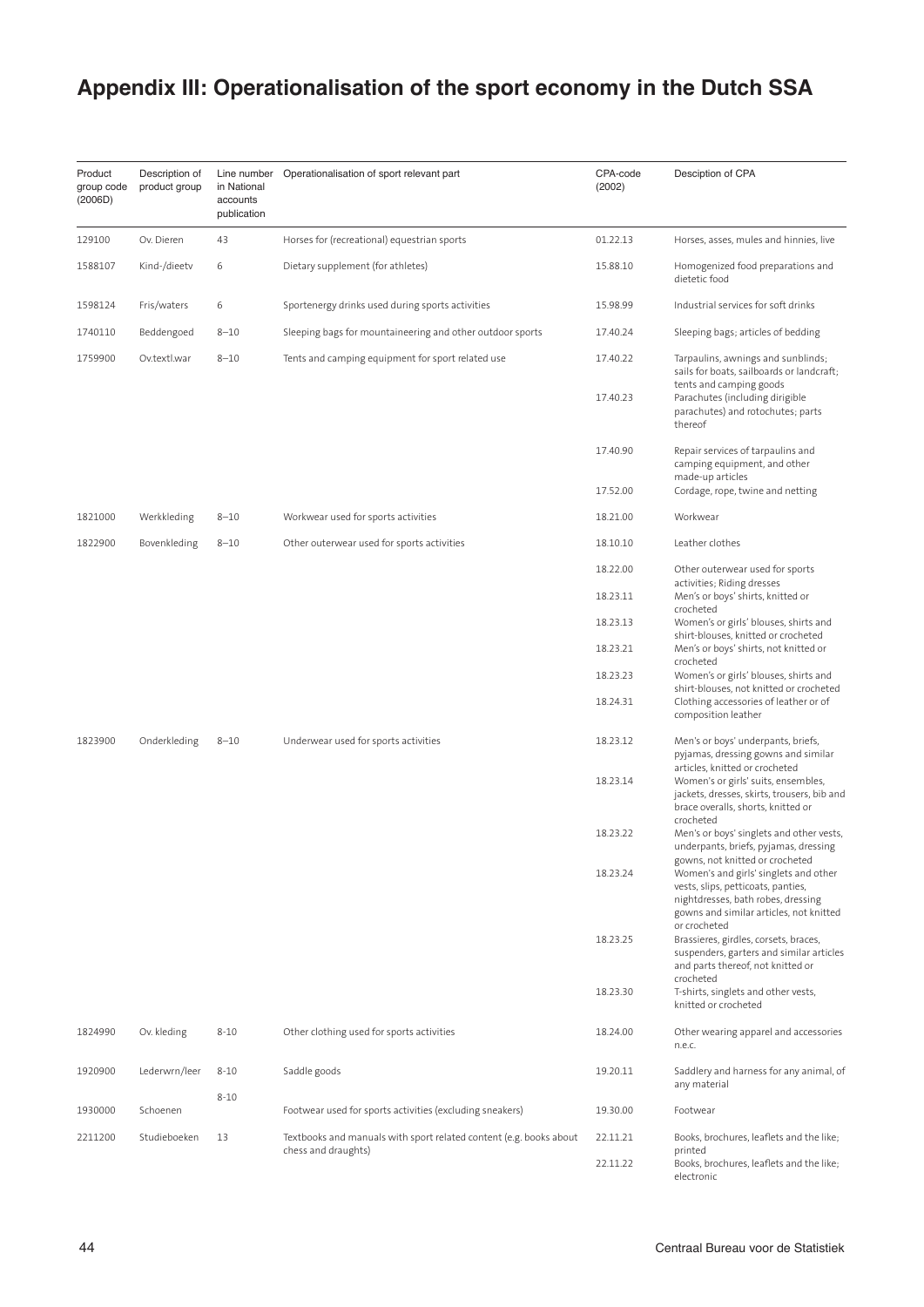| Product<br>group code<br>(2006D) | Description of<br>product group | Line number<br>in National<br>accounts<br>publication | Operationalisation of sport relevant part                                                                                                     | CPA-code<br>(2002) | Desciption of CPA                                                                                                                                                                                                                                                                                                                                                                                                                                                                                                                                                 |
|----------------------------------|---------------------------------|-------------------------------------------------------|-----------------------------------------------------------------------------------------------------------------------------------------------|--------------------|-------------------------------------------------------------------------------------------------------------------------------------------------------------------------------------------------------------------------------------------------------------------------------------------------------------------------------------------------------------------------------------------------------------------------------------------------------------------------------------------------------------------------------------------------------------------|
| 2211990                          | Ov. boeken                      | 13                                                    | Books with sport related contents                                                                                                             | 22.11.10           | Printed books, brochures, leaflets and<br>similar printed matter, in single sheets<br>Dictionaries and encyclopaedias, and<br>serial instalments thereof; printed<br>Dictionaries and encyclopaedias, and<br>serial instalments thereof; electronic<br>Atlases and other books of maps or<br>charts; printed<br>Atlases and other books of maps or<br>charts; electronic<br>Maps and hydrographic or similar<br>charts, globes, other than in book form;<br>printed<br>Maps and hydrographic or similar<br>charts, globes, other than in book form;<br>electronic |
|                                  |                                 |                                                       |                                                                                                                                               | 22.11.31           |                                                                                                                                                                                                                                                                                                                                                                                                                                                                                                                                                                   |
|                                  |                                 |                                                       |                                                                                                                                               | 22.11.32           |                                                                                                                                                                                                                                                                                                                                                                                                                                                                                                                                                                   |
|                                  |                                 |                                                       |                                                                                                                                               | 22.11.41           |                                                                                                                                                                                                                                                                                                                                                                                                                                                                                                                                                                   |
|                                  |                                 |                                                       |                                                                                                                                               | 22.11.42           |                                                                                                                                                                                                                                                                                                                                                                                                                                                                                                                                                                   |
|                                  |                                 |                                                       |                                                                                                                                               | 22.11.51           |                                                                                                                                                                                                                                                                                                                                                                                                                                                                                                                                                                   |
|                                  |                                 |                                                       |                                                                                                                                               | 22.11.52           |                                                                                                                                                                                                                                                                                                                                                                                                                                                                                                                                                                   |
| 2212101                          | Dagbl.abonn.                    | 13                                                    | Sport newspapers, sport enclosures in newspapers, journals and<br>periodicals                                                                 | 22.12.11           | Newspapers, journals and periodicals,<br>appearing at least four times a week;                                                                                                                                                                                                                                                                                                                                                                                                                                                                                    |
|                                  |                                 |                                                       |                                                                                                                                               | 22.12.12           | printed<br>Newspapers, journals and periodicals,<br>appearing at least four times a<br>week;electronic                                                                                                                                                                                                                                                                                                                                                                                                                                                            |
| 2213201                          | Vaktijds.abo                    | 13                                                    | Subscriptions to journals and periodicals with sport related content<br>(topics as sport and society, sport and psychology, sport and health) | 22.13.11           | Newspapers, journals and periodicals,<br>appearing less than four times a week;                                                                                                                                                                                                                                                                                                                                                                                                                                                                                   |
|                                  |                                 |                                                       |                                                                                                                                               | 22.13.12           | printed<br>Newspapers, journals and periodicals,<br>appearing less than four times a week;<br>electronic                                                                                                                                                                                                                                                                                                                                                                                                                                                          |
| 2213901                          | Ov.tijds.abo                    | 13                                                    | Subscriptions to other periodicals with sport as the main topic                                                                               | 22.13.11           | Newspapers, journals and periodicals,<br>appearing less than four times a week;                                                                                                                                                                                                                                                                                                                                                                                                                                                                                   |
|                                  |                                 |                                                       |                                                                                                                                               | 22.13.12           | printed<br>Newspapers, journals and periodicals,<br>appearing less than four times a week;                                                                                                                                                                                                                                                                                                                                                                                                                                                                        |
| 2219000                          | Naslw/Kalend                    | 13                                                    | Calenders and reference books with sport as the main topic                                                                                    | 22.11.21           | electronic<br>Books, brochures, leaflets and the like;                                                                                                                                                                                                                                                                                                                                                                                                                                                                                                            |
|                                  |                                 |                                                       |                                                                                                                                               | 22.11.22           | printed<br>Books, brochures, leaflets and the like;                                                                                                                                                                                                                                                                                                                                                                                                                                                                                                               |
|                                  |                                 |                                                       |                                                                                                                                               | 22.15.00           | electronic<br>Illustrated postcards; printed cards<br>bearing greetings and the like                                                                                                                                                                                                                                                                                                                                                                                                                                                                              |
| 2442100                          | Geneesmiddel                    | 15                                                    | Pharmaceutical preparations used for sports activities (e.g. medical care 24.42.11                                                            |                    | Medicaments, containing penicillins or                                                                                                                                                                                                                                                                                                                                                                                                                                                                                                                            |
|                                  |                                 |                                                       | for athletes)                                                                                                                                 | 24.42.12           | other antibiotics<br>Medicaments, containing hormones,                                                                                                                                                                                                                                                                                                                                                                                                                                                                                                            |
|                                  |                                 |                                                       |                                                                                                                                               | 24.42.13           | but not antibiotics<br>Medicaments, containing alkaloids or<br>derivatives thereof, but not hormones<br>or antibiotics                                                                                                                                                                                                                                                                                                                                                                                                                                            |
| 2442210                          | Sera/vaccins                    | 15                                                    | Antisera and vaccines used for sports activities (e.g. after injury during 24.42.21<br>sports activities)                                     |                    | Antisera and vaccines                                                                                                                                                                                                                                                                                                                                                                                                                                                                                                                                             |
| 2442240                          | Gaas/verband                    | 43                                                    | Adhesive dressings, catgut and similar materials; first-aid boxes used<br>for sports activities (e.g. after injury during sports activities)  | 24.42.24           | Adhesive dressings, catgut and similar<br>materials; first-aid boxes                                                                                                                                                                                                                                                                                                                                                                                                                                                                                              |
| 2511010                          | Autoband ed.                    | 43                                                    | Pneumatic rubber tyres used for motor sports cars                                                                                             | 25.11.11           | New pneumatic tyres, of rubber, of a<br>kind used on motor cars                                                                                                                                                                                                                                                                                                                                                                                                                                                                                                   |
| 2511099                          | Ov. Banden                      | 43                                                    | Pneumatic rubber tyres for bicycles                                                                                                           | 25.11.12           | New pneumatic tyres, of rubber, of a                                                                                                                                                                                                                                                                                                                                                                                                                                                                                                                              |
|                                  |                                 |                                                       |                                                                                                                                               | 25.11.13           | kind used on motorcycles or bicycles<br>New pneumatic tyres, of rubber, of a<br>kind used on buses, lorries or aircraft<br>Inner tubes, solid or cushion tyres,<br>interchangeable tyre treads and tyre<br>flaps, of rubber                                                                                                                                                                                                                                                                                                                                       |
|                                  |                                 |                                                       |                                                                                                                                               | 25.11.15           |                                                                                                                                                                                                                                                                                                                                                                                                                                                                                                                                                                   |
|                                  |                                 |                                                       |                                                                                                                                               | 29.60.92           | Maintenance and repair services of<br>weapons and weapons systems                                                                                                                                                                                                                                                                                                                                                                                                                                                                                                 |
| 3340100                          | Bril/lenzen                     | 43                                                    | Goggles used by diving/wsimming athletes; contact lenses used by<br>diving/wimming athletes; spectacles used by alpinists, climbers           | 33.40              | Contact lenses; spectacle lenses of any<br>material; Spectacles, goggles and the<br>like, corrective, protective or other                                                                                                                                                                                                                                                                                                                                                                                                                                         |
| 3410200                          | Pers. auto's                    | 43                                                    | Motor vehicles used for motor sports (racecars)                                                                                               | 34.10.21           | Vehicles with spark-ignition engine of a<br>cylinder capacity 1 500 cc, new                                                                                                                                                                                                                                                                                                                                                                                                                                                                                       |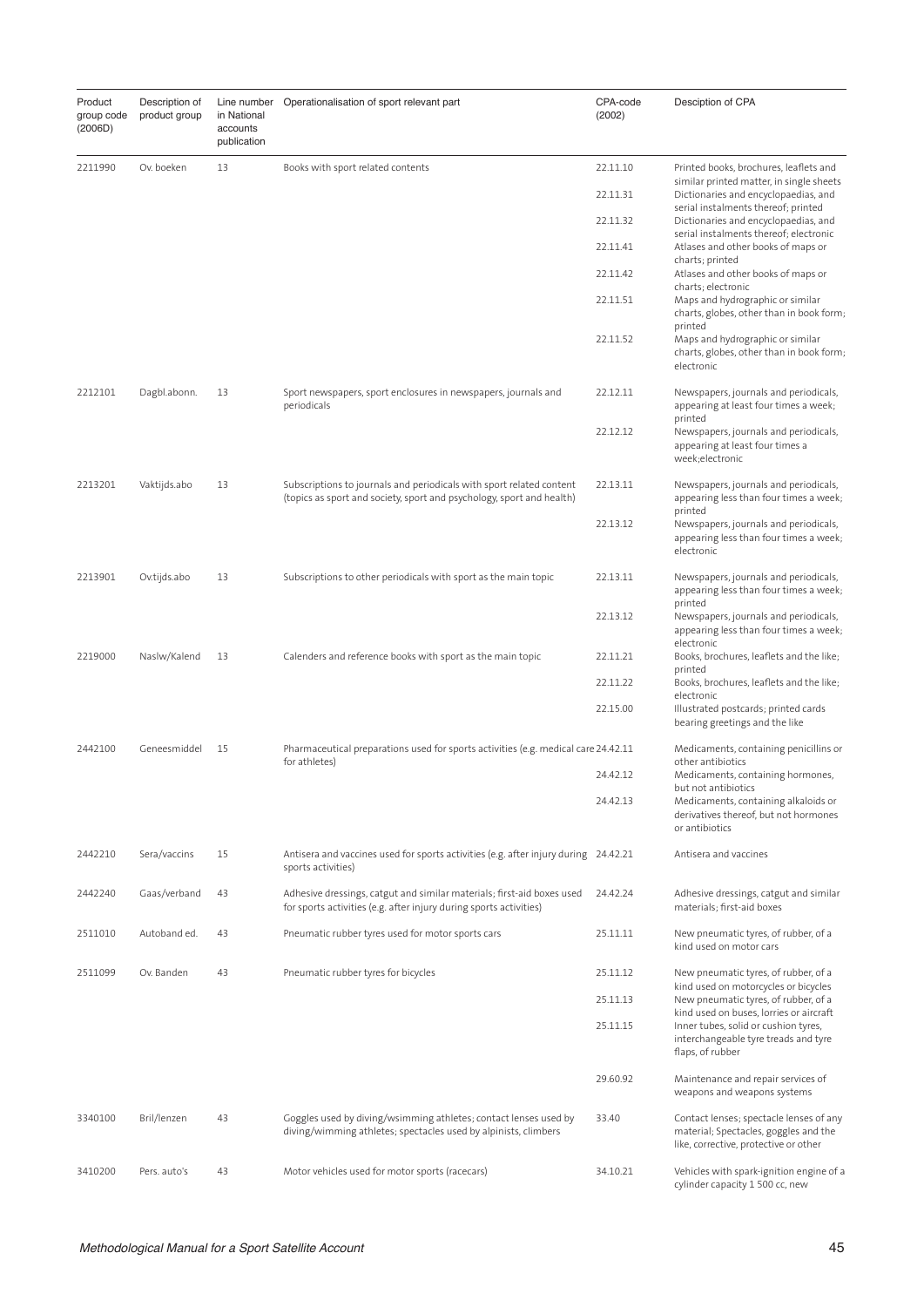| Product<br>group code<br>(2006D) | Description of<br>product group | Line number<br>in National<br>accounts<br>publication | Operationalisation of sport relevant part                                                                                                                                                                                                                                             | CPA-code<br>(2002)   | Desciption of CPA                                                                                                |
|----------------------------------|---------------------------------|-------------------------------------------------------|---------------------------------------------------------------------------------------------------------------------------------------------------------------------------------------------------------------------------------------------------------------------------------------|----------------------|------------------------------------------------------------------------------------------------------------------|
|                                  |                                 |                                                       |                                                                                                                                                                                                                                                                                       | 34.10.22             | Vehicles with spark-ignition engine of a                                                                         |
|                                  |                                 |                                                       |                                                                                                                                                                                                                                                                                       | 34.10.23             | cylinder capacity > 1 500 cc, new<br>Vehicles with compression-ignition<br>internal combustion piston engine     |
|                                  |                                 |                                                       |                                                                                                                                                                                                                                                                                       | 34.10.24             | (diesel or semi-diesel), new<br>Other motor vehicles for the transport                                           |
|                                  |                                 |                                                       |                                                                                                                                                                                                                                                                                       | 34.10.53             | of persons n.e.c.<br>Vehicles for travelling on snow; golf<br>cars and the like, with engines                    |
| 3512000                          | Plezierboten                    | 26                                                    | Sailboats for pleasure or sports, including maintenance and repair                                                                                                                                                                                                                    | 35.12.00             | Sailboats for pleasure or sports                                                                                 |
| 3541100                          | Motorfiets                      | 26                                                    | Motorcycles used for motor sports                                                                                                                                                                                                                                                     | 35.41.00             | Motorcycles and cycles with an<br>auxiliary motor                                                                |
| 3542000                          | Fietsen/ond                     | 26                                                    | Bicycles and other cycles, not motorized used for sports activities                                                                                                                                                                                                                   | 35.42.00             | Bicycles and other cycles, not motorized                                                                         |
| 3640000                          | Sportartikel                    | 27                                                    | Fishing rods, fishhooks, other line fishing tackle, articles for hunting and 36.40.00<br>fishing n.e.c. skis, bindings and skisticks, skates, waterskis, surfboards,<br>sailbords, rackets, golf equipment, other sports goods, repair and<br>maintenance services of sport equipment |                      | Sports goods                                                                                                     |
| 3650000                          | Speelgoed                       | 27                                                    | Billiards, bowling alleys, video sports games, video game consoles used 36.50.00<br>for playing sports games, playing cards, chess and draught games, darts,<br>etc.                                                                                                                  |                      | Games and toys                                                                                                   |
| 4521021                          | Nw.bouw geb                     | 30                                                    | Sports-infrastructure (swimming pools, sport centres, fitness centres,<br>other buildings for sport)                                                                                                                                                                                  | 45.21.00             | General construction for structures for<br>sport and recreation installations                                    |
| 4523139                          | Ns/vlieg/Sfac.<br>gww           | 30                                                    | Sports-infrastructure (exclusive buildings)                                                                                                                                                                                                                                           | 45.23.00             | Flatwork for stadia and sport grounds                                                                            |
| 4524000                          | Waterbw. gww                    | 30                                                    | General coastal and port construction work used for sports                                                                                                                                                                                                                            | 45.24.11             | General coastal and port construction<br>work                                                                    |
| 4529022                          | Oh. b&u. geb                    | 30                                                    | General construction of buildings and civil engineering works used for 45.21.00<br>sports n.e.c.                                                                                                                                                                                      |                      | General construction of buildings and<br>civil engineering works                                                 |
| 5029000                          | Rep. Auto/motor 31              |                                                       | Maintenance and repair of racecars and motorcycles used for motor                                                                                                                                                                                                                     | 50.20.00             | Maintenance and repair of motor                                                                                  |
|                                  |                                 |                                                       | sports                                                                                                                                                                                                                                                                                | 50.40.40             | vehicles<br>Maintenance and repair services of<br>motorcycles                                                    |
| 5510000                          | Hotels/pens.                    | 32                                                    | Hotel services for athletes, visitors to sport events and for persons on a 55.10.10<br>sports holiday                                                                                                                                                                                 |                      | Hotel services                                                                                                   |
| 5520000                          | Ov. logies                      | 32                                                    | Youth hostel and camping site services for athletes, visitors to sport                                                                                                                                                                                                                | 55.21.10             | Youth hostel services                                                                                            |
|                                  |                                 |                                                       | events and persons on a sports holiday                                                                                                                                                                                                                                                | 55.22.10             | Camping site services, including                                                                                 |
|                                  |                                 |                                                       |                                                                                                                                                                                                                                                                                       | 55.23.00             | caravan site services<br>Children's holiday camp, holiday<br>centres and holiday homes services                  |
| 5530000                          | Maalt.verstr                    | 32                                                    | Meals serving services for athletes and vistors of sport events                                                                                                                                                                                                                       | 55.30.00             | Meals serving services                                                                                           |
| 5540000                          | Drank verstr                    | 32                                                    | Beverage serving services for athletes and visitors to sport events                                                                                                                                                                                                                   | 55.40.10             | Beverage serving services                                                                                        |
| 5550000                          | Catering                        | 32                                                    | Canteen services for athletes ans visitors to sport events                                                                                                                                                                                                                            | 55.51.10<br>55.52.13 | Canteen services<br>Catering services for other enterprises<br>and other institutions                            |
| 6010100                          | Ns reis.verv                    | 33                                                    | Interurban passenger and vehicle transportation by railway for athletes 60.10.00<br>and visitors to sport events                                                                                                                                                                      |                      | Interurban passenger transportation by<br>railway                                                                |
| 6029100                          | Ov.pers.verv                    | 33                                                    | Taxi services and transport services n.e.c. for athletes and visitors to                                                                                                                                                                                                              | 60.22.00             | Taxi services and rental services of                                                                             |
|                                  |                                 |                                                       | sport events                                                                                                                                                                                                                                                                          | 60.23.12             | passenger cars with driver<br>Sightseeing-bus services                                                           |
| 6330010                          | Reisorganis.                    | 33                                                    | Organization of package tour services related to sports holidays                                                                                                                                                                                                                      | 63.30.11             | Organization of package tour services                                                                            |
| 6330020                          | Reisbemidd.                     | 33                                                    | Specialised travel guides for sports holidays                                                                                                                                                                                                                                         | 63.30.12<br>63.30.13 | Sales of travel tickets, lodging and<br>package tours on a fee or contract basis<br>Tourist information services |
| 6420000                          | Telecommunic                    | 43                                                    | Subscription fees for radio/TV inasmuch they can be attributed to sport 64.20.00<br>related broadcasting                                                                                                                                                                              | 63.30.14             | Tourist guide services<br>Telecommunication                                                                      |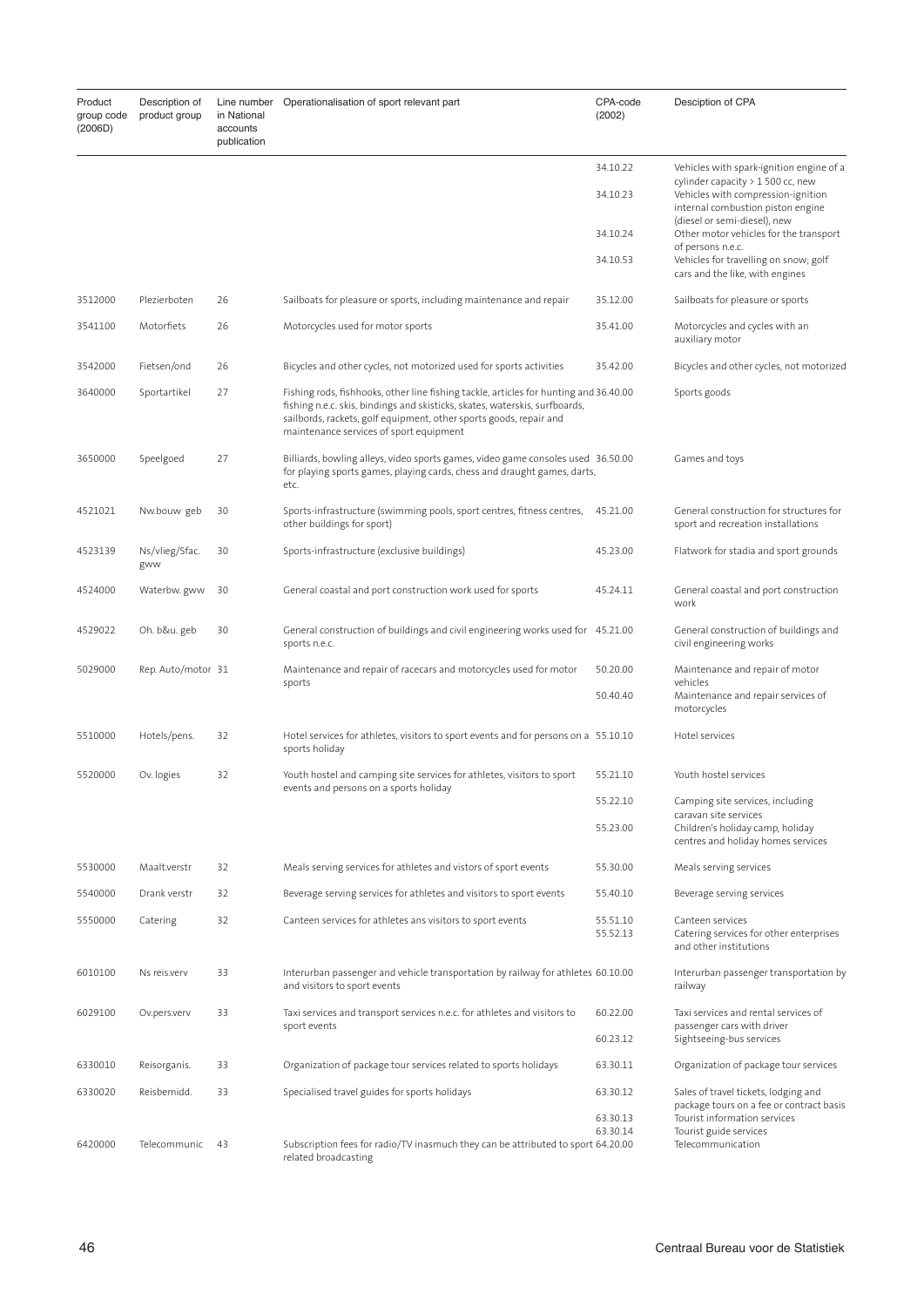| Product<br>group code<br>(2006D) | Description of<br>product group | Line number<br>in National<br>accounts<br>publication | Operationalisation of sport relevant part                                                                                                                                                                                                                                                                                                                 | CPA-code<br>(2002)               | Desciption of CPA                                                                                                                                                                                                                                                                |
|----------------------------------|---------------------------------|-------------------------------------------------------|-----------------------------------------------------------------------------------------------------------------------------------------------------------------------------------------------------------------------------------------------------------------------------------------------------------------------------------------------------------|----------------------------------|----------------------------------------------------------------------------------------------------------------------------------------------------------------------------------------------------------------------------------------------------------------------------------|
| 6603000                          | Ov.verzeker.                    | 43                                                    | Insurance services related to sport: insurance of horses, pleasure boats, 66.03.00<br>racecars and motorcycles, trailors (used for sport), sports bicycles,<br>winter sports holidays and insurance related to dangerous sports                                                                                                                           |                                  | Insurance services                                                                                                                                                                                                                                                               |
| 7500010                          | Overh. Dnstn                    | 39                                                    | Public administration of sports services                                                                                                                                                                                                                                                                                                                  | 75.12.00                         | Administrative educational,<br>recreational, cultural and religious                                                                                                                                                                                                              |
|                                  |                                 |                                                       |                                                                                                                                                                                                                                                                                                                                                           | 75.30.00                         | services<br>Compulsory social security services<br>concerning sickness, maternity or<br>temporary disablement benefits                                                                                                                                                           |
| 8010010                          | Gesubs.ondw.                    | 40                                                    | Gymclasses, physical education classes, swimming lessons, education<br>related to sports, sportmanagement, sport teaching, sports physician,<br>sports physiologist, sports physiotherapist, etc.                                                                                                                                                         | 80.21.00                         | Second stage general secondary<br>education services                                                                                                                                                                                                                             |
|                                  |                                 |                                                       |                                                                                                                                                                                                                                                                                                                                                           | 80.30.00                         | Post-secondary technical and<br>vocational education services                                                                                                                                                                                                                    |
| 8010030                          | Lv.ondw.drdn                    | 40                                                    | Education fees paid for by third parties for education services delivered 80.21.00                                                                                                                                                                                                                                                                        |                                  | Second stage general secondary                                                                                                                                                                                                                                                   |
|                                  |                                 |                                                       | by the public educational system                                                                                                                                                                                                                                                                                                                          | 80.30.00                         | education services<br>Post-secondary technical and<br>vocational education services                                                                                                                                                                                              |
| 8041000                          | Autorijles                      | 40                                                    | Specialised driving lessons for race-drivers, flying school services for<br>amateur pilots                                                                                                                                                                                                                                                                | 80.41.12                         | Flying and sailing school services                                                                                                                                                                                                                                               |
| 8511100                          | Ziekenh.zorg                    | 41                                                    | Hospital activities for athletes (in order to provide medical care for<br>athletes or after injury during sports activities)                                                                                                                                                                                                                              | 85.11.11                         | Hospital surgical services                                                                                                                                                                                                                                                       |
|                                  |                                 |                                                       |                                                                                                                                                                                                                                                                                                                                                           | 85.11.12                         | Hospital medical services                                                                                                                                                                                                                                                        |
|                                  |                                 |                                                       |                                                                                                                                                                                                                                                                                                                                                           | 85.11.14                         | Hospital rehabilitation services                                                                                                                                                                                                                                                 |
| 8512100                          | Huisartsenzg                    | 41                                                    | Consultations and treatment by general practitioners for athletes (in<br>order to provide medical care for athletes or after injury during sports<br>activities)                                                                                                                                                                                          | 85.12.11                         | Consultations and treatment by<br>general practitioners                                                                                                                                                                                                                          |
| 8513000                          | Tandheelk.zg                    | 41                                                    | Orthodontic services for athletes (after injury during sports activities)                                                                                                                                                                                                                                                                                 | 85.13.11                         | Orthodontic services                                                                                                                                                                                                                                                             |
| 8514000                          | Paramed.zorg                    | 41                                                    | Services provided by physiotherapists, nurses and other para-medical<br>persons, residential health facilities services.                                                                                                                                                                                                                                  | 85.14.11                         | Services provided by midwives                                                                                                                                                                                                                                                    |
|                                  |                                 |                                                       |                                                                                                                                                                                                                                                                                                                                                           | 85.14.12<br>85.14.13<br>85.14.15 | Services provided by nurses<br>Services provided by physiotherapists<br>and other para-medical persons,<br>including homeopathological and<br>similar services without services of<br>psychotherapists<br>Residential health facilities services<br>other than hospital services |
| 8515000                          | Ovcur&ondrst                    | 41                                                    | Ambulance services after sport injuries and sport related services                                                                                                                                                                                                                                                                                        | 85.14.14                         | Ambulance services                                                                                                                                                                                                                                                               |
|                                  |                                 |                                                       | provided by medical laboratories and blood banks                                                                                                                                                                                                                                                                                                          | 85.14.16                         | Services provided by medical                                                                                                                                                                                                                                                     |
|                                  |                                 |                                                       |                                                                                                                                                                                                                                                                                                                                                           | 85.14.17                         | laboratories<br>Services provided by blood, sperm and<br>transplant organ banks                                                                                                                                                                                                  |
| 8516000                          | Prevent.zorg                    | 41                                                    | Consultations and treatment by medical and surgical specialists in<br>ambulatories (in order to provide medical care for athletes or after<br>injury during sports activities)                                                                                                                                                                            | 85.12.12                         | Consultations and treatment by<br>medical and surgical specialists in<br>ambulatories                                                                                                                                                                                            |
| 8520000                          | Veterin.dnst                    | 41                                                    | Veterinary services for horses used for equestrian sports                                                                                                                                                                                                                                                                                                 | 85.20.00                         | Veterinary services for pet animals                                                                                                                                                                                                                                              |
| 9211000                          | FilmsVideo's                    | 42                                                    | Videos and DVD's with sports contents                                                                                                                                                                                                                                                                                                                     | 92.11.11                         | Cinematographic film, exposed and<br>developed, of a width 35 mm                                                                                                                                                                                                                 |
|                                  |                                 |                                                       |                                                                                                                                                                                                                                                                                                                                                           | 92.11.12                         | Cinematographic film, exposed and<br>developed, of a width < 35 mm                                                                                                                                                                                                               |
|                                  |                                 |                                                       |                                                                                                                                                                                                                                                                                                                                                           | 92.11.20                         | Magnetic tapes with sound and vision<br>recordings                                                                                                                                                                                                                               |
| 9221000                          | Radio/tv pub                    | 42                                                    | Public Radio and television services related to sport                                                                                                                                                                                                                                                                                                     | 92.20.11<br>92.20.12<br>92.20.20 | Radio services<br>Television services<br>Sale of TV/radio advertising time                                                                                                                                                                                                       |
| 9239000                          | Amusement                       | 42                                                    | Ballrooms and dance instructors' services related to dance as a sport,                                                                                                                                                                                                                                                                                    | 92.34.12                         | Ballrooms and dance instructors'                                                                                                                                                                                                                                                 |
| 9261000                          | Sport ama                       | 42                                                    | excluding ballet<br>Exploitation of sportaccomodations (e.g. swimming pools, stadiums,<br>marinas), sport organisations (sporting clubs, schools for martial arts,<br>sport instructors, riding schools), sport associations, sport federations,<br>sport event organisation services and other services related to sports<br>events n.e.c. (not taxable) | 92.61.10                         | services<br>Swimming pool and stadium operation<br>services                                                                                                                                                                                                                      |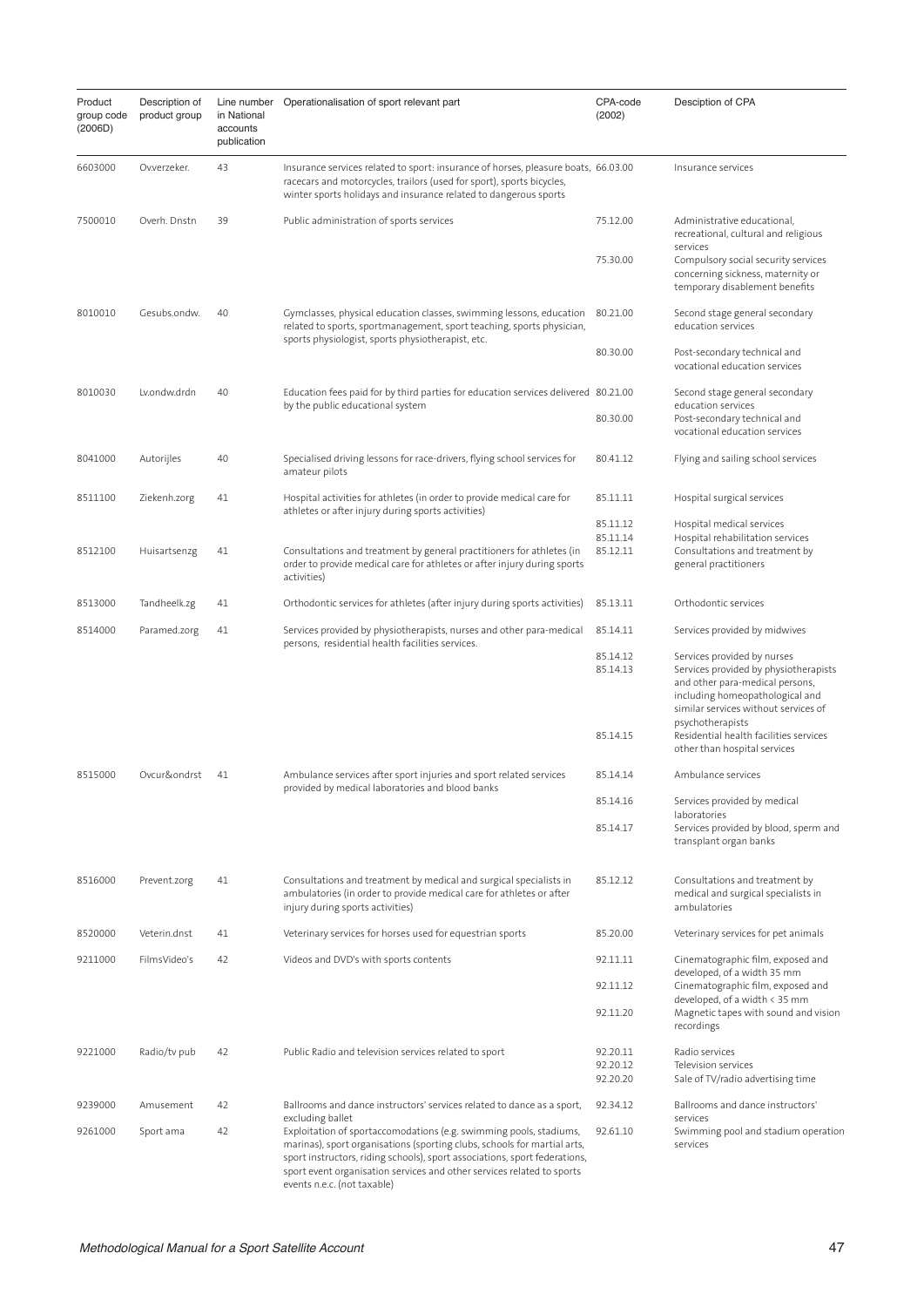| Product<br>group code<br>(2006D) | Description of<br>product group | Line number<br>in National<br>accounts<br>publication | Operationalisation of sport relevant part                                                                                                                                                                                                                                                                                         | CPA-code<br>(2002)   | Desciption of CPA                                                                       |
|----------------------------------|---------------------------------|-------------------------------------------------------|-----------------------------------------------------------------------------------------------------------------------------------------------------------------------------------------------------------------------------------------------------------------------------------------------------------------------------------|----------------------|-----------------------------------------------------------------------------------------|
|                                  |                                 |                                                       |                                                                                                                                                                                                                                                                                                                                   | 92.61.10             | Other sport arena and stadium<br>operation services                                     |
|                                  |                                 |                                                       |                                                                                                                                                                                                                                                                                                                                   | 92.62.11             | Sports event promotion services                                                         |
|                                  |                                 |                                                       |                                                                                                                                                                                                                                                                                                                                   | 92.62.12<br>92.62.13 | Sports event organization services<br>Other services related to sports events<br>n.e.c. |
| 9262000                          | Sport prof                      | 42                                                    | Exploitation of sportaccomodations (e.g. swimming pools, stadiums,<br>marinas), sport organisations (sporting clubs, schools for martial arts,<br>sport instructors, riding schools), sport associations, sport federations,<br>sport event organisation services and other services related to sports<br>events n.e.c. (taxable) | 92.61.10             | Swimming pool and stadium operation<br>services                                         |
|                                  |                                 |                                                       |                                                                                                                                                                                                                                                                                                                                   | 92.61.10             | Other sport arena and stadium<br>operation services                                     |
|                                  |                                 |                                                       |                                                                                                                                                                                                                                                                                                                                   | 92.62.11             | Sports event promotion services                                                         |
|                                  |                                 |                                                       |                                                                                                                                                                                                                                                                                                                                   | 92.62.12             | Sports event organization services                                                      |
|                                  |                                 |                                                       |                                                                                                                                                                                                                                                                                                                                   | 92.62.13             | Other services related to sports events<br>n.e.c.                                       |
| 9271000                          | Gokwezen                        | 42                                                    | Betting on sports and lotteries organised by major sport organisations 92.71.10                                                                                                                                                                                                                                                   |                      | Lottery and other betting services                                                      |
| 9272000                          | Ov.recreatie                    | 42                                                    | Renting of boats                                                                                                                                                                                                                                                                                                                  | 92.72.00             | Recreation parks and beach services                                                     |
| 9309000                          | Ov.pers.dnst                    | 42                                                    | Services of fitness centres                                                                                                                                                                                                                                                                                                       | 93.04.10             | Services of reducing and slendering<br>salons, massage salons and fitness<br>centres    |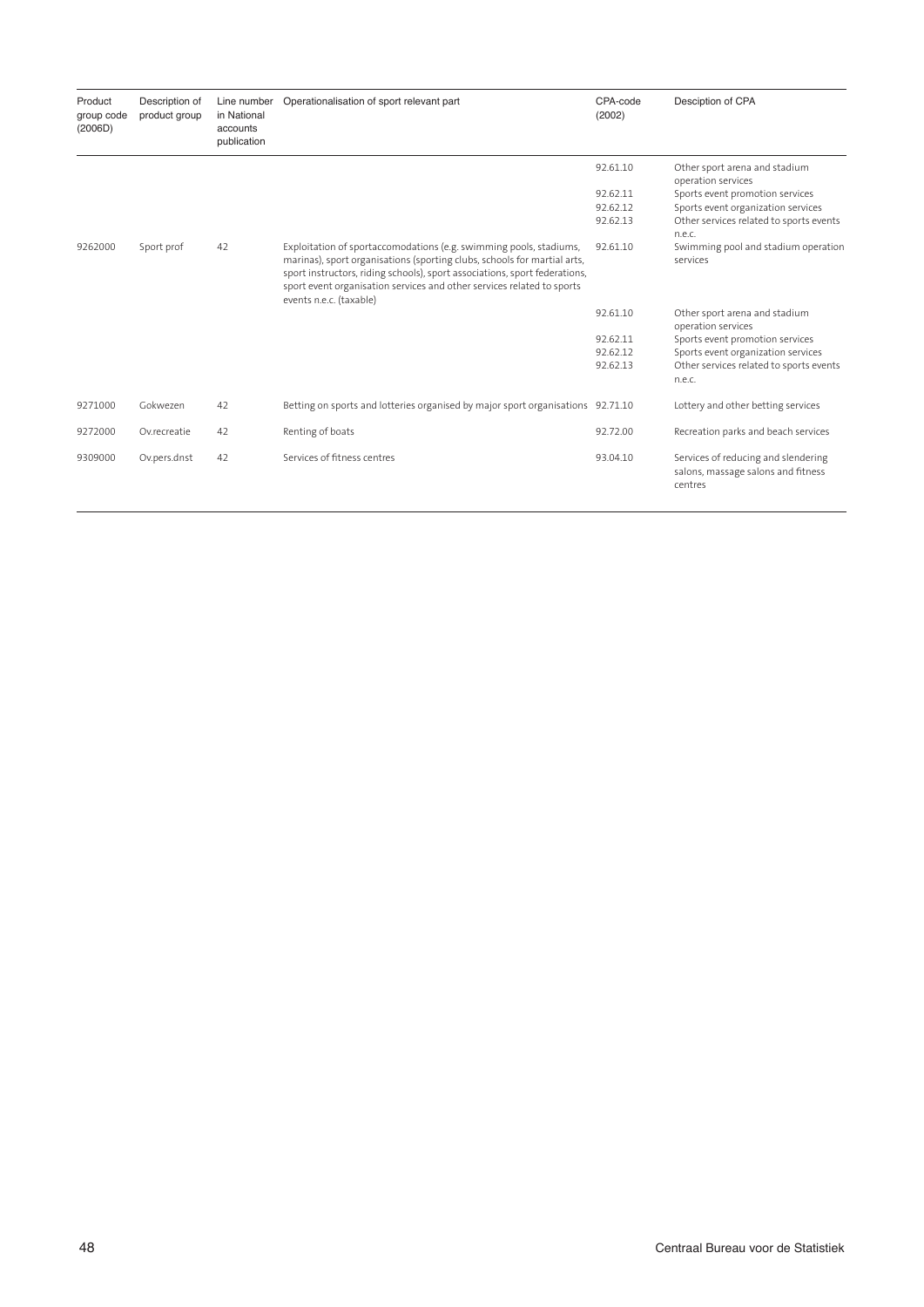<span id="page-48-0"></span>This appendix provides an overview of some the important sources used in compiling the SSA, followed by a brief description. Although all main sources originate from Statistics Netherlands, various other sources were consulted as well.

## *1. Registers*

## *General Business Register*

The General Business Register (GBR) contains all types of activity units that are relevant to the economic process in the Netherlands, and as such constitutes the population for national accounts. In the GBR, which is only used for statistical purposes, units are classified by their activity (SIC) and size class (based in the number of employees). The latter is used industrial surveys: all large units are surveyed using a detailed questionnaire, while smaller units are sampled and are given a less detailed questionnaire. Although statistical information is derived from the GBR, it is mainly used as instrument of coordinating the program on industrial statistics. It enables checks to avoid double counting, point at gaps in the data sources and, last but not least, it provides a sampling framework for survey statistics.

The GBR forms the basis of the survey populations (and samples) of all so-called 'institutional statistics' made by Statistics Netherlands, such as the production statistics, PRODCOM, and so on.

## *2. Data on industries*

## *Production Statistics and PRODCOM*

Production statistics cover a larger part of the economy: manufacturing, public utilities, construction, wholesale and retail trade, hotels, restaurants, catering, transportation and communication, commercial services and a part of the personal services industry.

Production statistics provide survey-based data and are exhaustive for large units and sampled for smaller units on output, intermediate consumption, wages and value added. The manufacturing output at the commodity level is created using the so-called PRODCOM statistics. In these statistics units are asked to report their output detailed on a CPA-breakdown. The breakdown of intermediate consumption to the CPA-commodities is part of the production statistics questionnaire. Smaller units obtain a less detailed questionnaire.

For other branches outside manufacturing, a less detailed specification of both output and intermediate consumption is asked. In the food processing industry the production statistics are used in combination with other detailed information on specific items such as slaughtering, beer brewing, etc.

## *Health Cost and Financing Statistics*

A specially designed survey is conducted in order to collect a broad scope of health service-related data. The obtained data are processed into a form similar to that of the production statistics. A part of these data are incorporated within the national accounts.

## Government and financial institutions

Government data are derived from the central government administration, local government and education institutions. Data on financial services are provided by the supervising bodies of the (central) banking and insurance (insurance chamber) industries.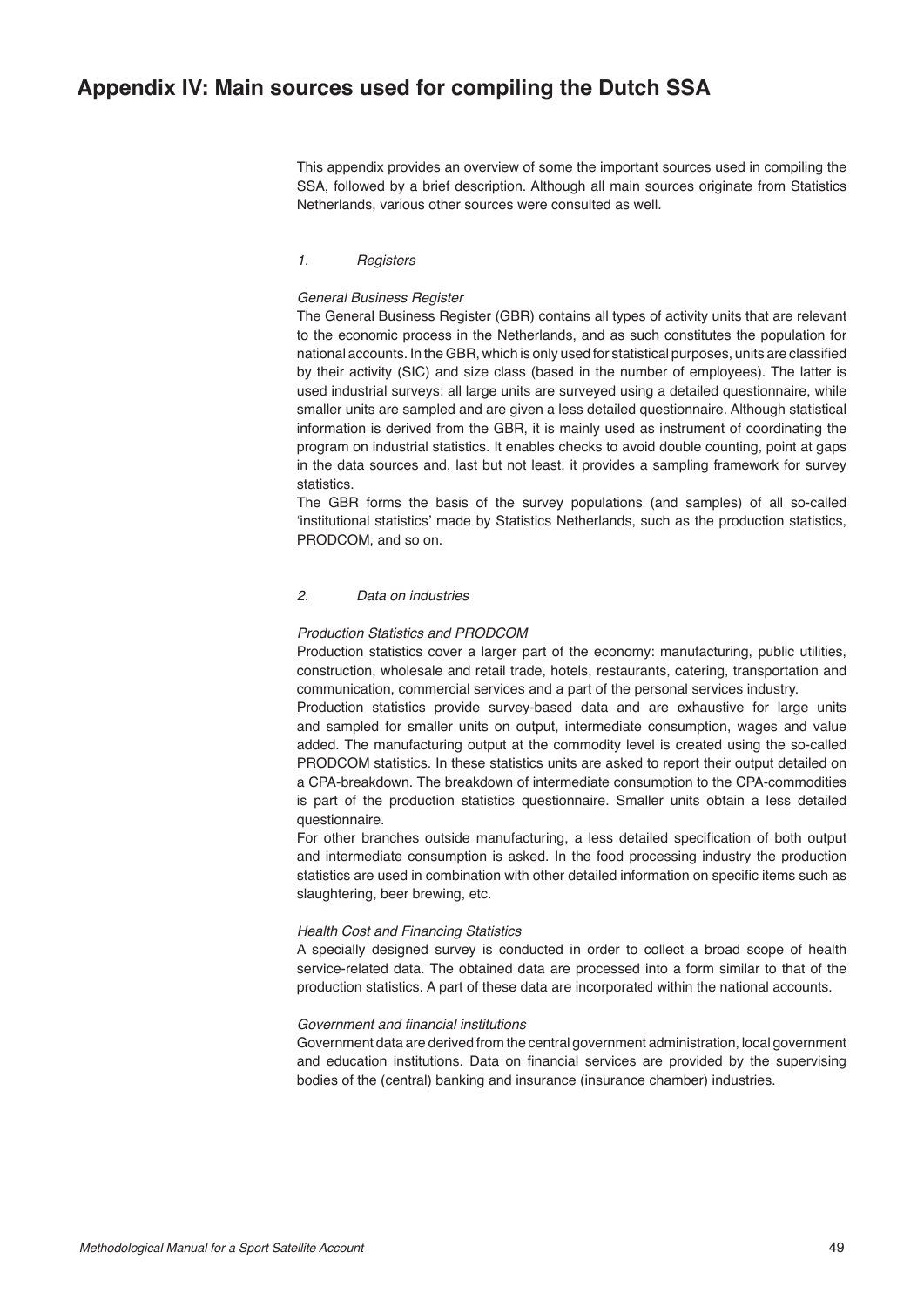## 3. Data on final expenditure

## *Foreign trade*

Data on foreign trade are based on two types of data sources. Data on foreign trade outside the European Union are based on customized data. For intra European Uniontrade survey data are collected. Both are classified using the harmonised nomenclature, which is much more detailed than the supply and use tables of national accounts. The registration allows for a breakdown of imports and exports in regular, process and transit flows to be made. Data on the country of origin and destination are available in order to distinguish between trade within and outside European Union.

New survey-based statistics were compiled by Statistics Netherlands for the 'trade in services' from 2003 onwards.

## *Budget survey*

The household budget survey is a sample of approximately 1500 households, that provides detailed data on household expenditure according to the type of goods and services. Combined with retail trade statistics, the budget survey is an import source of information for estimating household consumption.

## *Investment statistics*

A separate statistic is available for gross fixed capital formation, which is coordinated with the production statistics since both surveys are based on the same population and share the same units. This statistic provides data on fixed capital formation by type of asset and industry. The classification of assets matches the requirements of national accounts.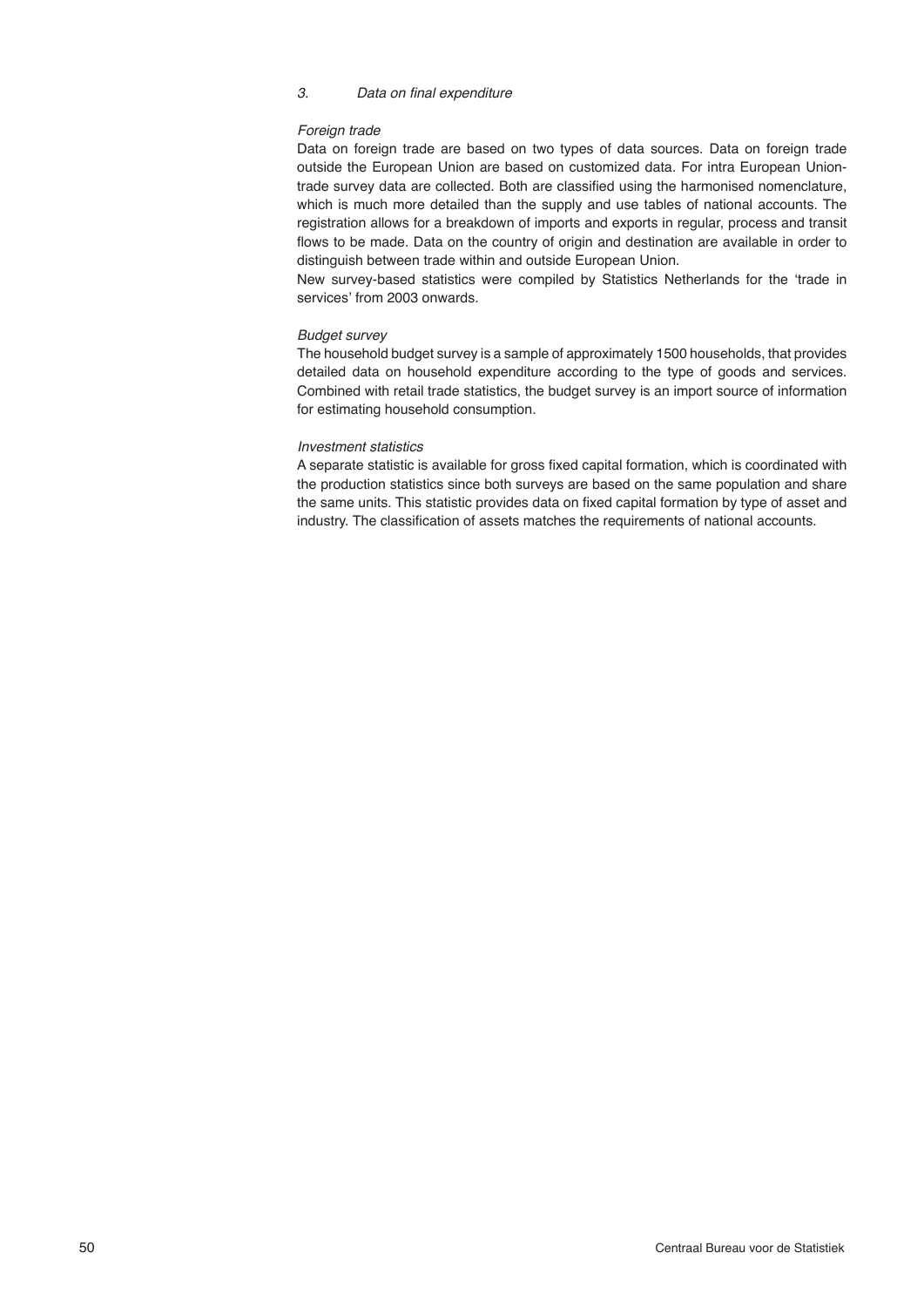#### <span id="page-50-0"></span>*Ancillary activity*

An ancillary is a supporting activity undertaken within an enterprise in order to create the conditions within which the principal or secondary activities can be carried out. Ancillary activities generally produce services that are commonly found as inputs into almost any kinds of productive activity and the value of an individual ancillary activity's output is likely to be small compared to other activities of an enterprise (e.g. cleaning and maintenance of buildings).

## *Basic price*

The basic price is the amount received by the producer from the purchaser per unit of goods or services produced as output minus any tax duties and plus any received subsidies on that unit as a consequence of its production or sale. The basic price does not include any transport charges as these are invoiced separately by the producer.

## Changes in inventories (including work-in-progress)

Changes in inventories (including work-in-progress) consist of changes in: (a) stocks of outputs and (b) stocks of products. Stocks of outputs occur when output units are still held by the units that produced them prior to their being further processed, sold, delivered to other units or used in other ways. Stocks of products occur when products that are intended to be used for intermediate consumption or for resale without further processing are acquired from producers. Stocks of products are measured by the value of the entries in inventories minus the value of withdrawals and the value of any recurrent losses of goods held in inventories.

## *Compensation of employees*

Compensation of employees is the total remuneration, in cash or in kind, payable by an enterprise to an employee in return for work done by the latter during the accounting period.

## *Durable consumer good*

Durables consumer goods are durable goods acquired by households for final consumption (i.e. those that are not used by households as stores of value or by unincorporated enterprises owned by households for purposes of production); they may be used for purposes of repeated consumption or continuous consumption over a period of a year or more.

#### *Consumption*

Consumption is an activity in which institutional units use up goods or services; consumption can be either intermediate or final.

#### *Consumption good or service*

A consumption good or service is one that is used (without further transformation in production) by households, NPISHs or government units for the direct satisfaction of individual needs or wants or the collective needs of members of the community.

## *Deductible VAT*

Deductible VAT is the VAT payable on purchases of goods or services intended for intermediate consumption, gross fixed capital formation or for resale which a producer is permitted to deduct from his own VAT liability to the government in respect of VAT invoiced to his customers.

<sup>25</sup> Unless stated otherwise all entries come from: http://unstats.un.org/unsd/nationalaccount/glossary.asp.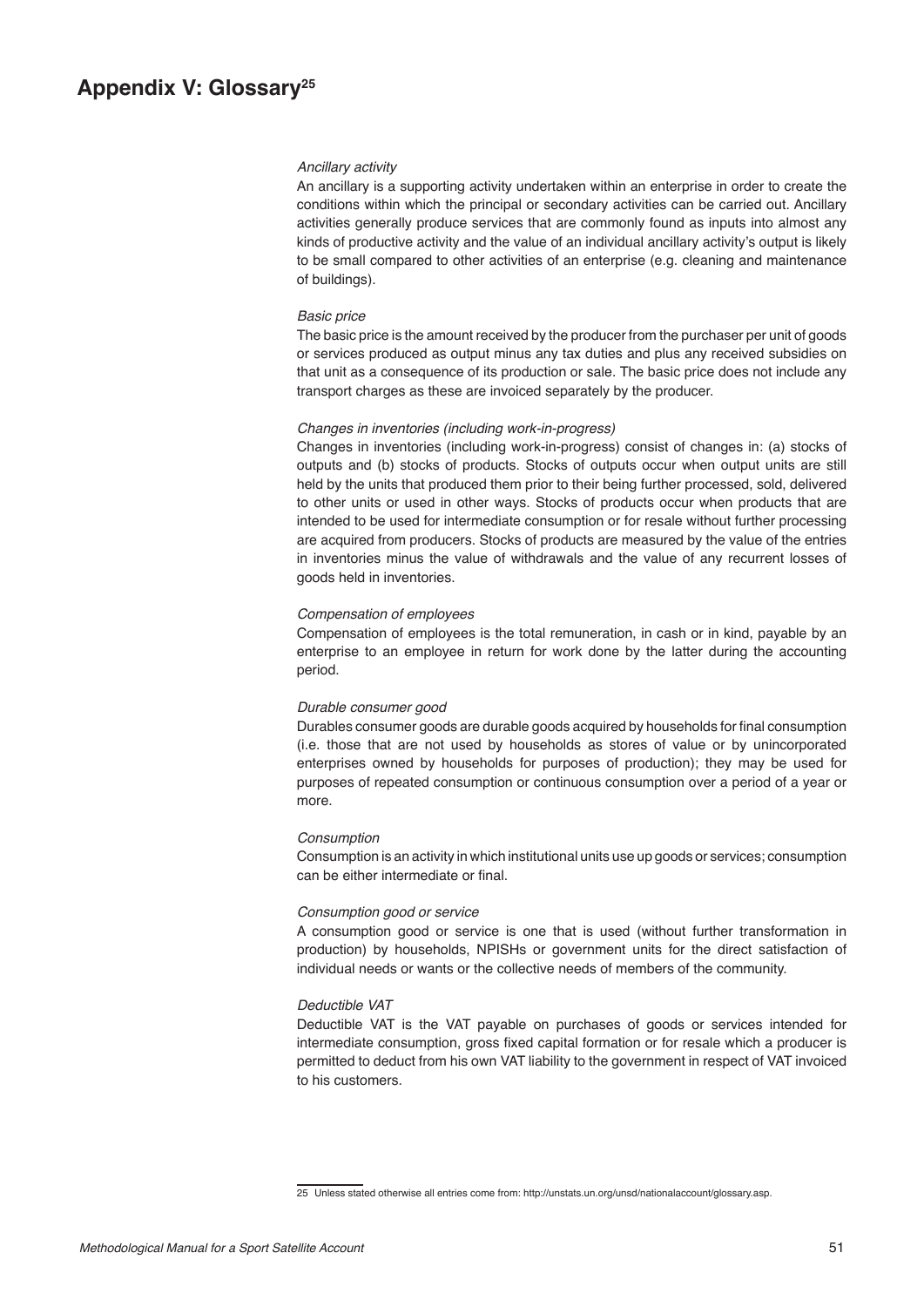## *Durable good*

A durable good is one which may be used repeatedly or continuously over a period of more than a year, assuming a normal or average rate of physical usage.

#### Employers' social contributions

Employers' social contributions are payments by employers which are intended to secure the social benefits rights of their employees should certain events occur or certain circumstances exist, that may adversely affect their employees' income or welfare, such as sickness, accidents, redundancy, retirement, etc.

## **Expenditures**

Expenditures are the values of the amounts that buyers pay, or agree to pay, to sellers in exchange for goods or services provided by the seller or other institutional units designated by the buyers.

#### Export of goods

Export of goods and services consists of sales, barter, gifts or grants, in goods or services from residents to non-residents.

#### Final consumption expenditure

Final consumption consists of goods and services used up by individual households or the community to satisfy their individual or collective needs or wants.

#### Final expenditure

Final expenditure consists of final expenditures on consumption, gross capital formation and exports minus imports.

#### Full-time equivalent employment

Full-time equivalent employment is the number of full-time equivalent jobs, defined as the total number of worked hours divided by average annual number of worked hours in fulltime jobs.

## *Gross domestic product – output based*

Output-based gross domestic product is the sum of the gross values added of all resident producers at basic prices, plus all taxes minus subsidies on products.

## *Gross domestic product at market prices*

Gross domestic product at market prices is the sum of the gross values added of all resident producers at market prices, plus taxes minus subsidies on imports.

## GNI – Gross national income

GNI (gross national income) is GDP minus net taxes on production and imports, minus compensation of employees and property income payable to the rest of the world plus the corresponding items receivable from the rest of the world (in other words, GDP less primary incomes payable to non-resident units plus primary incomes receivable from non-resident units); an alternative approach to measuring GNI at market prices is as the aggregate value of the balances of gross primary incomes for all sectors (note that GNI is identical to gross national product (GNP) as previously used in national accounts generally).

#### *Gross capital formation*

Gross capital formation is measured as the total value of the gross fixed capital formation, changes in inventories and acquisitions minus disposal of valuables.

## Gross fixed capital formation

Gross fixed capital formation is measured as the total value of a producer's acquisitions, minus disposal of fixed assets during the accounting period plus certain additions to the value of non-produced assets (such as subsoil assets or major improvements in the quantity, quality or productivity of land) realised by the production activity of institutional units.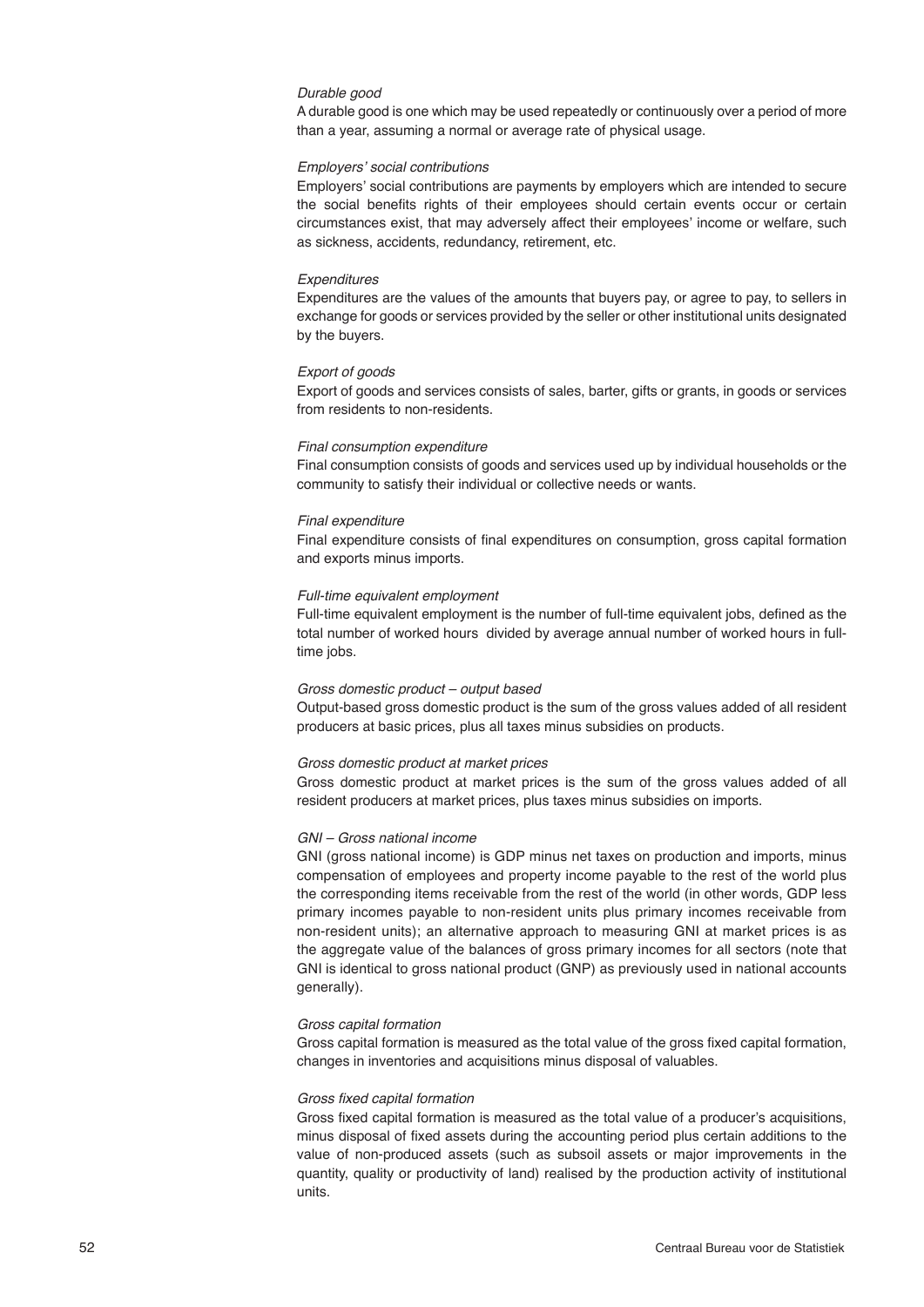## *Gross value added*

Gross value added is the value of output minus the value of intermediate consumption; it is a measure of the contribution to GDP made by an individual producer, industry or sector; gross value added is the source from which the primary incomes of the SNA are generated and is therefore carried forward into the primary distribution of income account.

#### *Gross value added at basic prices*

Gross value added at basic prices is output valued at basic prices minus intermediate consumption valued at purchaser's prices.

## *Import of goods and services*

Imports of goods and services consist of purchases, barter, or receipts of gifts or grants, of goods and services by residents from non-residents.

#### *Industry*

An industry consists of a group of establishments engaged in the same, or similar, kinds of production activity; the classification of productive activities used in the SNA is ISIC (Rev.3).

#### *Intermediate consumption*

Intermediate consumption consists of the value of the goods and services consumed as inputs by a process of production, excluding fixed assets whose consumption is recorded as consumption of fixed capital; the goods or services may be either transformed or used up by the production process.

#### *Inventories*

Inventories consist of stocks of outputs that are still held by the units that produced them prior to their being further processed, sold, delivered to other units or used in other ways and stocks of products acquired from other units that are intended to be used for intermediate consumption or for resale without further processing.

#### *Market output*

Market output is output that is sold at prices that are economically significant or otherwise disposed of on the market or intended for sale or disposal on the market.

#### Net value added

Net value added is the value of output minus the values of both intermediate consumption and consumption of fixed capital.

#### Non deductible VAT

Non-deductible VAT is the VAT payable by a purchaser which is not deductible from his own VAT liability, if any.

## Non-market output

Other non-market output consists of goods and individual or collective services produced by non-profit institutions serving households (NPISHs) or government that are supplied free, or at prices that are not economically significant, to other institutional units or the community as a whole; such output is one of three broad categories of output in the SNA, with the others being market output and output produced for own final use.

## NPIs – Non-profit institutions

Non-profit institutions (NPIs) are legal or social entities created for the purpose of producing goods and services whose status does not permit them to be a source of income, profit or other financial gain for the units that establish, control or finance them.

#### NPISHs – Non-profit institutions serving households

Non-profit institutions serving households (NPISHs) consist of NPIs which are not predominantly financed and controlled by government and which provide goods or services to households free or at prices that are not economically significant.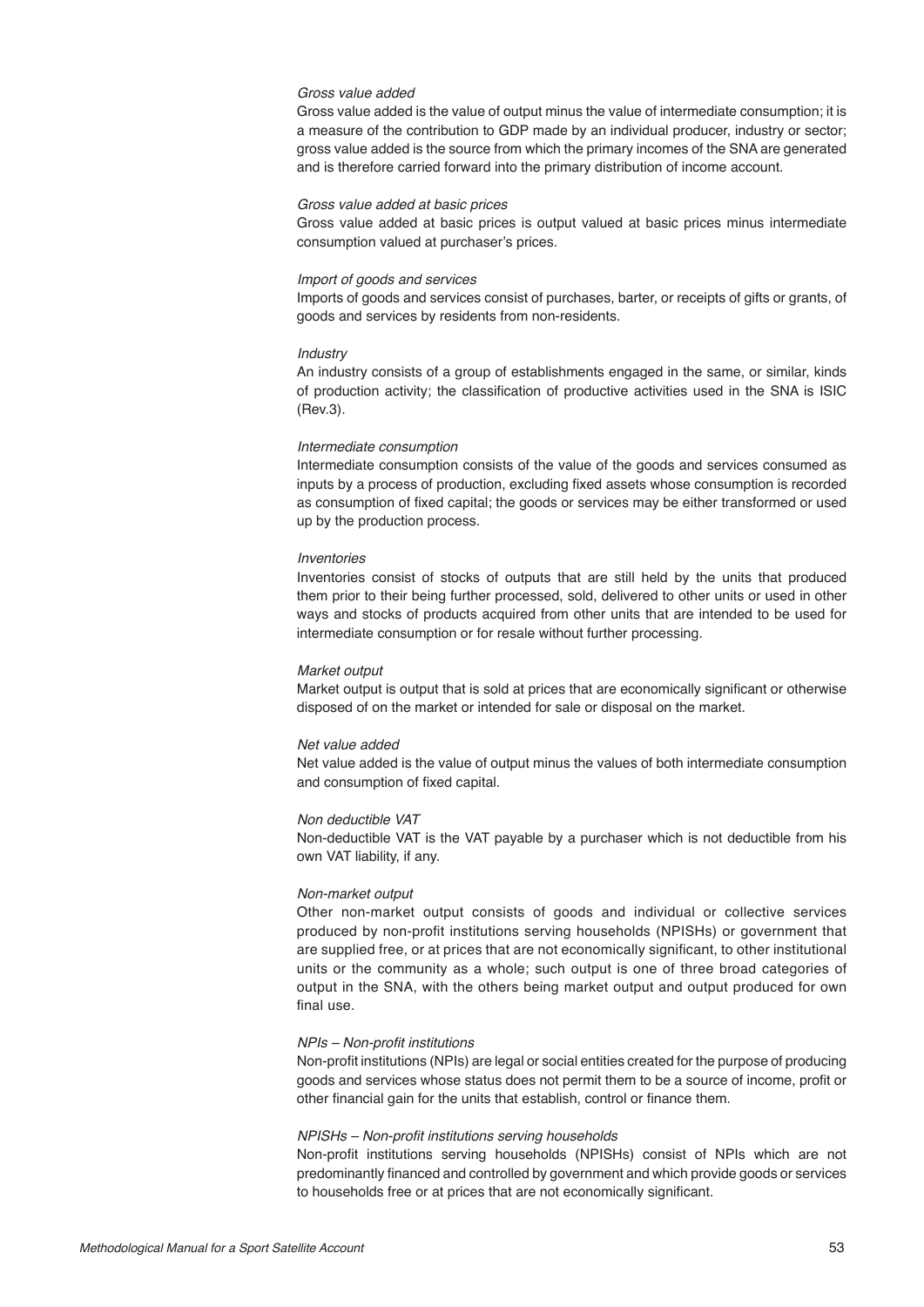## *Principal activity*

The principal activity of a producer unit is the activity whose value added exceeds that of any other activity carried out within the same unit (the output of the principal activity must consist of goods or services that are capable of being delivered to other units even though they may be used for own consumption or own capital formation).

#### Producers' price

A producer's price is the amount receivable by the producer from the purchaser for a unit of a good or service produced as output minus any VAT, or similar deductible tax, invoiced to the purchaser; it excludes any transport charges invoiced separately by the producer.

## *Production*

Production is an activity, carried out under the responsibility, control and management of an institutional unit, which uses inputs of labour, capital and goods and services to produce outputs of goods and services.

#### *Production measure of GDP*

The production measure of gross domestic product (GDP) is derived as the value of output less intermediate consumption plus any taxes less subsidies on products not already included in the value of output.

## *Products*

Products, also called 'goods and services', are the result of production; they are exchanged and used for various purposes: as inputs in the production of other goods and services, as final consumption or for investment.

#### Purchaser's price

The purchaser's price is the amount paid by the purchaser, excluding any deductible VAT or similar deductible tax, in order to take delivery of a unit of a good or service at the time and place required by the purchaser; the purchaser's price of a good includes any transport charges paid separately by the purchaser to take delivery at the required time and place.

## *Secondary activity*

A secondary activity is an activity carried out within a single producer unit in addition to the principal activity and whose output, like that of the principal activity, must be suitable for delivery outside the producer unit.

#### Self-employed workers

Self-employed workers are persons who are the sole owners, or joint owners, of the unincorporated enterprises in which they work, excluding those unincorporated enterprises that are classified as quasi-corporations.

#### *Services*

Services are outputs produced to order and which cannot be traded separately from their production; ownership rights cannot be established over services and by the time their production is completed they must have been provided to the consumers; however as an exception to this rule there is a group of industries, generally classified as service industries, some of whose outputs have characteristics of goods, i.e. those concerned with the provision, storage, communication and dissemination of information, advice and entertainment in the broadest sense of those terms; the products of these industries, where ownership rights can be established, may be classified either as goods or services depending on the medium by which these outputs are supplied.

#### *Social contributions*

Social contributions are actual or imputed payments to social insurance schemes in order to build-up provisions for social insurance benefit duties.

## *Social transfers in kind*

Social transfers in kind consist of individual goods and services provided as transfers in kind to individual households by government units (including social security funds) and NPISHs,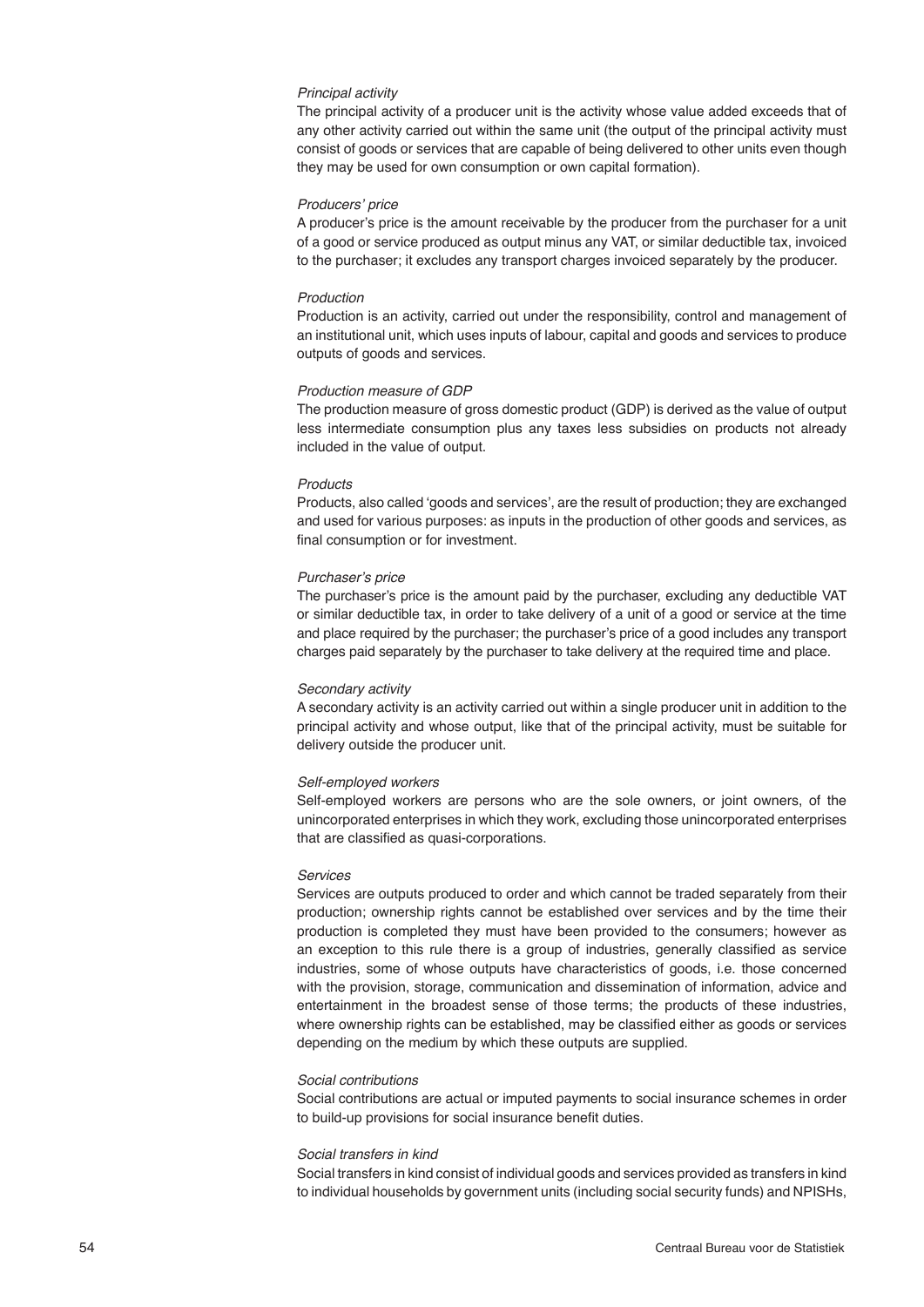whether purchased on the market or produced as non-market output by government units or NPISHs; the items included are: (a) social security benefits, reimbursements, (b) other social security benefits in kind, (c) social assistance benefits in kind, and (d) transfers of individual non-market goods or services.

#### *Subsidies*

Subsidies are current unrequited payments that government units, including non-resident government units, make to enterprises on the basis of the levels of their production activities or the quantities or values of the goods or services which they produce, sell or import.

## *Supply table*

A supply table at [basic] prices consists of a rectangular matrix with the rows corresponding to the same groups of products as the matching use tables and columns corresponding to the supply from domestic production valued at basic prices plus columns for imports and the valuation adjustments necessary to have total supply of each.

## *Supply and use tables*

Supply and use tables are matrices that record how supplies of different kinds of goods and services originate from domestic industries and imports and how those supplies are allocated between various intermediate or final uses, including exports.

## Taxes on income

Taxes on income consist of taxes on incomes, profits and capital gains; they are assessed on the actual or presumed incomes of individuals, households, NPIs or corporations.

#### Taxes on products

Taxes on products, excluding VAT, import and export taxes, consist of taxes on goods and services that become payable as a result of the production, sale, transfer, leasing or delivery of those goods or services, or as a result of their use for own consumption or own capital formation.

## *Trade margin*

A trade margin is the difference between the actual or imputed price realised on a good purchased for resale (either wholesale or retail) and the price that would have to be paid by the distributor to replace the good at the time it is sold or otherwise disposed of.

#### Use table

A use table at purchaser's prices consists of a set of product balances covering all products available in an economy arranged in the form of a rectangular matrix with the products, valued at purchaser's prices, appearing in the rows and the columns indicating the disposition of the products to various types of uses.

#### Value added tax

Value added tax (VAT) is a tax on products collected in stages by enterprises; it is a wideranging tax usually designed to cover most or all goods and services but producers are obliged to pay to government only the difference between the VAT on their sales and the VAT on their purchases for intermediate consumption or capital formation, while VAT is not usually charged on sales to non-residents (i.e. exports).